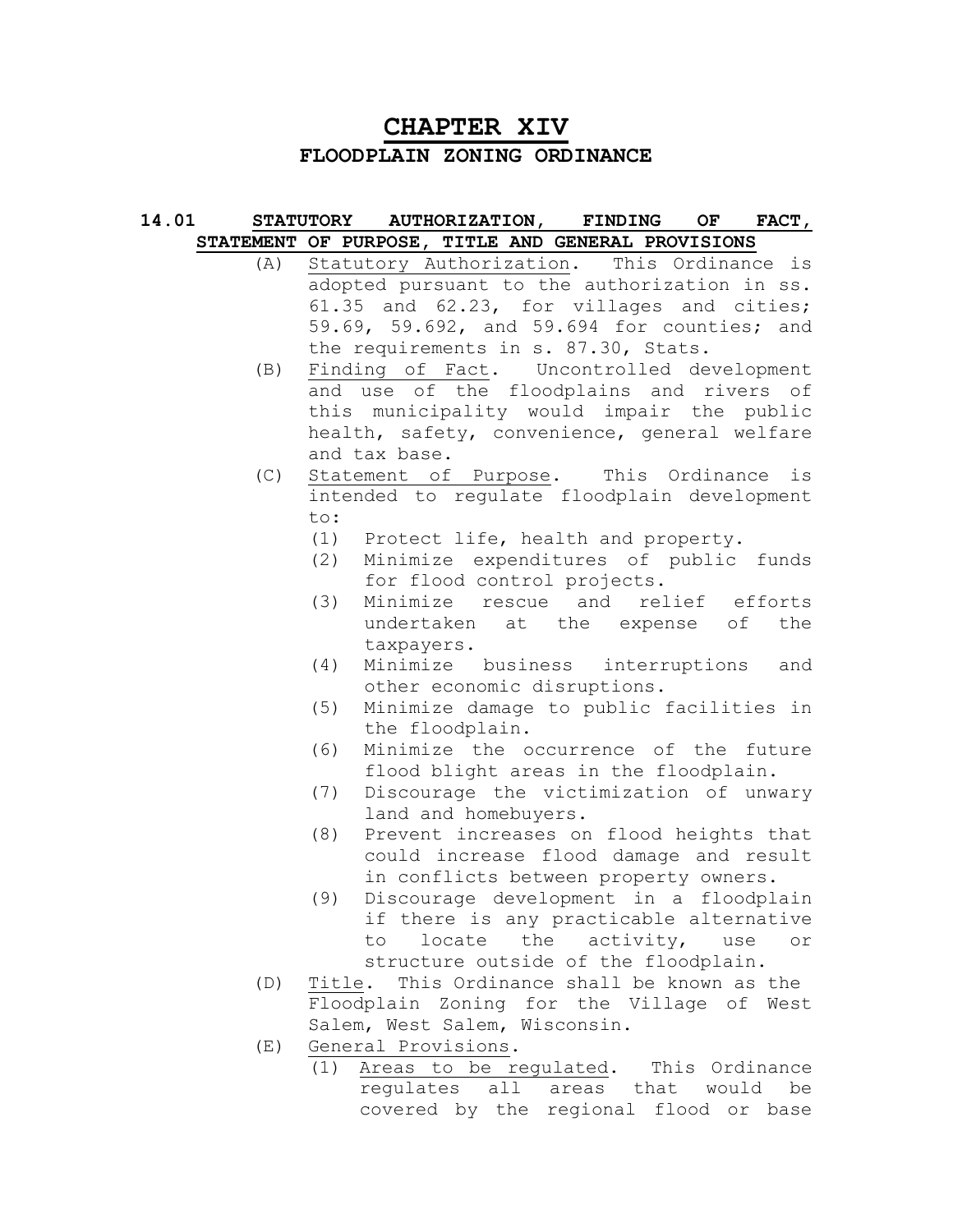flood. **Note:** Base flood elevations are derived from the flood profiles in the Flood Insurance Study. Regional flood elevations may be derived from other studies. Areas covered by the base flood are identified as A-Zones on the Flood Insurance Rate Map.

- (2) Official Maps and Revisions. The boundaries of all floodplain districts are designated as floodplains or A-Zones on the maps listed below and the revisions in the Village of West Salem Floodplain Appendix. Any change to the base flood elevations (BFE) in the Flood Insurance Study (FIS) or on the Flood Insurance Rate Map (FIRM) must be reviewed and approved by the DNR and FEMA before it is effective. No changes to regional flood elevations (RFE's) on non-FEMA maps shall be effective until approved by the DNR. These maps and revisions are on file in the office of the Village Administrator, Village of West Salem. If more than one map or revision is referenced, the most restrictive information shall apply. Official maps are based on the La Crosse County Flood Insurance Study (FIS), dated January 6, 2012, Volume Numbers 55063CV001B and 55083CV002B.
	- (a) Flood Insurance Rate Map (FIRM), panel numbers 55063C0169D, 55063C0186D, 55063C0187D, 55063C0188D, 55063C0189D, 655063C0191D, and 55063C0193D, dated January 6, 2012, with corresponding profiles that are based on the Flood Insurance Study (FIS). (b) Floodplain Study Appendix: All DNR- and FEMA-approved floodplain maps, flood profiles, floodway data tables, regional or base flood elevations and other information are located at the end of this Ordinance. The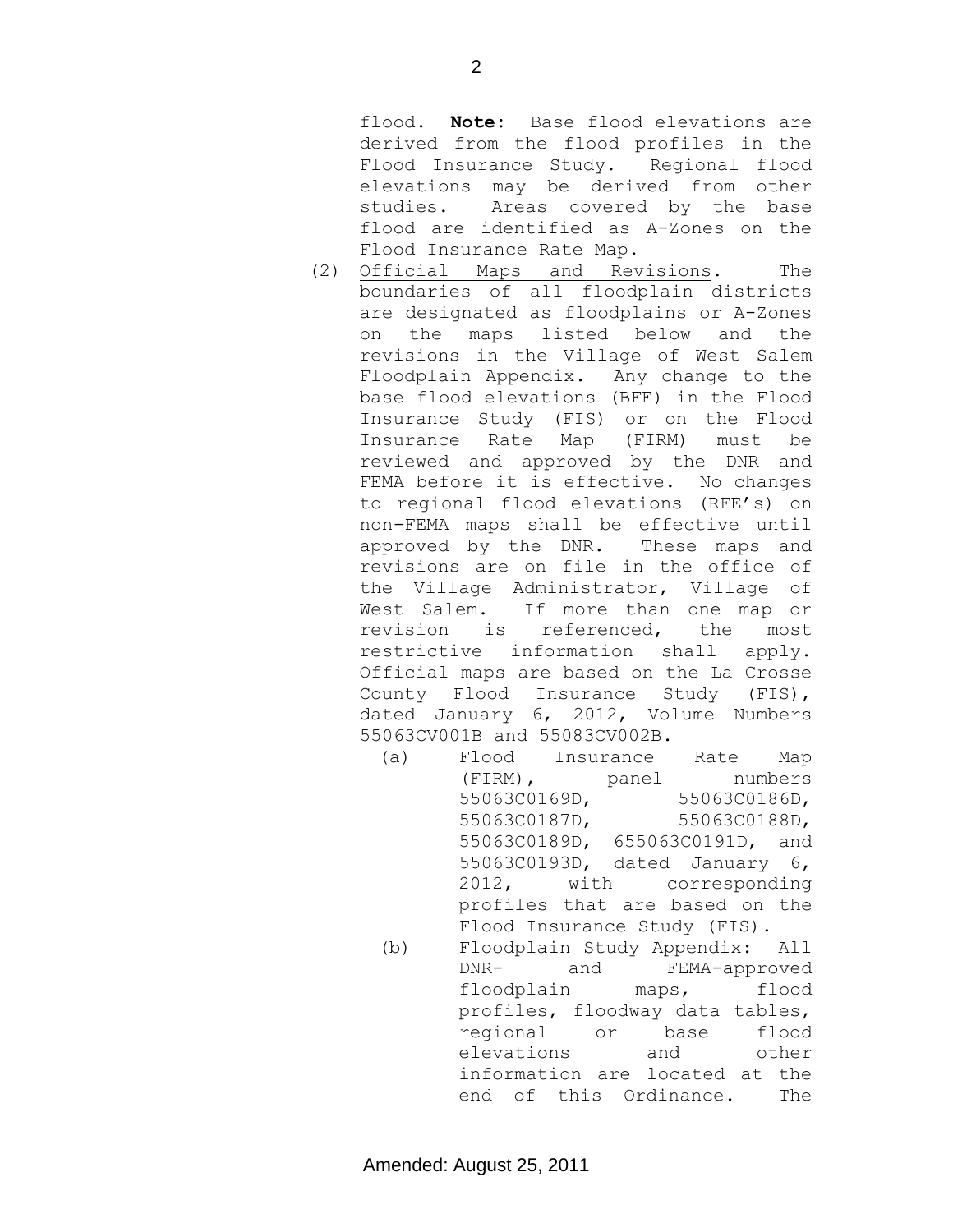community shall provide the most up to date appendix to the DNR and FEMA regional offices.

- (3) Establishment of Districts. The regional floodplain areas are divided into three districts as follows:
	- (a) The Floodway District (FW) is the channel of a river or stream and those portions of the floodplain adjoining the channel required to carry the regional floodwaters.
	- (b) The Floodfringe District (FF) is that portion of the floodplain between the regional flood limits and the floodway.
	- (c) The General Floodplain District (GFP) is those areas that have been or may be covered by floodwater during the regional flood.
- (4) Locating Floodplain Boundaries. Discrepancies between boundaries on the official floodplain zoning map and actual field conditions shall be resolved using the criteria in paragraphs (a) or (b) below. If a significant difference exists, the map shall be amended according to 14.08. The zoning administrator shall be responsible for documenting actual predevelopment field conditions and the basis upon which the district boundary was determined and for initiating any map amendments required under this section. Disputes between the zoning administrator and an applicant over the district boundary line shall be settled according to 14.07(D)(3) and criteria in (a) and (b) below.
	- (a) If flood profiles exist, the map scale and the profile elevations shall determine the district boundary. The regional or base flood elevations shall govern if there are any discrepancies.
	- (b) Where flood profiles do not exist, the location of the boundary shall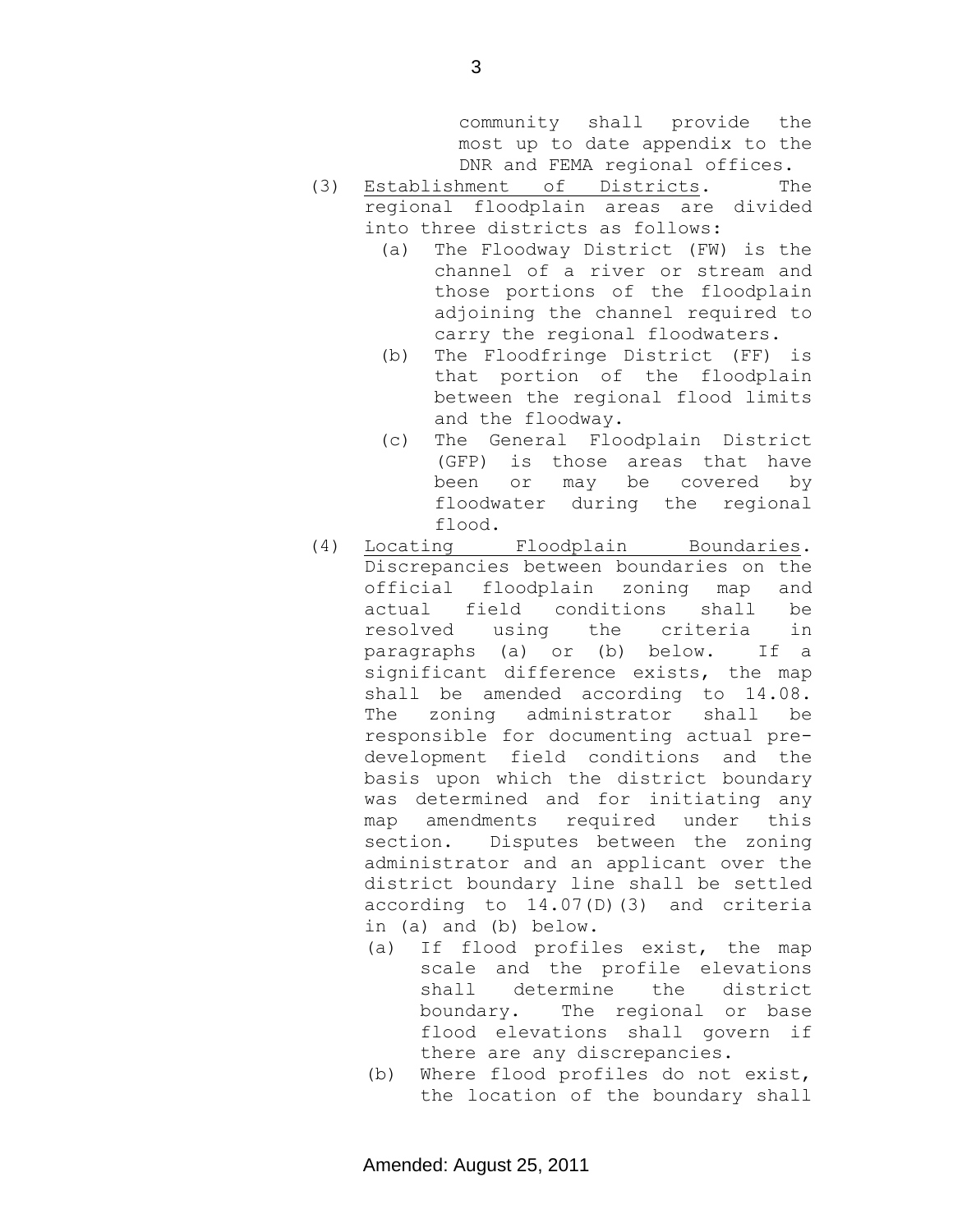be determined by the map scale, visual on-site inspection and any information provided by the Department.

**Note:** Where the flood profiles are based on established base flood elevations from a FIRM, FEMA must also approve any map amendment pursuant to 14.08(A)(6).

(5) Removal of Lands from Floodplain. Compliance with the provisions of this Ordinance shall not be ground for removing land from the floodplain unless it is filled at least two feet above the regional or base flood elevation, the fill is contiguous to land outside the floodplain, and the map is amended pursuant to 14.08.

 **Note:** This procedure does not remove the requirements for the mandatory purchase of flood insurance. The property owner must contact FEMA to request a Letter of Map Change (LOMC).

- (6) Compliance. Any development or use within the areas regulated by this Ordinance shall be in compliance with the terms or this Ordinance, and other applicable local, state, and federal regulations.
- (7) Municipalities and State Agencies Regulated. Unless specifically exempted by law, all cities, villages, towns, and counties are required to comply with this Ordinance and obtain all necessary permits. State agencies are required to comply if s. 13.48(13), Stats., applies. The construction, reconstruction, maintenance and repair of state highways and bridges by the Wisconsin Department of Transportation is exempt when s. 30.2022, Stats., applies.
- (8) Abrogation and Greater Restrictions.
	- (a) This Ordinance supercedes all the provisions of any municipal zoning Ordinance enacted under ss. 59.69,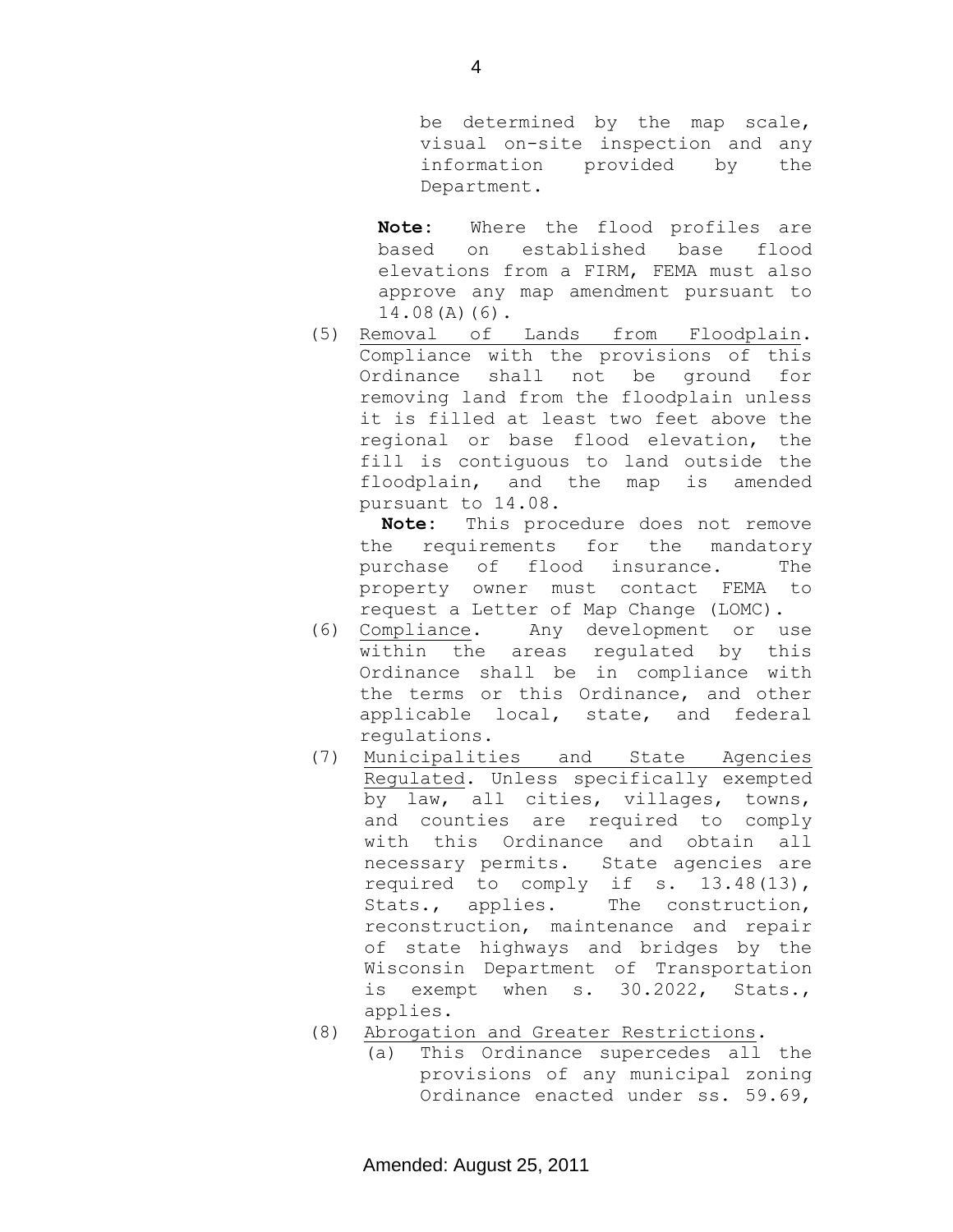59.692 or 59.694 for counties; s.61.35 for villages; or s. 87.30, Stats., which relate to floodplains. If another Ordinance is more restrictive than this Ordinance, that Ordinance shall continue in full force and effect to the extent of the greater restrictions, but not otherwise.

- (b) This Ordinance is not intended to repeal, abrogate or impair any existing deed restrictions, covenants or easements. If this Ordinance imposes greater restrictions, the provisions of this Ordinance shall prevail.
- (9) Interpretation. In their interpretation and application, the provisions of this Ordinance are the minimum requirements liberally construed in favor of the governing body and are not a limitation on or repeal of any other powers granted by the Wisconsin Statues. If a provision of this Ordinance, required by ch. NR 116, Wis. Adm. Code, is unclear, the provision shall be interpreted in light of the standards in effect on the date of the adoption of this Ordinance or in effect on the date of the most recent text amendment to this Ordinance.
- (10) Warning and Disclaimer of Liability. The flood protection standards in this Ordinance are based on engineering experience and scientific research. Larger floods may occur or the flood height may be increased by man-made or natural causes. This Ordinance does not imply or guarantee that nonfloodplain areas or permitted floodplain uses will be free from flooding and flood damages. Nor does this Ordinance create liability on the part of, or a cause of action against, the municipality or any officer or employee thereof for any flood damage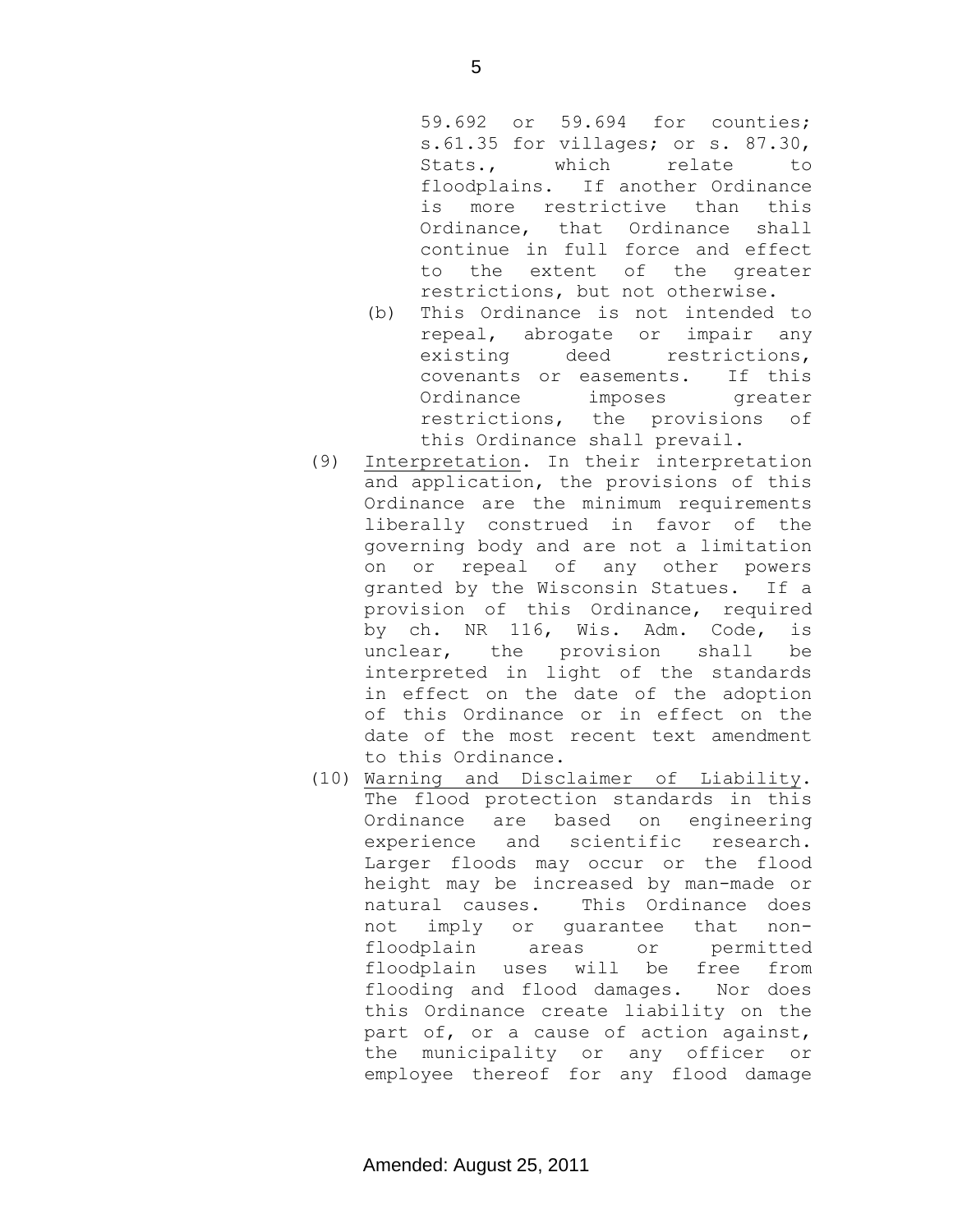that may result from reliance on this Ordinance.

- (11) Severability. Should any portion of this Ordinance be declared unconstitutional or invalid by a court of competent jurisdiction, the remainder of this Ordinance shall not be affected.
- (12) Annexed Areas for Cities and Villages. The La Crosse County floodplain zoning provisions in effect on the date of annexations shall remain in effect and shall be enforced by the municipality for all annexed areas until the municipality adopts and enforces an Ordinance which meets the requirements of ch. NR 116, Wis. Adm. Code and the National Flood Insurance Program (NFIP). These annexed lands are described on the municipality's official zoning map. County floodplain zoning provisions are incorporated by reference for the purpose of administering this section and are on file in the office of the municipal zoning administrator. All plats or maps of annexation shall show the regional flood elevation and the location of the floodway.
- (13) General Development Standards. The community shall review all permit applications to determine whether proposed building sites will be reasonably safe from flooding. If a proposed building site is in a floodprone area, all new construction and substantial improvements shall be designed or modified and adequately anchored to prevent flotation, collapse, or lateral movement of the structure resulting from hydrodynamic and hydrostatic loads; be constructed with materials resistant to flood damage; be constructed by methods and practices that minimize flood damages; and be constructed with electrical, heating, ventilation, plumbing, and air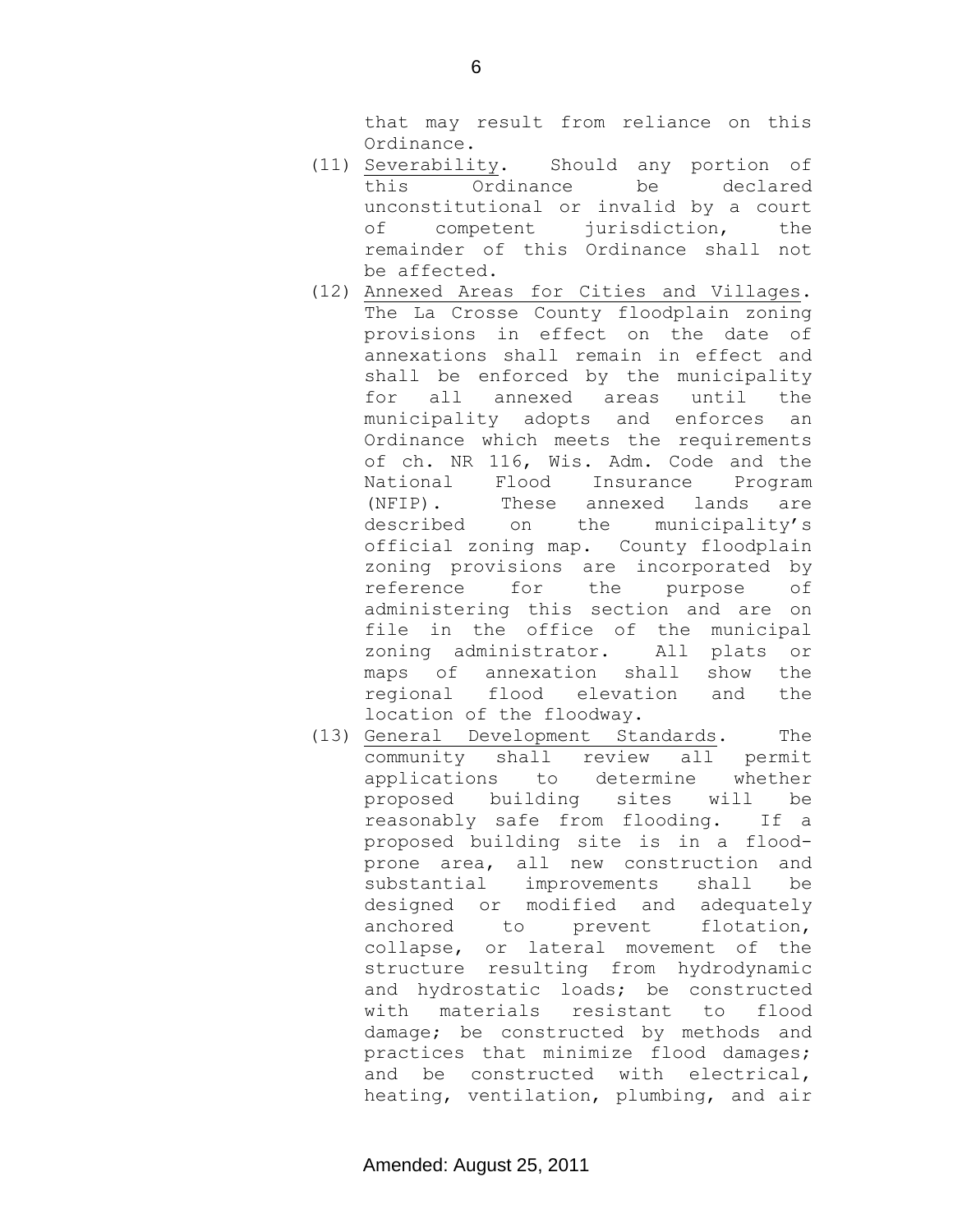conditioning equipment and other service facilities designed and/or located so as to prevent water from entering for accumulation within the components during conditions of flooding. Subdivisions shall be reviewed for compliance with the above standards. All subdivision proposals (including manufactured home parks) shall include regional flood elevation and floodway data for any development that meets the subdivision definition of this Ordinance.

# **14.02 GENERAL STANDARDS APPLICABLE TO ALL FLOODPLAIN DISTRICTS**

(A) Hydraulic and Hydrologic Analyses

- (1) Except as allowed in par. (3) below, no floodplain development shall:
	- (a) Obstruct flow, defined as development which blocks the conveyance of floodwaters by itself or with other development, increasing regional flood height; or
	- (b) Increase regional flood height due to floodplain storage area lost, which equals or exceeds 0.01 foot
- (2) The zoning administrator shall deny permits if it is determined the proposed development will obstruct flow in increase regional flood heights 0.01 foot or more, based on the officially adopted FIRM or other adopted map, unless the provisions of sub. (3) are met.
- (3) Obstructions or increases equal to or greater than 0.01 foot may only be permitted it amendments are made to this Ordinance, the official floodplain zoning maps, floodway lines and water surface profiles, in accordance with 14.08.

**Note:** This section refers to obstructions or increases in base flood elevations as shown on the officially adopted FIRM or other adopted map. Any such alterations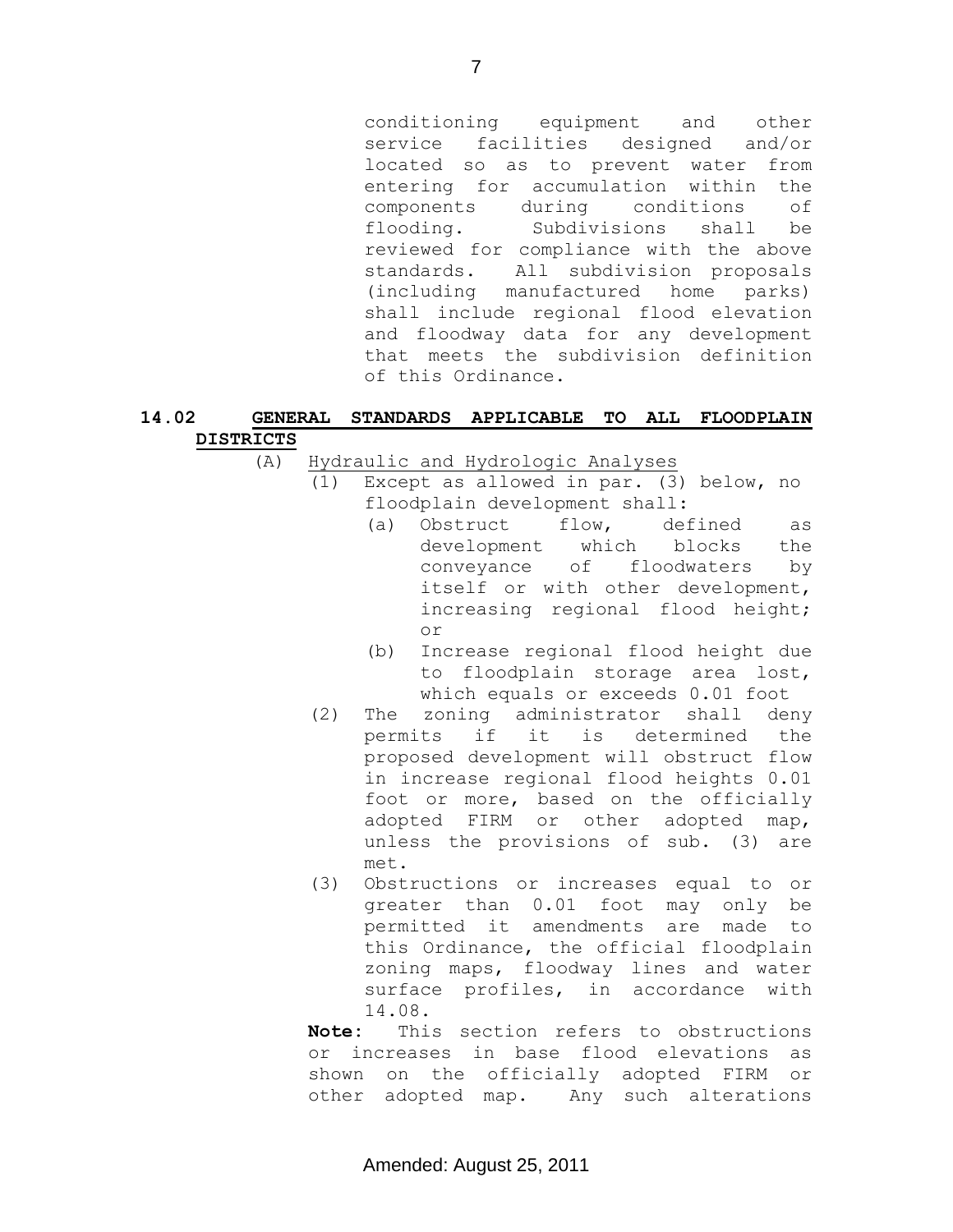must be reviewed and approved by FEMA and the DNR.

- (B) Watercourse Alterations. No land use permit to alter or relocate a watercourse in a mapped floodplain shall be issued until the local official has notified in writing all adjacent municipalities, the Department and FEMA regional offices and required the applicant to secure all necessary state and federal permits. The flood carrying capacity of any altered or relocated watercourse shall be maintained. As soon as practicable, but not later that six months after the date of the watercourse alteration or relocation, the zoning administrator shall notify FEMA of the changes by submitting appropriate technical or scientific data in accordance with NFIP guidelines that shall be used to revise the FIRM, risk premium rates and floodplain management regulations as required.
- (C) Chapter 30, 31, Wis. Stats., Development. Development which requires a permit from the Department, under chs. 30 and 31, Wis. Stats., such as docks, piers, wharves, bridges, culverts, dams and navigational aids, may be allowed if the necessary permits are obtained and amendments to the floodway lines, water surface profiles, BFE's established in the FIS, or other data from the officially adopted FIRM, or other floodplain zoning maps or the floodplain zoning Ordinance are made according to 14.08.
- (D) Public or Private Campgrounds. Public or private campgrounds shall have a low flood damage potential and shall meet the following provisions:
	- (1) The campground is approved by the Department of Health Services.
	- (2) A land use permit for the campground is issued by the zoning administrator.
	- (3) The character of the river system and the elevation of the campground is such that a 72-hour warning of an impending flood can be given to all campground occupants.

8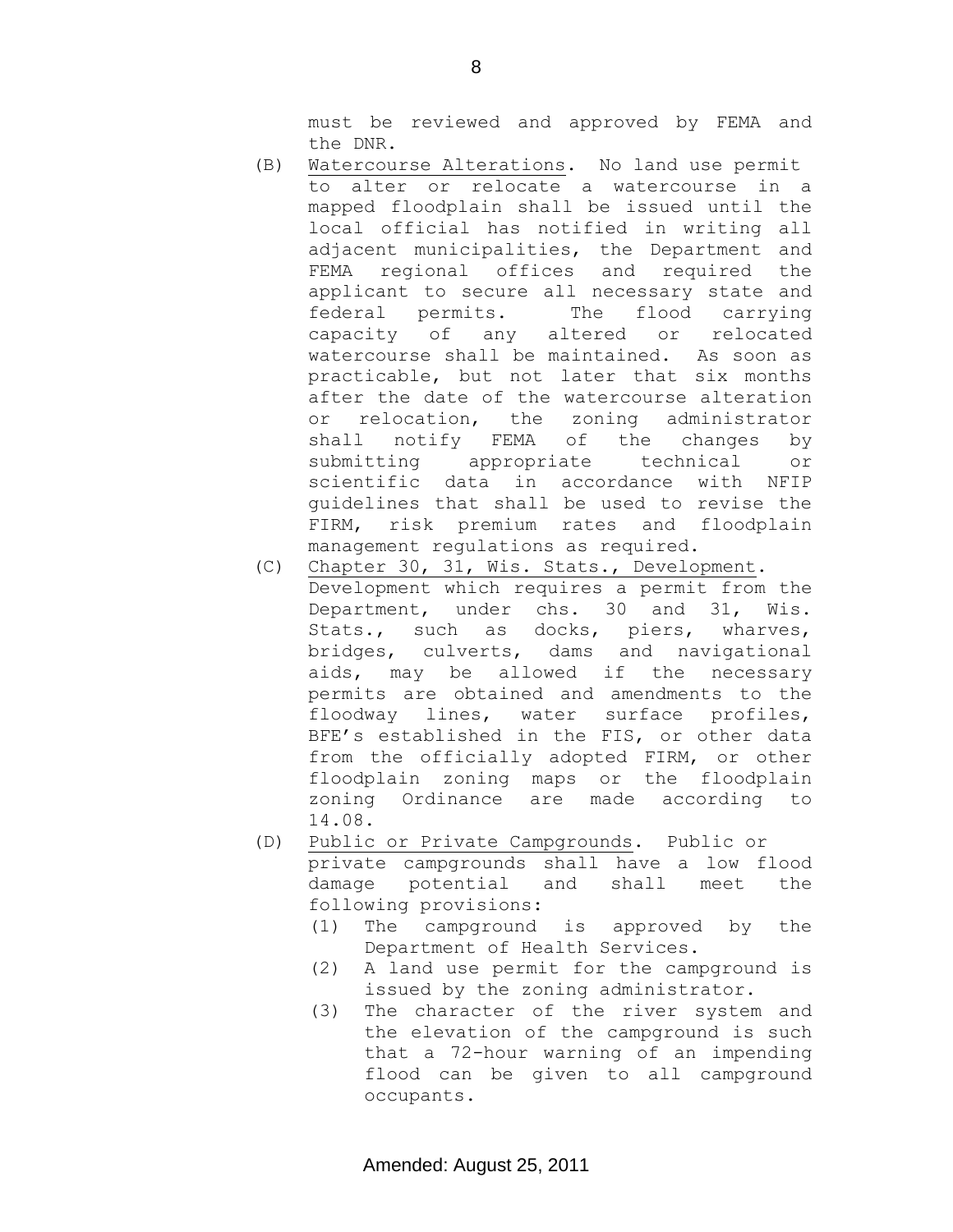- (4) There is an adequate flood warning procedure for the campground that offers the minimum notice required under this section to all persons in the campground. The procedure shall include a written agreement between the campground owner, the municipal emergency government coordinator and the chief law enforcement official which specifies the flood elevation at which evacuation shall occur, personnel responsible for monitoring flood elevations, types of warning systems to be used and the procedures for notifying at-risk parties, and the methods and personnel responsible for conducting the evacuation.
- (5) This agreement shall be for no more that one calendar year, at which time the agreement shall be reviewed and updated – by the officials identified in sub. (4) – to remain in compliance with all applicable regulations, including those of the State Department of Health Services and all other applicable regulations.
- (6) Only camping units are allowed.
- (7) The camping units may not occupy any site in the campground for more than one hundred eighty (180) consecutive days, at which time the camping unit must be removed from the floodplain for a minimum of twenty-four (24) hours.
- (8) All camping units that remain on site for more that thirty (30) days shall be issued a limited authorization by the campground operator, a written copy of which is kept on file at the campground. Such authorization shall allow placement of a camping unit for a period not to exceed one hundred eighty (180) days and shall ensure compliance with all the provisions of this section.
- (9) The municipality shall monitor the limited authorizations issued by the campground operator to assure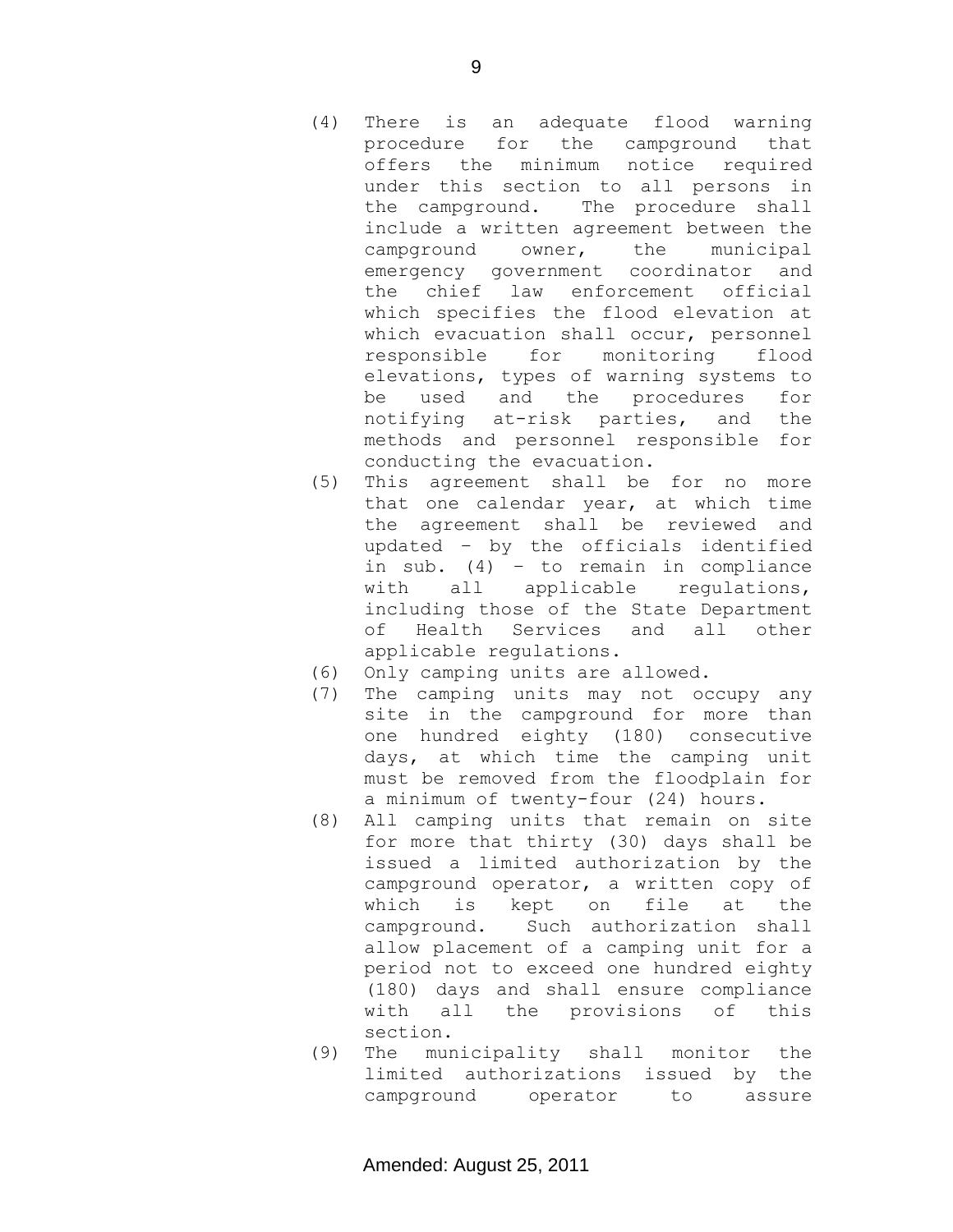compliance with the terms of this section.

- (10) All camping units that remain in place for more than one hundred eighty (180) consecutive days must meet the applicable requirements in either 14.03 or 14.04 for the floodplain district in which the structure is located.
- (11) The campground shall have signs clearly posted at all entrances warning of the flood hazard and the procedures for evacuation when a flood warning is issued.
- (12) All service facilities, including but not limited to refuse collection, electrical service, natural gas lines, propane tanks, sewage systems and wells shall be properly anchored and placed at or floodproofed to the flood protection elevation.

### **14.03 FLOODWAY DISTRICT (FW)**

- (A) Applicability. This section applies to all floodway areas on the floodplain zoning maps and those identified pursuant to 14.05(D).
- (B) Permitted Uses. The following open space uses are allowed in the floodway district and the floodway areas of the general floodplain district, if:
	- they are not prohibited by any other Ordinance;
	- they meet the standards in 14.03(C) and  $14.03(E)$ ; and
	- all permits or certificates have been issued according to 14.07(A).
	- (1) Agricultural uses, such as: farming, outdoor plant nurseries, horticulture, viticulture and wild crop harvesting.
	- (2) Nonstructural industrial and commercial uses, such as loading areas, parking areas and airport landing strips.
	- (3) Nonstructural recreational uses, such as golf courses, tennis courts, archery ranges, picnic grounds, boat ramps, swimming areas, parks, wildlife and nature preserves, game farms, fish hatcheries, shooting, trap and skeet

10

Amended: August 25, 2011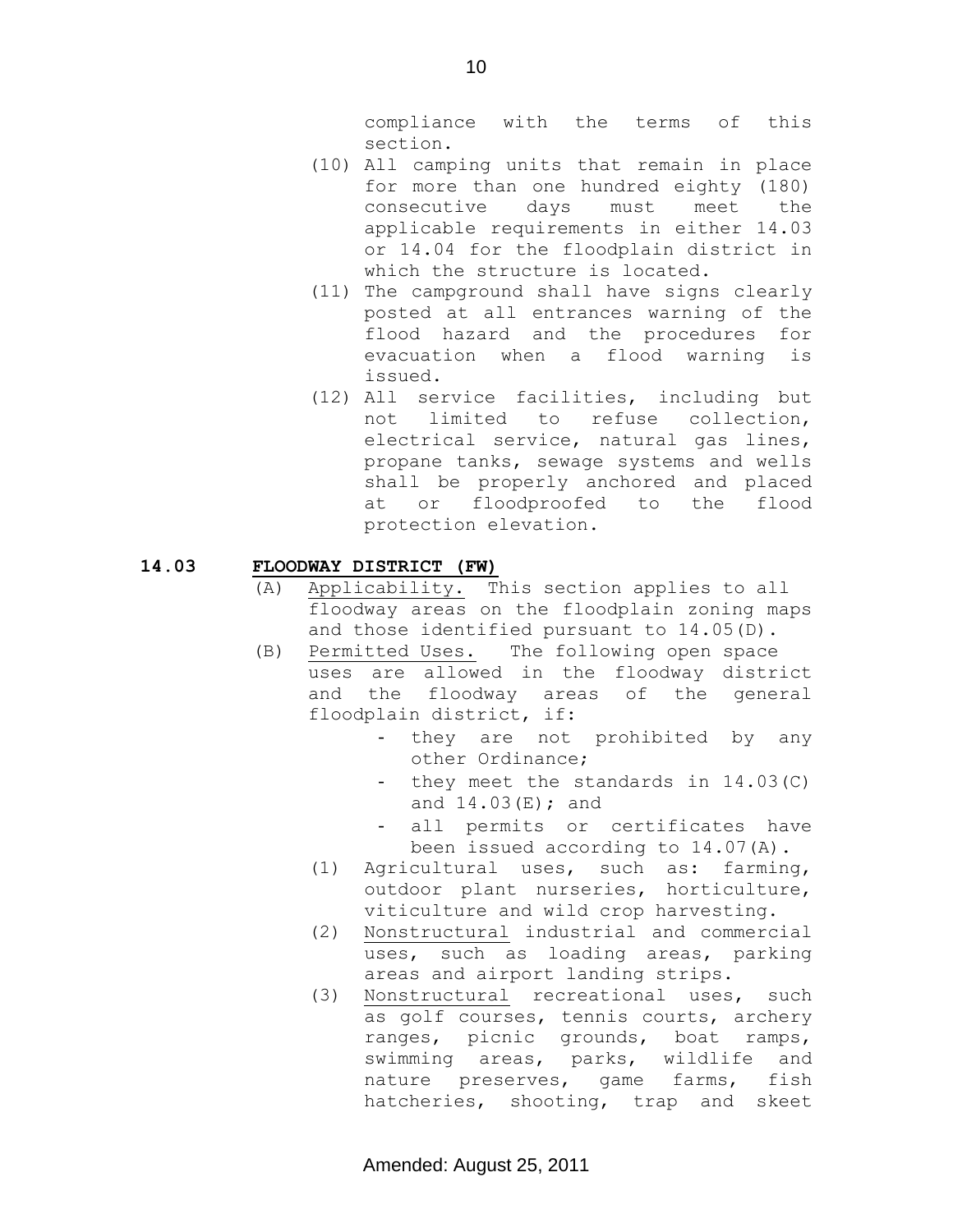activities, hunting and fishing areas and hiking and horseback riding trails, subject to the fill limitations of 14.03(C)(4).

- (4) Uses or structures accessory to open space uses, or classified as historic structures that comply with 14.03(C) and 14.03(D).
- (5) Extraction of sand, gravel or other materials that comply with 14.03(C)(4).
- (6) Functionally water-dependent uses, such as docks, piers or wharves, dams, flowage areas, culverts, navigational aids and river crossings of transmission lines, and pipelines that comply with chs. 30 and 31, Stats.
- (7) Public utilities, streets and bridges that comply with 14.03(C)(3).
- (C) Standards for Developments in Floodway Areas

## (1) General

- (a) Any development in floodway areas shall comply with 14.02 and have a low flood damage potential.
- (b) Applicants shall provide the following data to determine the effects of the proposal according to 14.02(A):
	- 1. A cross-section elevation view of the proposal, perpendicular to the watercourse, showing if the proposed development will obstruct flow; or
	- 2. An analysis calculating the effects of this proposal on regional flood height.
	- (c) The zoning administrator shall deny the permit application if the project will increase flood elevations upstream or downstream 0.01 foot or more, based on the data submitted for paragraph (b) above.
- (2) Structures. Structures accessory to permanent open space uses or functionally dependent on a waterfront location may be allowed by permit if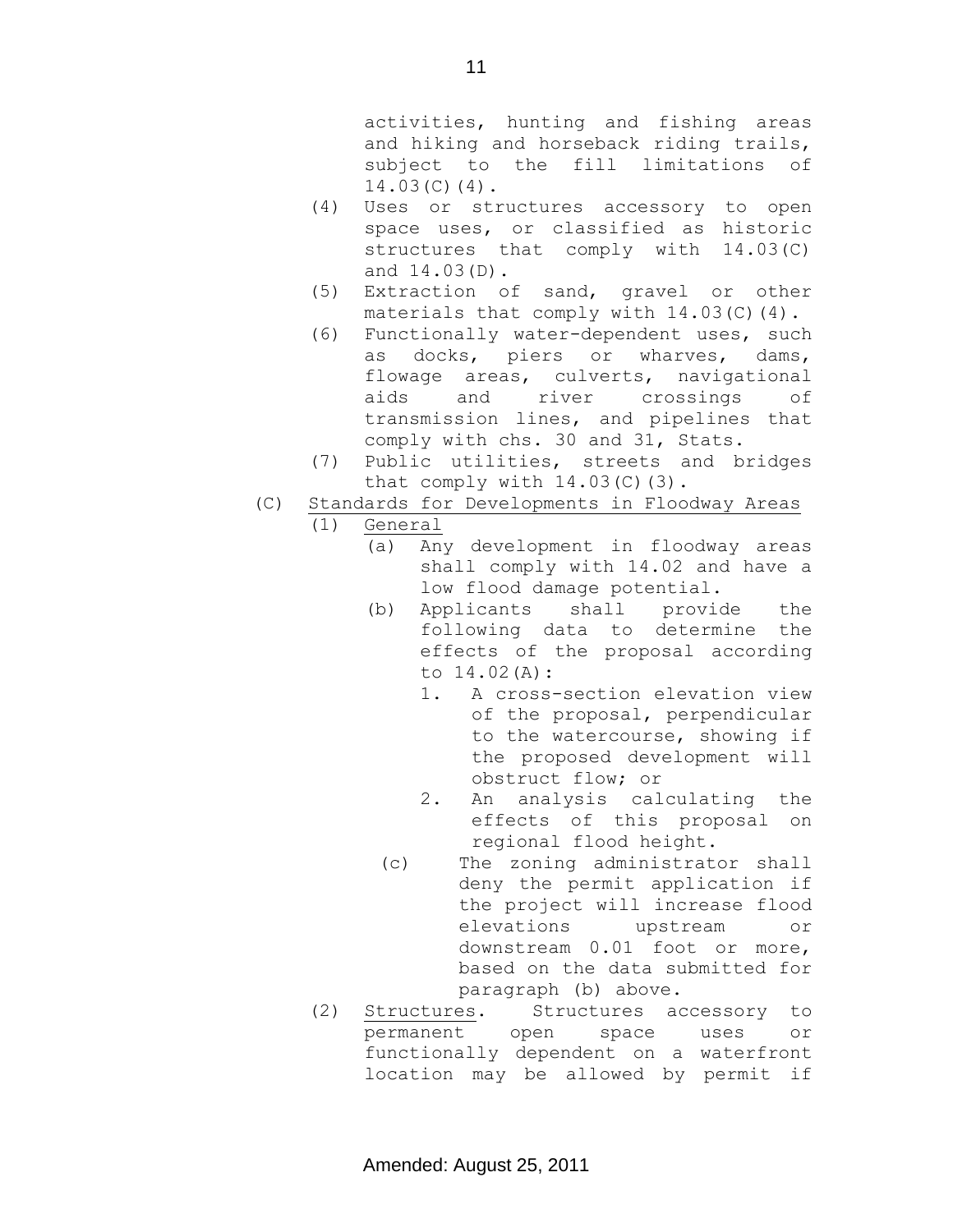the structures comply with the following criteria:

- (a) The structure is not designed for human habitation and does not have a high flood damage potential.
- (b) It must be anchored to resist flotation, collapse, and lateral movement.
- (c) Mechanical and utility equipment must be elevated or flood proofed to or above the flood protection elevation.
- (d) It must not obstruct flow of flood waters or cause any increase in flood levels during the occurrence of the regional flood.
- (3) Public Utilities, Streets and Bridges. Public utilities, streets and bridges may be allowed by permit, if:
	- (a) Adequate floodproofing measures are provided to the flood protection elevation; and
	- (b) Construction meets the development standards of 14.2(A).
- (4) Fills or Deposition of Materials. Fills or depositions of materials may be allowed by permit, if:
	- (a) The requirements of 14.02(A) are met;
	- (b) No material is deposited in the navigable channel unless a permit is issued by the Department pursuant to ch. 30, Stats., and a permit pursuant to s. 404 of the Federal Water Pollution Control Act, Amendments of 1972, 33 U.S.C. 1344 has been issued, if applicable, and the other requirements of this section are met;
	- (c) The fill or other materials will be protected against erosion by riprap, vegetative cover, sheet piling or bulkheading; and
	- (d) The fill is not classified as a solid or hazardous material.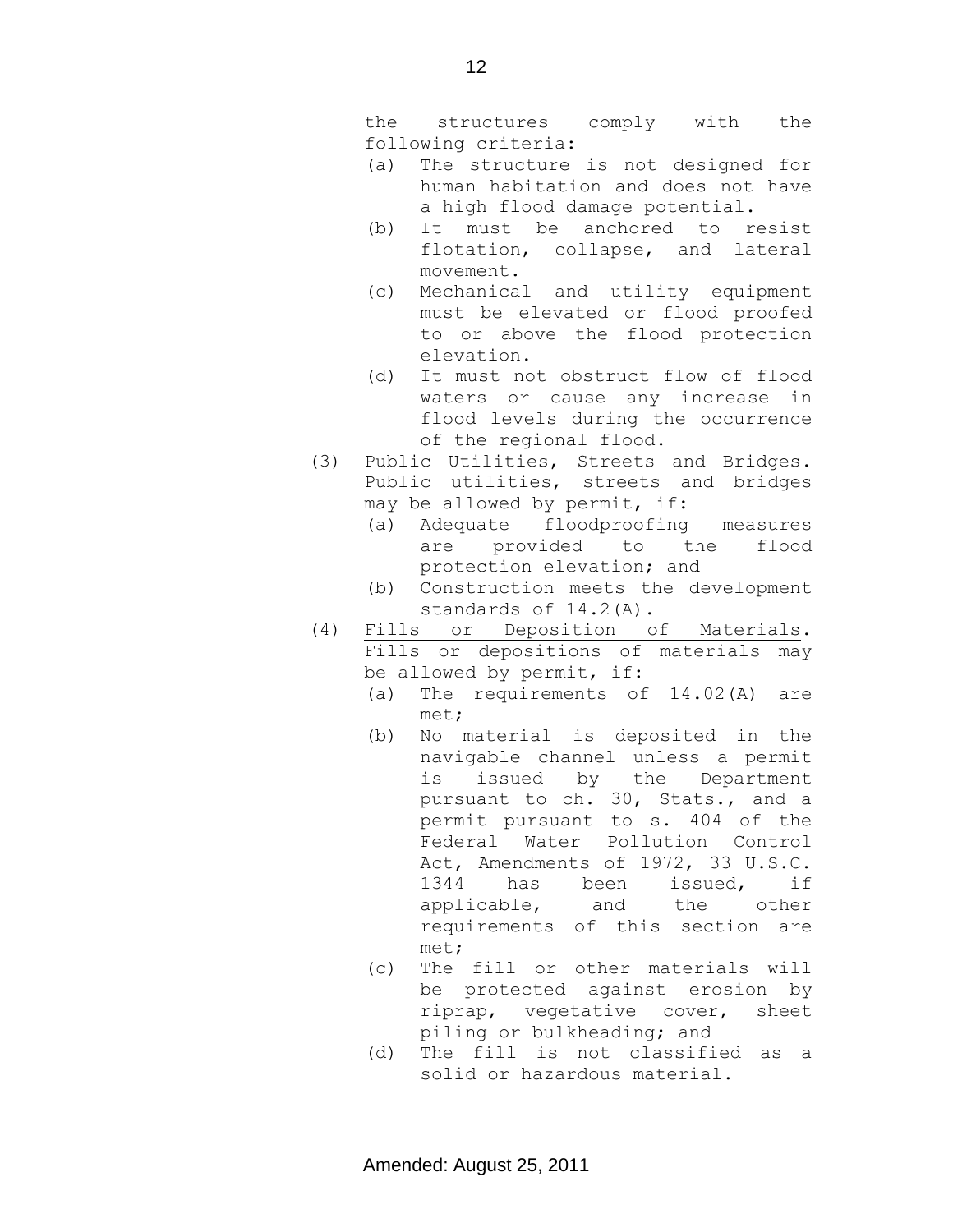- (D) Prohibited Uses. All uses not listed as permitted uses in 14.03(B) are prohibited, including and following uses:
	- (1) Habitable structures, structures with high flood damage potential, or those not associated with permanent openspace uses;
	- (2) Storing materials that are buoyant, flammable, explosive, injurious to property, water quality, or human, animal, plant, fish or other aquatic life;
	- (3) Uses not in harmony with or detrimental to uses permitted in the adjoining districts;
	- (4) Any private or public sewage systems, except portable latrines that are removed prior to flooding and systems associated with recreational areas and Department-approved campground that meet the applicable provisions of local Ordinances and ch. COMM 83, Wis. Adm. Code;
	- (5) Any public or private wells which are used to obtain potable water, except those for recreational areas that meet the requirements of local Ordinances and chs. NR 811 and NR 812, Wis. Adm. Code;
	- (6) Any solid or hazardous waste disposal sites;
	- (7) Any wastewater treatment ponds or facilities, except those permitted under s. NR 110.15(3)(b), Wis. Adm. Code;
	- (8) Any sanitary sewer or water supply lines, except those to service existing or proposed development located outside the floodway which complies with the regulations for the floodplain area occupied.

## **14.04 FLOODFRINGE DISTRICT (FF)**

(A) Applicability. This section applies to all floodfringe areas shown on the floodplain zoning maps and those identified pursuant to 14.05(D).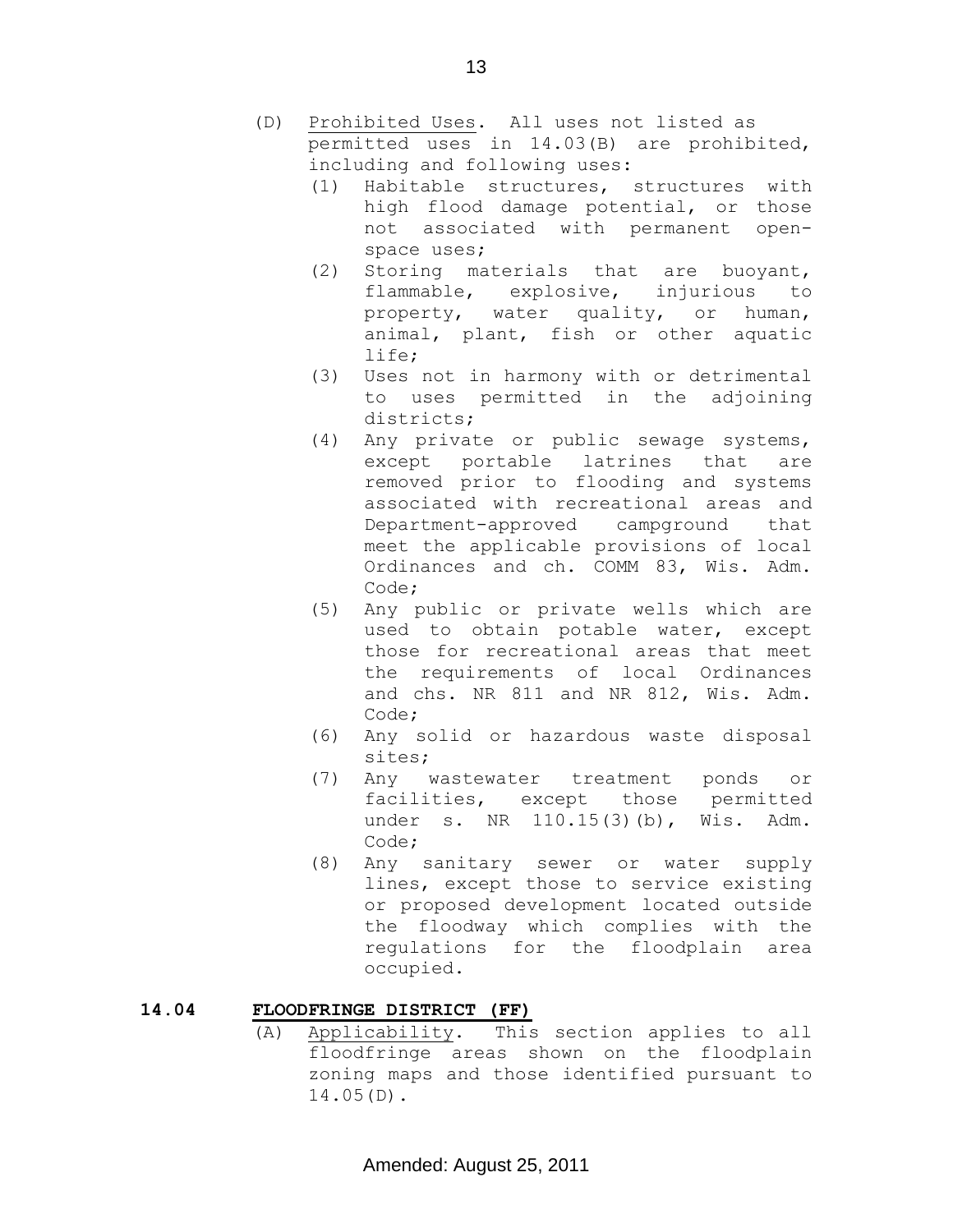- (B) Permitted Uses. Any structure, land use, or development is allowed in the floodfringe district if the standards in 14.04(C) are met, the use is not prohibited by this or any other Ordinance or regulation and all permits or certificates specified in 14.07(A) have been issued.
- (C) Standards for Development in Floodfringe Areas. 14.02(A) shall apply in addition to the following requirements according to the use requested.
	- (1) Residential Uses. Any habitable structure, including a manufactured home, which is to be erected, constructed, reconstructed, altered, or moved into the floodfringe area, shall meet or exceed the following standards;
		- (a) The elevation of the lowest floor, excluding the basement or crawlway, shall be at or above the flood protection elevation on fill. The fill shall be one foot or more above the regional flood elevation extending at least fifteen (15') feet beyond the limits of the structure. The Department may authorize other floodproofing measures if the elevations of existing streets or sewer lines makes compliance with the fill standards impractical;
		- (b) The basement or crawlway floor may be placed at the regional flood elevation if it is floodproofed to the flood protection elevation. No basement or crawlway floor is allowed below the regional flood elevation;
		- (c) Contiguous dryland access shall be provided from a structure to land outside of the floodplain, except as provided in par. (d).
		- (d) In developments where existing street or sewer line elevations make compliance with par. (c) impractical, the municipality may permit new development and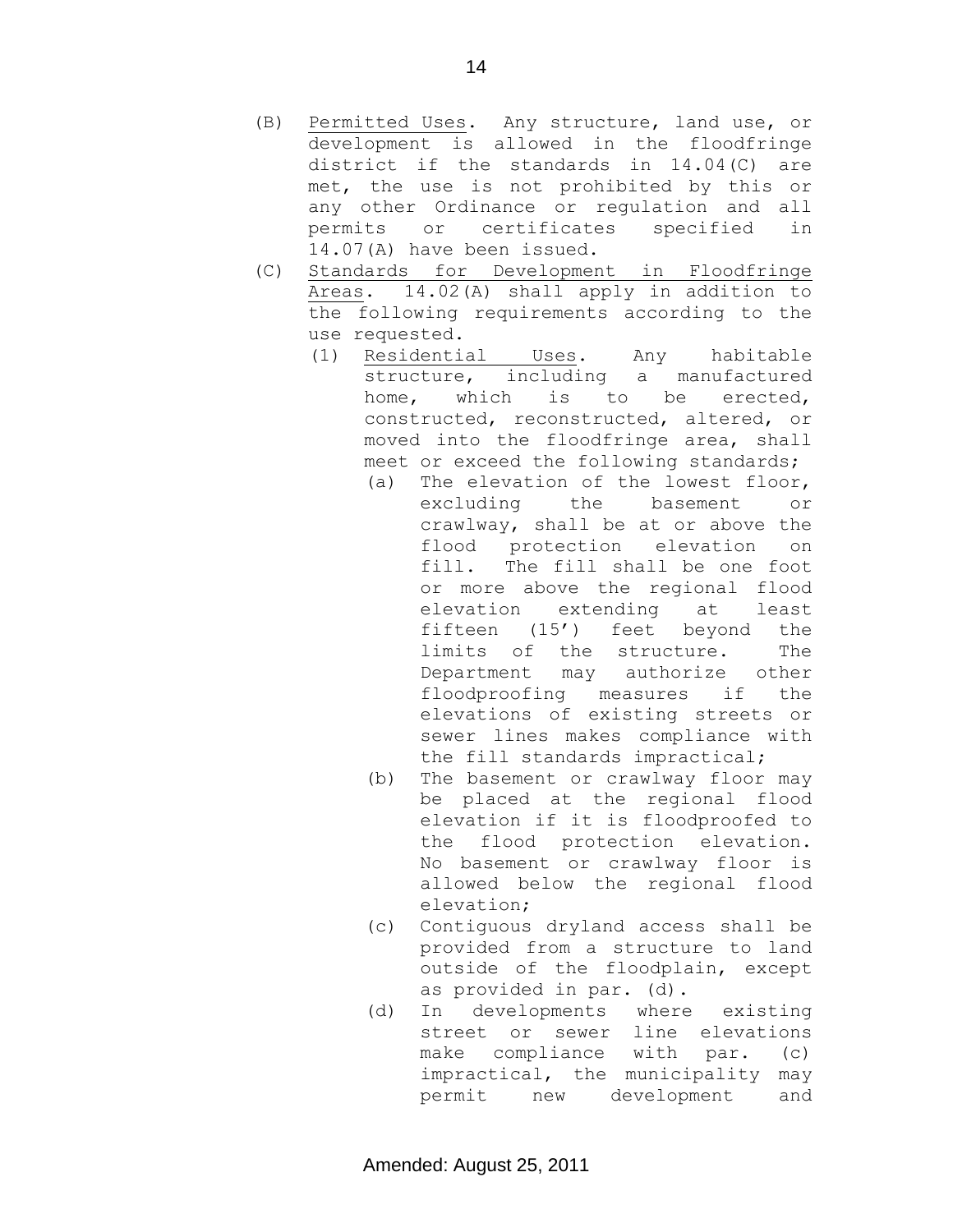substantial improvements where access roads are at or below the regional flood elevation, if:

- (1) The municipality has written assurance from police, fire and emergency services that rescue and relief will be provided to the structure(s) by wheeled vehicles during a regional flood event; or
- (2) The municipality has a natural disaster plan approved by Wisconsin Emergency Management and the Department.
- (2) Accessory Structures or Uses
	- (a) Except as provided in par. (b), an accessory structure which is not connected to a principal structure may be constructed with its lowest floor at or above the regional flood elevation.
	- (b) An accessory structure which is not connected to the principal structure and which is less than six hundred (600) square feet in size and valued at less than \$10,000 may be constructed with its lowest floor no more than two feet below the regional flood elevation if it is subject to flood velocities of no more than two feet per second and it meets all of the provisions of Sections 14.03(C)(2)(a)(b)(c) and (d) and 14.04(C)(5) below.
- (3) Commercial Uses. Any commercial structure which is erected, altered or moved into the floodfringe area shall meet the requirements of 14.04(C)(1). Subject to the requirements of 14.04(C)(5), storage yards, surface parking lots and other such uses may be placed at lower elevations if an adequate warning system exists to protect life and property.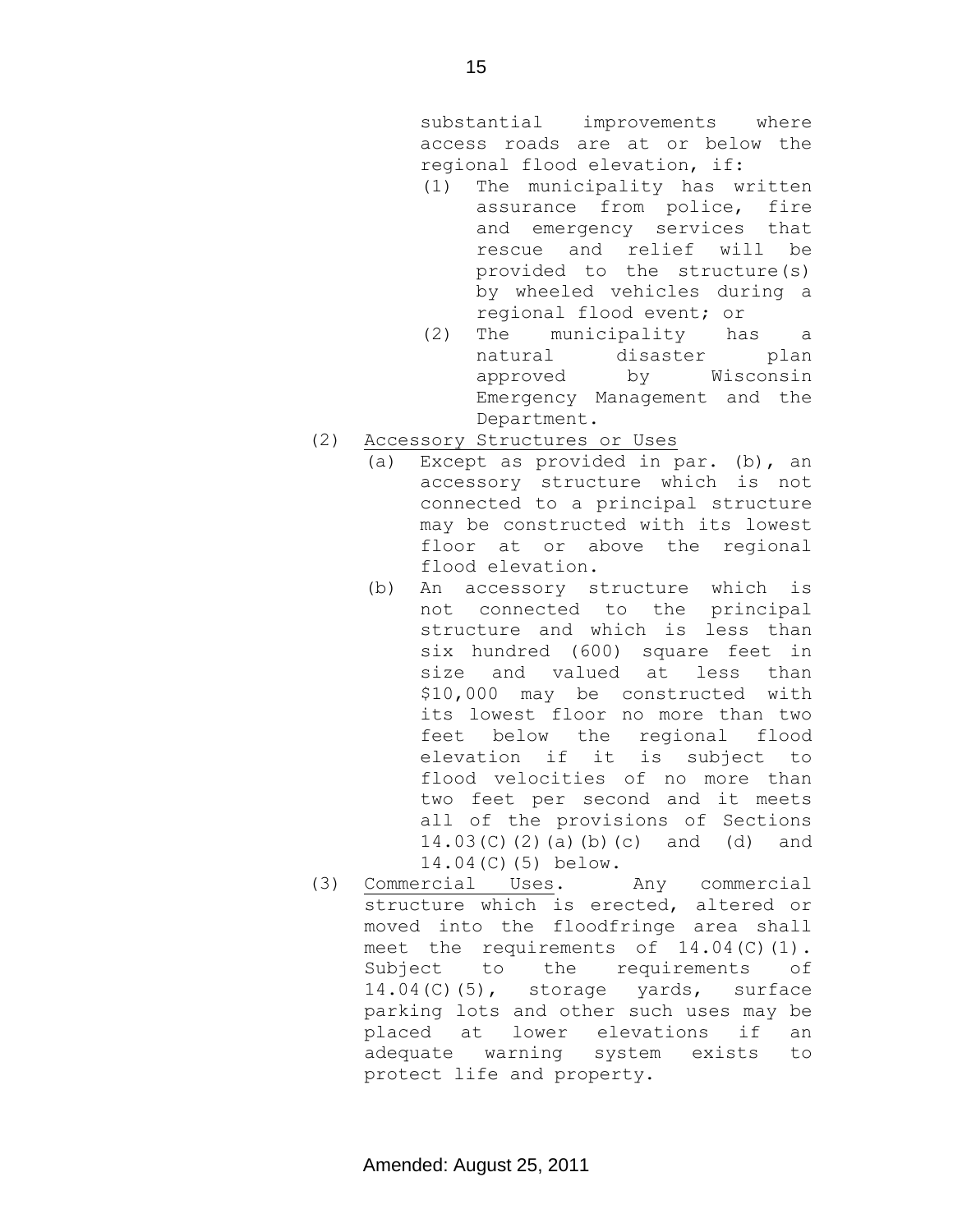- (4) Manufacturing and Industrial Uses. Any manufacturing or industrial structure which is erected, altered or moved into the floodfringe area shall be protected to the flood protection elevation using fill, levees, floodwalls, or other flood proofing measures in 14.07(F). Subject to the requirements of 14.04(C)(5), storage yards, surface parking lots and other such uses may be placed at lower elevations if an adequate warning system exists to protect life and property.
- (5) Storage of Materials. Materials that are buoyant, flammable, explosive, or injurious to property, water quality or human, animal, plant, fish or aquatic life shall be stored at or above the flood protection elevation or floodproofed in compliance with 14.07(F). Adequate measures shall be taken to ensure that such materials will not enter the water body during flooding.
- (6) Public Utilities, Streets and Bridges. All utilities, streets and bridges shall be designed to be compatible with comprehensive floodplain development plans; and
	- (a) When failure of public utilities, streets and bridges would endanger public health or safety, or where such facilities are deemed essential, construction of and substantial improvements to such facilities may only be permitted if they are floodproofed in compliance with 14.07(F) to the flood protection elevation;
	- (b) Minor roads or non-essential utilities may be constructed at lower elevations if they are designed to withstand flood forces to the regional flood elevation.
- (7) Sewage Systems. All on-site sewage disposal systems shall be floodproofed, pursuant to 14.07(F), to the flood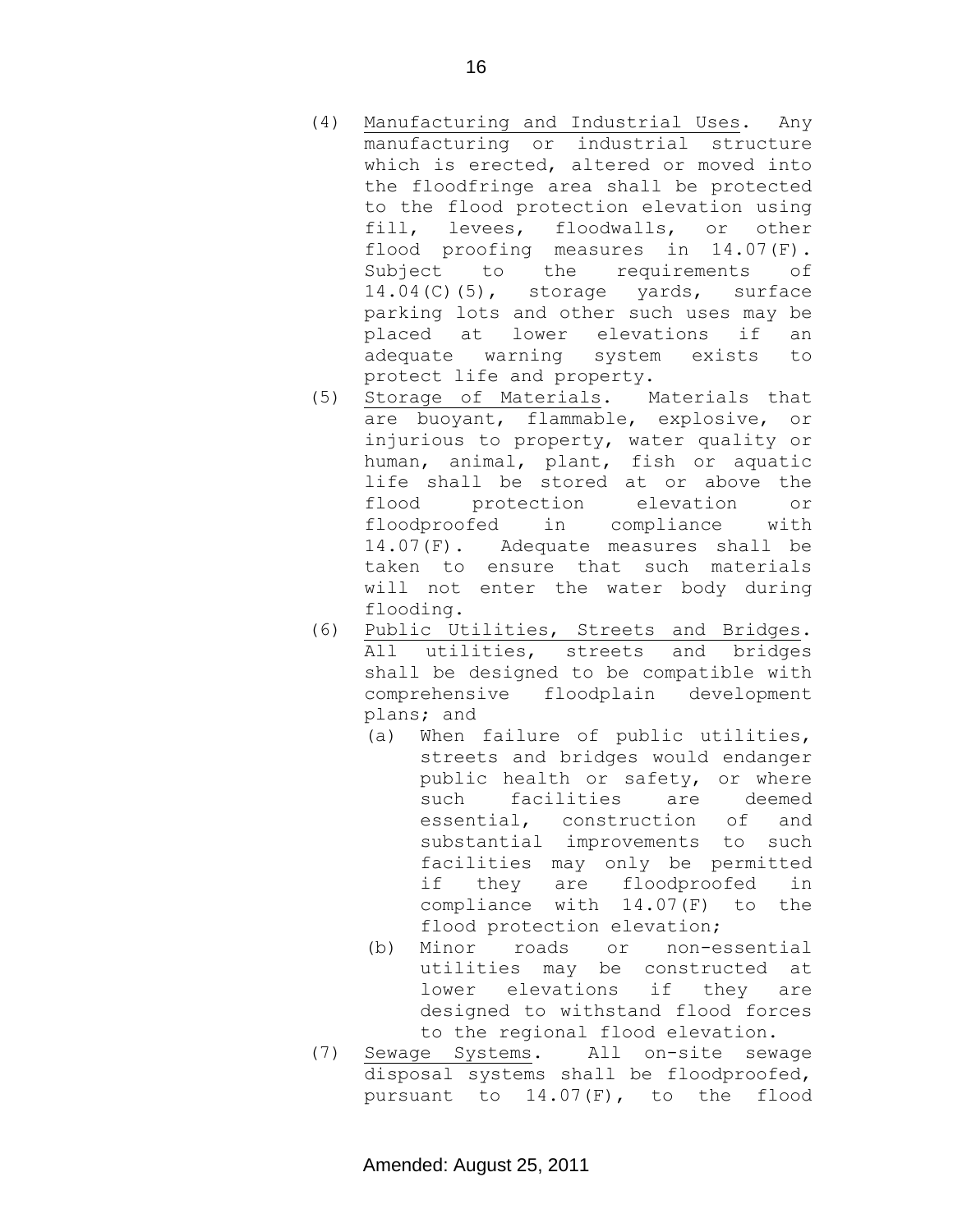protection elevation and shall meet with provisions of all local Ordinances and ch. COMM 83, Wis. Adm. Code.

- (8) Wells. All wells shall be floodproofed, pursuant to 14.07(F), to the flood protection elevation and shall meet the provisions of chs. NR 811 and NR 812, Wis. Adm. Code.
- (9) Solid Waste Disposal Sites. Disposal of solid or hazardous waste is prohibited in floodfringe areas.
- (10) Deposition of Materials. Any deposited material must meet all the provisions of this Ordinance.
- (11) Manufactured Homes.
	- (a) Owners or operators of all manufactured home parks and subdivisions shall provide adequate surface drainage to minimize flood damage, and prepare, secure approval and file an evacuation plan, indicating vehicular access and escape routes, with local emergency management authorities.
	- (b) In existing manufactured home parks, all new homes, replacement homes on existing pads, and substantially improved homes shall:
		- (1) Have the lowest floor elevated to the flood protection elevation; and
		- (2) Be anchored so they do not float, collapse or move laterally during a flood.
	- (c) Outside of existing manufactured home parks, including new manufactured home parks and all single units outside of existing parks, all new, replacement and substantially improved manufactured homes shall meet the residential development standards for the floodfringe in 14.04(C)(1).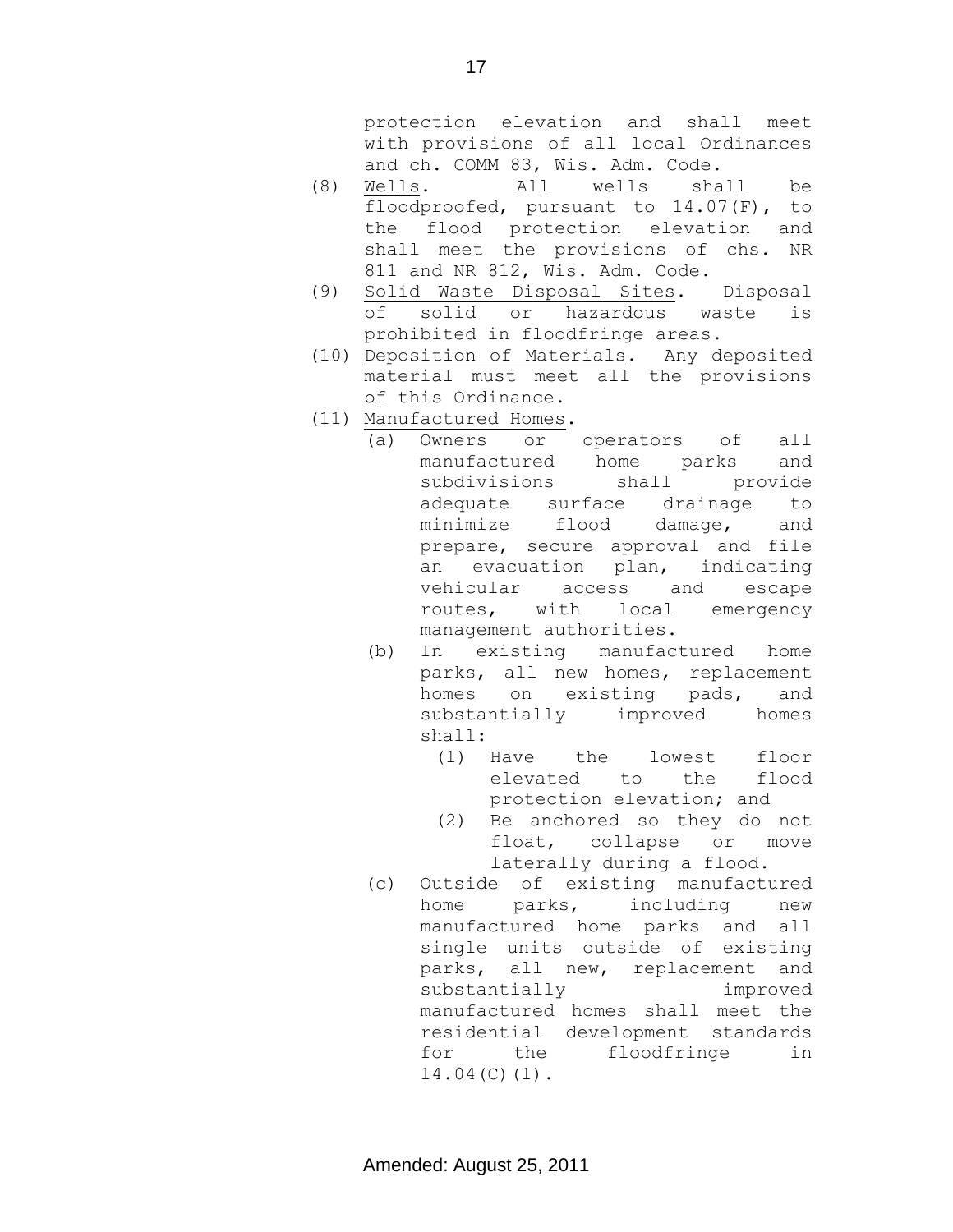(12) Mobile Recreational Vehicles. All mobile recreational vehicles that are on site for one hundred eighty (180) consecutive days or more or are not fully licensed and ready for highway use shall meet the elevation and anchoring requirements in 14.04(C)(11)(b) and (c). A mobile recreational vehicle is ready for highway use if it is on its wheels or jacking system, is attached to the site only by quick-disconnect utilities and security devices and has no permanently attached additions.

#### **14.05 GENERAL FLOODPLAIN DISTRICT (GFP)**

- (A) Applicability. The provisions for this district shall apply to all floodplains for which flood profiles are not available or where flood profiles are available but floodways have not been delineated. Floodway and floodfringe district shall be delineated when adequate data is available.
- (B) Permitted Uses. Pursuant to Section 14.05(D), it shall be determined whether the proposed use is located within a floodway or floodfringe area. Those uses permitted in floodway (14.03(B)) and floodfringe areas (14.04(B)) are allowed within the general floodplain district, according to the standards of 14.05(C), provided that all permits or certificates required under Section 14.07(A) have been issued.
- (C) Standards for Development in the General Floodplain District. Section 14.03 applies to floodway areas, Section 14.04 applies to floodfringe areas. The rest of this Ordinance applies to either district.
- (D) Determining Floodway and Floodfringe Limits. Upon receiving an application for development within the general floodplain district, the zoning administrator shall:
	- (1) Require the applicant to submit two copies of an aerial photograph or a plan which shows the proposed development with respect to the general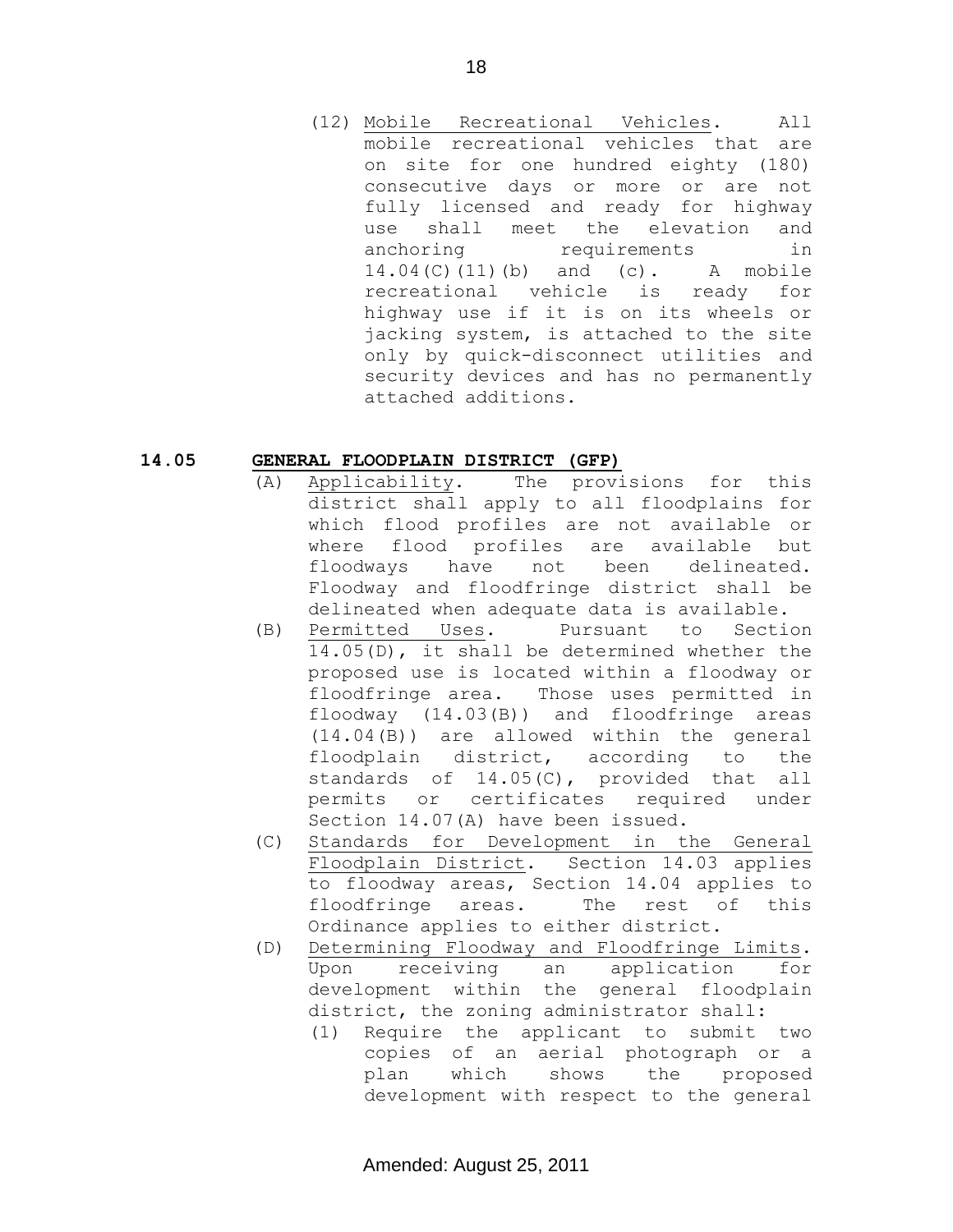floodplain district limits, stream channel, and existing floodplain developments, along with a legal description of the property, fill limits and elevations, building floor elevations and flood proofing measures;

- (2) Require the applicant to furnish any of the following information deemed necessary by the Department to evaluate the effects of the proposal upon flood height and flood flows, regional flood elevation and to determine floodway boundaries.
	- (a) A typical valley cross-section showing the stream channel, the floodplain adjoining each side of the channel, the cross-sectional area to be occupied by the proposed development, and all historic high water information;
	- (b) Plan (surface view) showing elevations or contours of the ground; pertinent structure, fill or storage elevations; size, locations and layout of all proposed and existing structures on the site; location and elevations of streets, water supply, and sanitary facilities; soil types and other pertinent information;
	- (c) Profile showing the slope of the bottom of the channel or flow line of the stream;
	- (d) Specifications for building construction and materials, floodproofing, filling, dredging, channel improvement, storage, water supply and sanitary facilities.
- (3) Transmit one copy of the information described in pars. (1) and (2) to the Department Regional office along with a written request for technical assistance to establish regional flood elevations and, where applicable, floodway data. Where the provisions of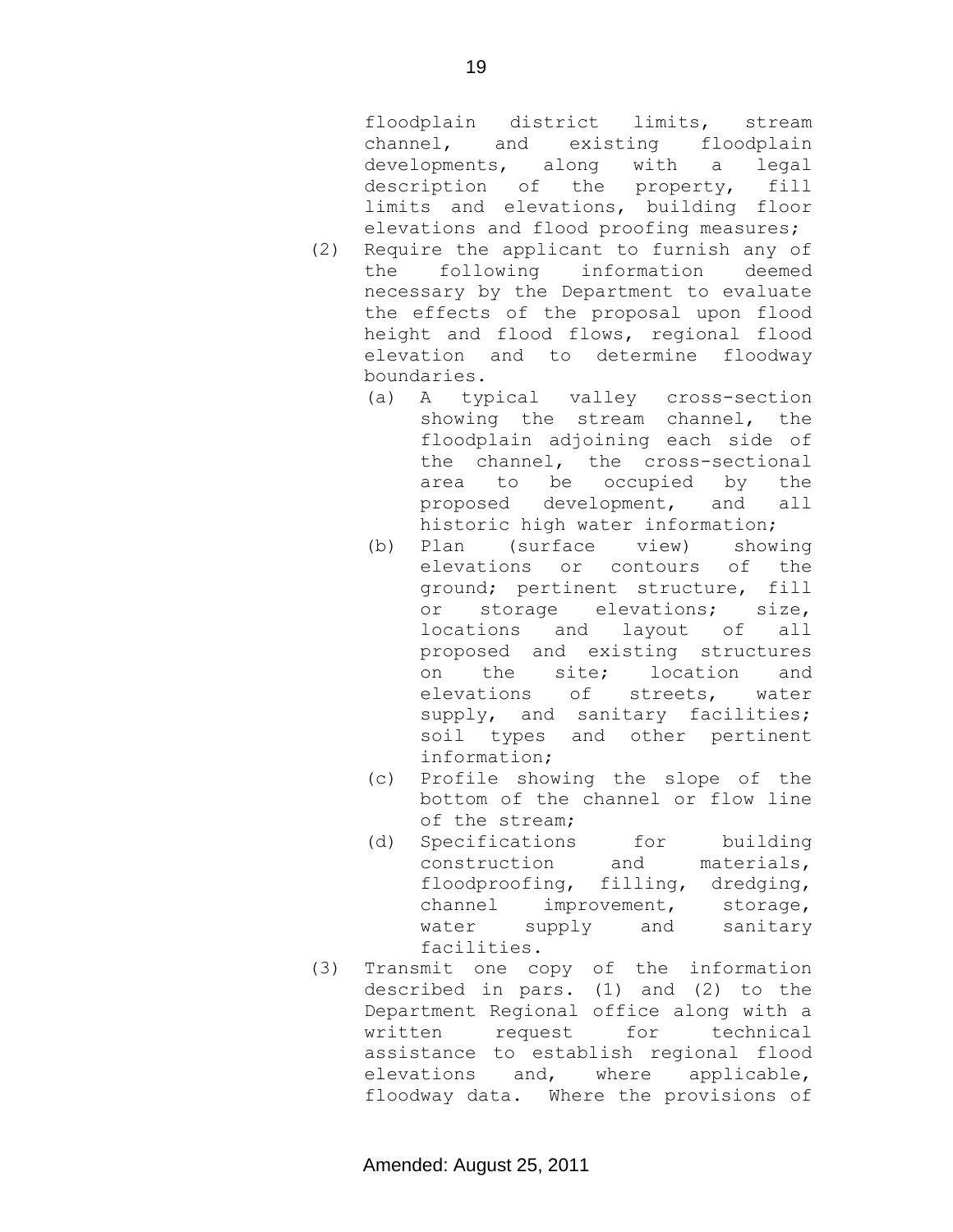14.07(A)(2)(c) apply, the applicant shall provide all required information and computations to delineate floodway boundaries and the effects of the project on flood elevations.

#### **14.06 NONCONFORMING USES**

- (A) General.
	- (1) Applicability. If these standards conform with s. 59.69(10), Stats., for counties or s. 62.23(7)(h), Stats., for cities and villages, they shall apply to all modifications or additions to any nonconforming use or structure and to the use of any structure or premises which was lawful before the passage of this Ordinance or any amendment thereto.
	- (2) The existing lawful use of a structure or its accessory use which is not in conformity with the provisions of this Ordinance may continue subject to the following conditions:
		- (a) No modifications or additions to a nonconforming use or structure shall be permitted unless they comply with this Ordinance. The words "modification" and "addition" include, but are not limited to, any alteration, addition, modification, structural repair, rebuilding or replacement of any such existing use, structure or accessory structure or use. Ordinary maintenance repairs are not considered an extension, modification or addition; these include painting, decoration, paneling and the replacement of doors, windows and other nonstructural components and the maintenance, repair or replacement of existing private sewage or water supply systems or connections to public utilities. Ordinary maintenance repairs to not include any costs associated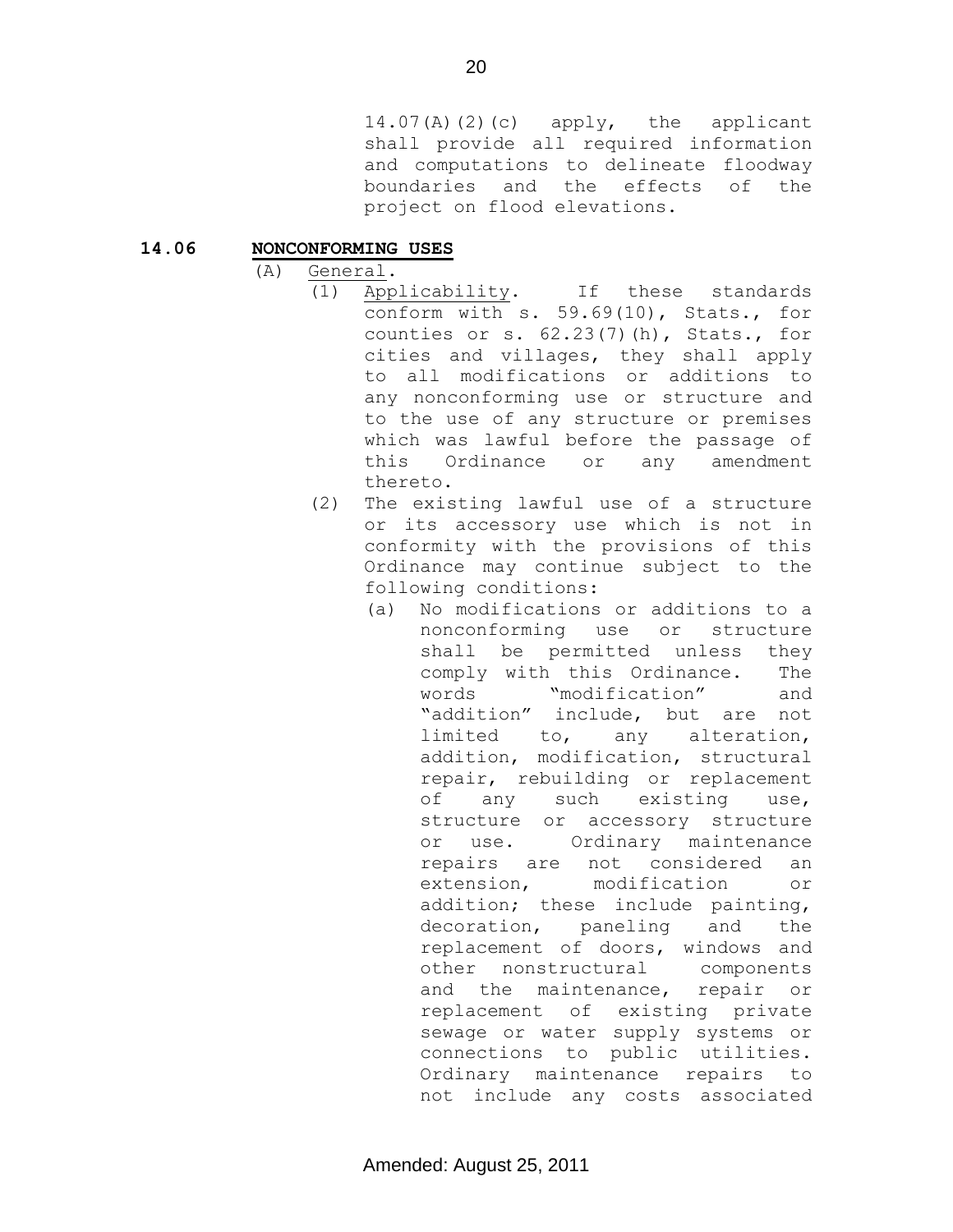with the repair of a damaged structure.

The construction of a deck that does not exceed two hundred (200) square feet and that is adjacent to the exterior wall of a principal structure is not an extension, modification, or addition. The roof of the structure may extend over a portion of the deck in order to provide safe ingress and egress to the principal structure.

- (b) If a nonconforming use or the use of a nonconforming structure is discontinued for twelve (12) consecutive months, it is no longer permitted and any future use of the property, and any structure or building thereon, shall conform to the applicable requirements of this Ordinance.
- (c) The municipality shall keep a record which lists all nonconforming uses and nonconforming structures, their present equalized assessed value, the cost of all modifications or additions which have been permitted, and the percentage of the structure's total current value those modifications represent.
- (d) No modification or addition to any nonconforming structure or any structure with a nonconforming use, which over the life of the structure would equal or exceed fifty (50%) percent of its present equalized assessed value, shall be allowed unless the entire structure is permanently changed to a conforming structure with a conforming use in compliance with the applicable requirements of this Ordinance. Contiguous dry land access must be provided for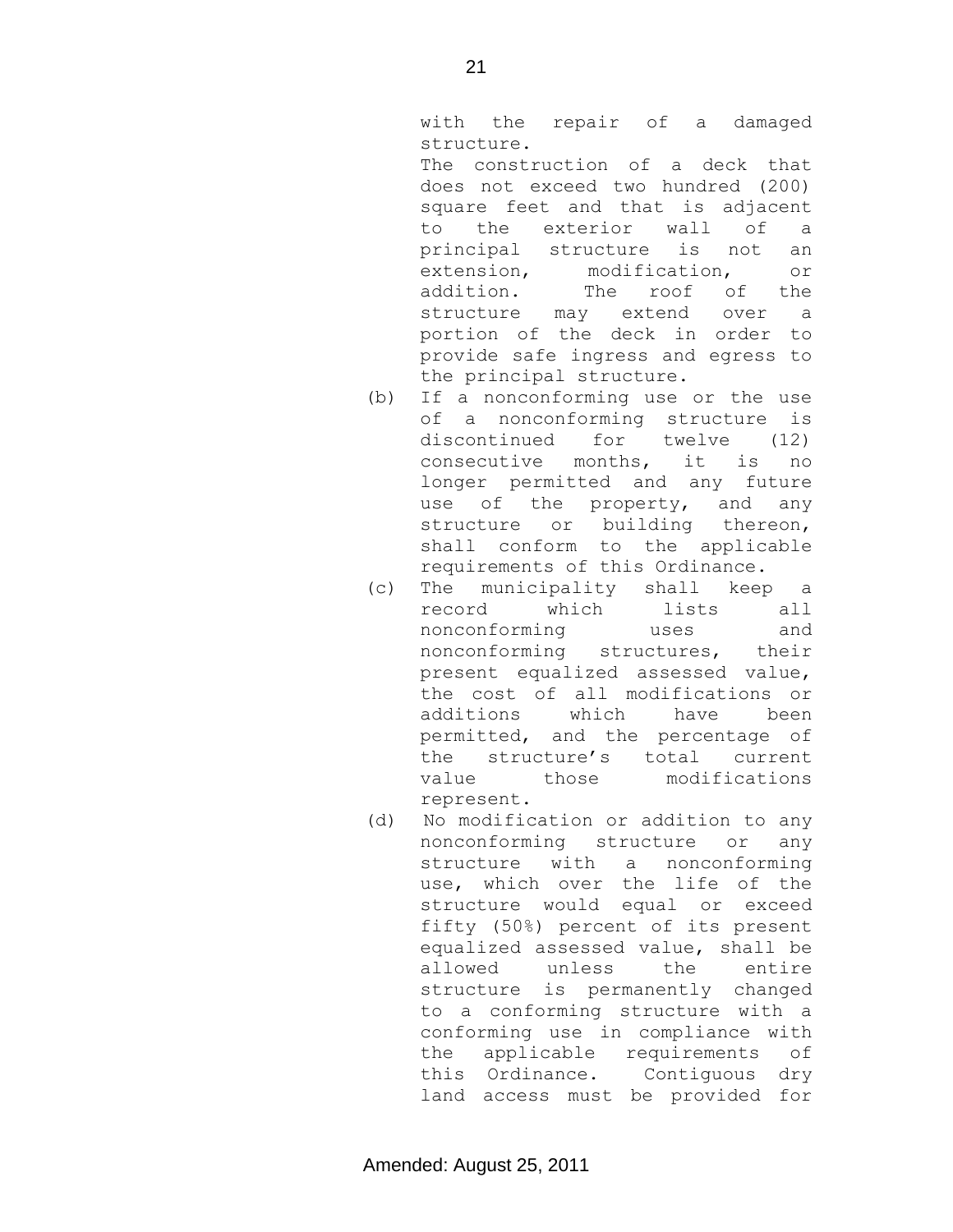22

residential and commercial uses in compliance with  $14.04(C)(1)$ . The costs of elevating a nonconforming building or a building with a nonconforming use to the flood protection elevation are excluded from the fifty (50%) percent provisions of this paragraph;

- (e) Except as provided in sub. 2., if any nonconforming structure or any structure with a nonconforming use is destroyed or is substantially damaged, it cannot be replaced, reconstructed or rebuilt unless the use and the structure meet the current Ordinance requirements. A structure is considered substantially damaged if the total cost to restore the structure to its pre-damaged condition equals or exceeds fifty (50%) percent of the structure's present equalized assessed value. For nonconforming buildings that are damaged or destroyed by a nonflood disaster, the repair or reconstruction of any such nonconforming building may be permitted in order to restore it after the nonflood disaster, provided that the nonconforming building will meet all of the minimum requirements under applicable FEMA regulations (44 CFR Part 60), or the regulations promulgated thereunder.
- (f) A nonconforming historic structure may be altered if the alteration will not prelude the structures continued designation as a historic structure, the alteration will comply with Section 14.03(C)(1), flood resistant materials are used, and construction practices and floodproofing methods that comply with Section 14.07(F) are used.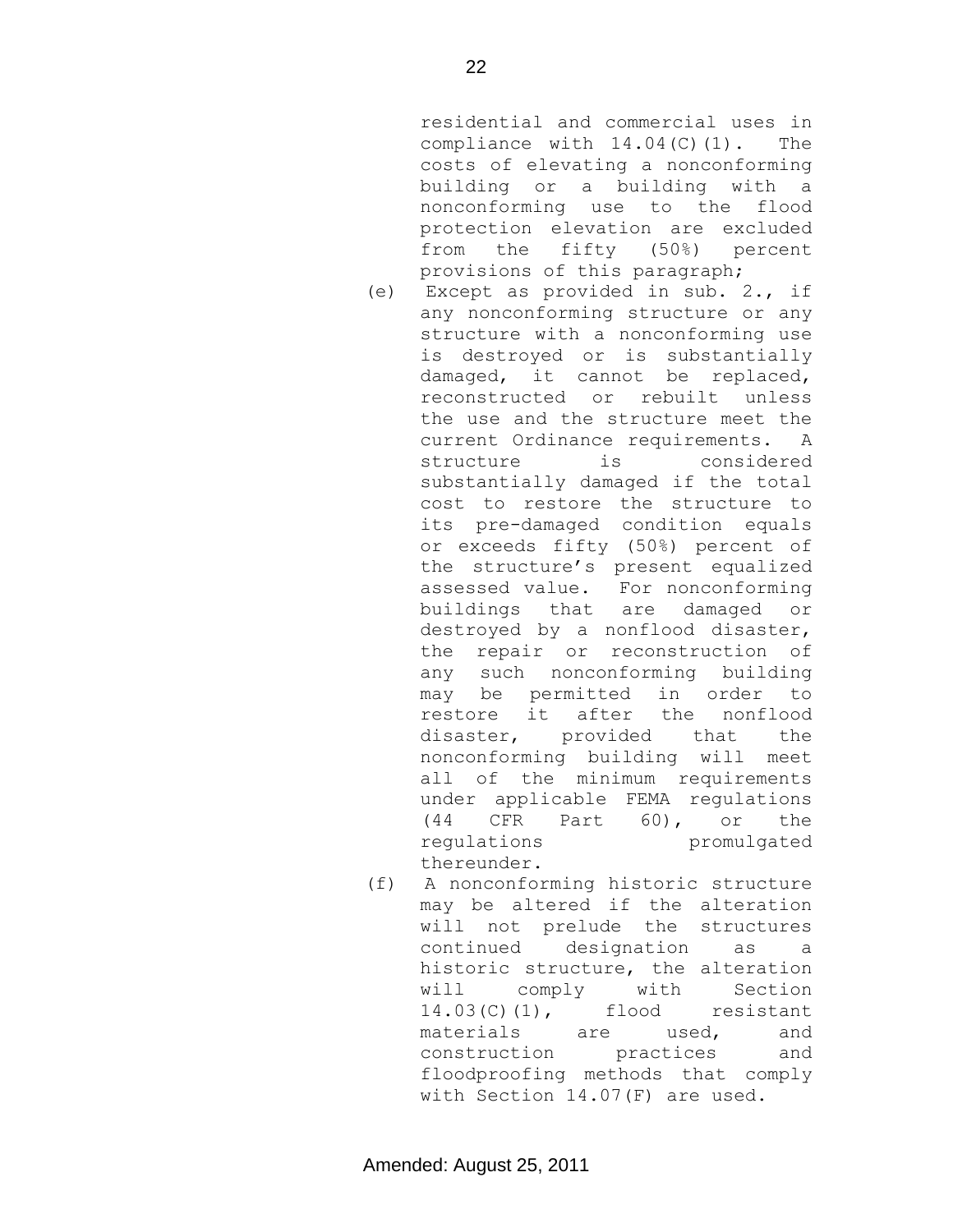- (B) Floodway Areas.
	- (1) No modification or addition shall be allowed to any nonconforming structure or any structure with a nonconforming use in a floodway area, unless such modification or addition:
		- (a) Has been granted a permit or variance which meets all Ordinance requirements;
		- (b) Meets the requirements of 14.06(A);
		- (c) Will not increase the obstruction to flood flows or regional flood height;
		- (d) Any addition to the existing structure shall be floodproofed, pursuant to 14.07(F), by means other that the use of fill, to the flood protection elevation;
		- (e) If any part of the foundation below the flood protection elevation is enclosed, the following standards shall apply;
			- (1) The enclosed area shall be designed by a registered architect or engineer to allow for the efficient entry and exit of flood waters without human intervention. A minimum of two openings must be provided with a minimum net area of at least one square inch for every one square foot of the enclosed area. The lowest part of the opening can be no more than twelve (12") inches above the adjacent grade;
			- (2) The parts of the foundation located below the flood protection elevation must be constructed of floodresistant materials;
			- (3) Mechanical and utility equipment must be elevated or floodproofed to or above the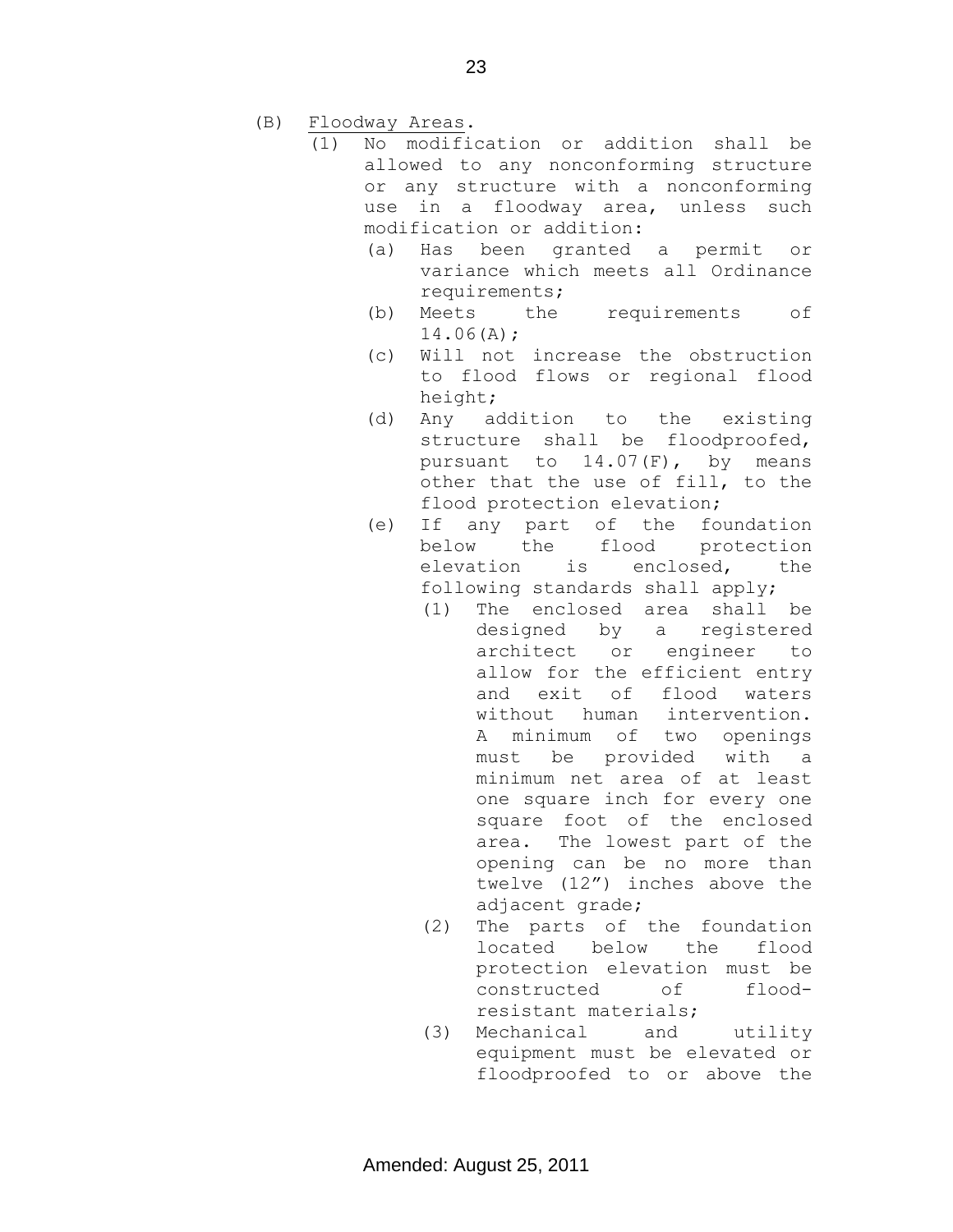flood protection elevation; and

- (4) The use must be limited to parking or limited storage.
- (2) No new on-site sewage disposal system, or addition to an existing on-site sewage disposal system, except where an addition has been ordered by a government agency to correct a hazard to public health, shall be allowed in a floodway area. Any replacement, repair or maintenance of an existing on-site sewage disposal system in a floodway area shall meet the applicable requirements of all municipal Ordinances and ch. COMM 83, Wis. Adm. Code.
- (3) No new well or modification to an existing well used to obtain potable water shall be allowed in a floodway area. Any replacement, repair or maintenance of an existing well in a floodway area shall meet the applicable requirements of all municipal Ordinances and chs. NR 811 and NR 812, Wis. Adm. Code.
- (C) Floodfringe Areas.
	- (1) No modification or addition shall be allowed to any nonconforming structure or any structure with a nonconforming use unless such modification or addition has been granted a permit or variance by the municipality, and the modification or addition shall be placed on fill or floodproofed to the flood protection elevation in compliance with the standards for that particular use in 14.04(C), except where  $14.06(C)(2)$  is applicable.
	- (2) Where compliance with the provisions of par. (1) would result in unnecessary hardship and only where the structure will not be used for human habitation or be associated with a high flood damage potential, the Board of Adjustment/Appeals, using the procedures established in 14.07, may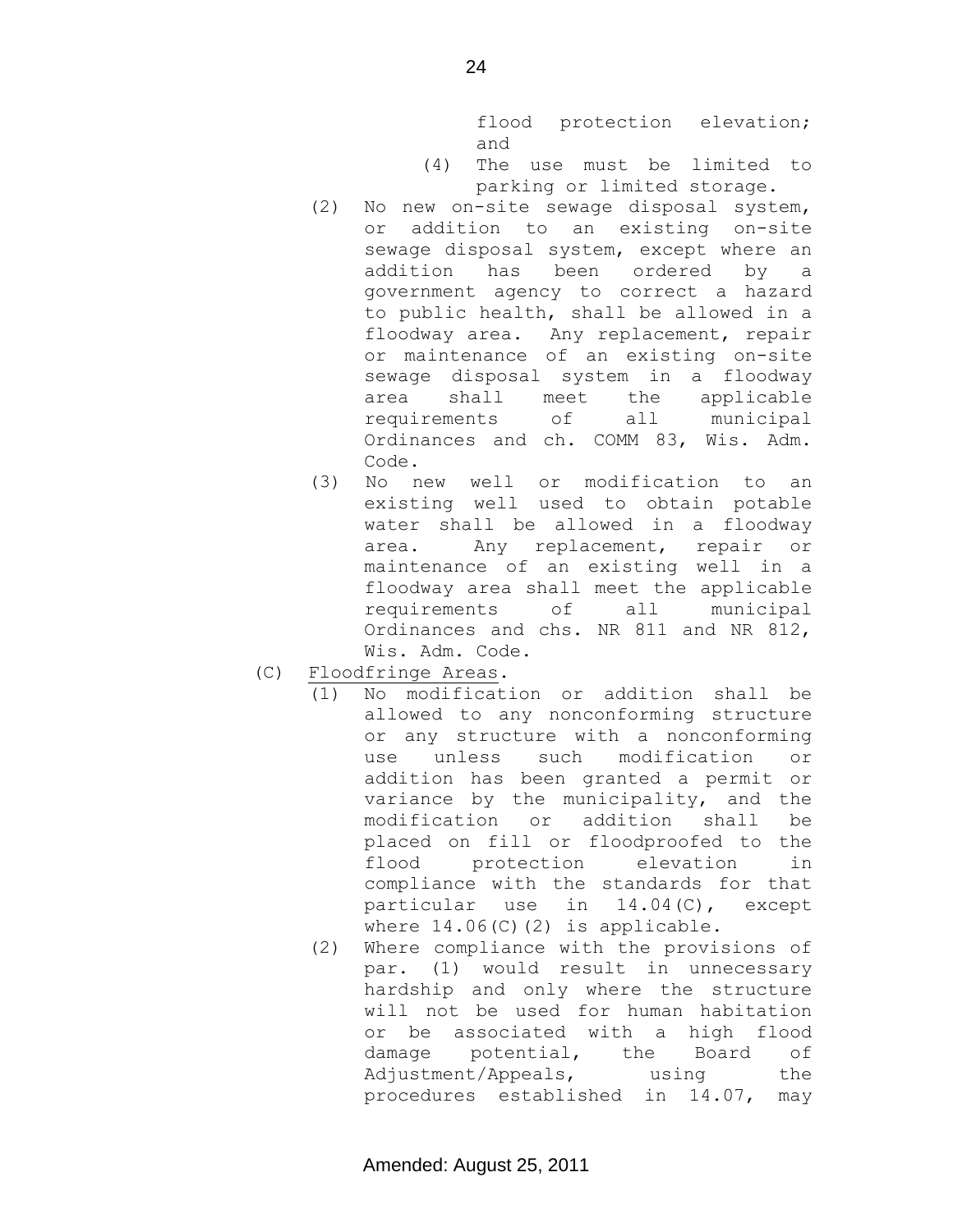grant a variance from those provisions of par. (1) for modifications or additions, using the criteria listed below. Modifications or additions which are protected to elevations lower than the flood protection elevation may be permitted if;

- (a) No floor is allowed below the regional flood elevation for residential or commercial structures;
- (b) Human lives are not endangered;
- (c) Public facilities, such as water or sewer, will not be installed;
- (d) Flood depths will not exceed two (2') feet;
- (e) Flood velocities will not exceed two (2') feet per second; and
- (f) The structure will not be used for storage of materials as described in Section 14.06(C)(5).
- (3) If neither the provisions of par. (1) or (2) above can be met, one addition to an existing room in a nonconforming building or a building with a nonconforming use may be allowed in the floodfringe, if the addition:
	- (a) Meets all other regulations and will be granted by permit or variance;
	- (b) Does not exceed sixty (60) square feet in area; and
	- (c) In combination with other previous modifications or additions to the building, does not equal or exceed fifty (50%) percent of the present equalized assessed value of the building.
- (4) All new private sewage disposal systems, or addition to, replacement, repair or maintenance of a private sewage disposal system shall meet all the applicable provisions of all local Ordinances and ch. COMM 83, Wis. Adm. Code.
- (5) All new wells, or addition to, replacement, repair for maintenance of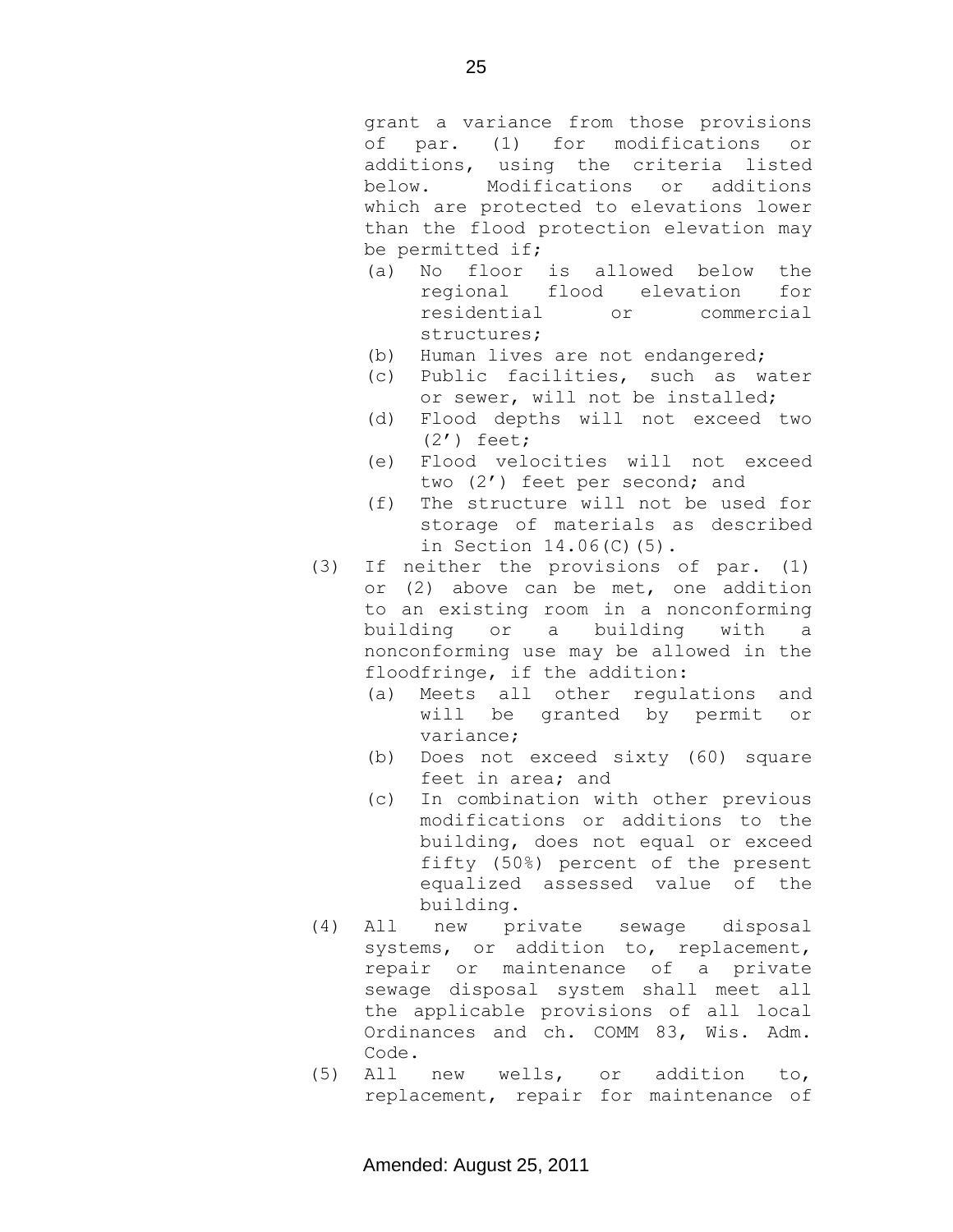a well shall meet the applicable provisions of this Ordinance and ch. NR 811 and NR 812, Wis. Adm. Code.

- **14.07 ADMINISTRATION.** Where a zoning administrator, planning agency or a board of adjustment/appeals has already been appointed to administer a zoning Ordinance adopted under ss. 59.69, 59,692 or 62.23(7), Stats., there officials shall also administer this Ordinance. (A) Zoning Administrator.
	- (1) The zoning administrator is authorized to administer this Ordinance and shall have the following duties and powers:
		- (a) Advise applicants of the Ordinance provisions, assist in preparing permit applications and appeals, and assure that the regional flood elevation for the proposed development is shown on all permit applications.
		- (b) Issue permits and inspect properties for compliance with provisions of this Ordinance, and issue certificates of compliance where appropriate.
		- (c) Inspect all damaged floodplain structures and perform a substantial damage assessment to determine if substantial damage to the structures has occurred.
		- (d) Keep records of all official actions such as:
			- (1) All permits issued, inspections made, and work approved;
			- (2) Documentation of certified lowest flood and regional flood elevations for floodplain development;
			- (3) Records of water surface profiles, floodplain zoning maps and Ordinances, nonconforming uses and structures including changes, appeals, variances and amendments.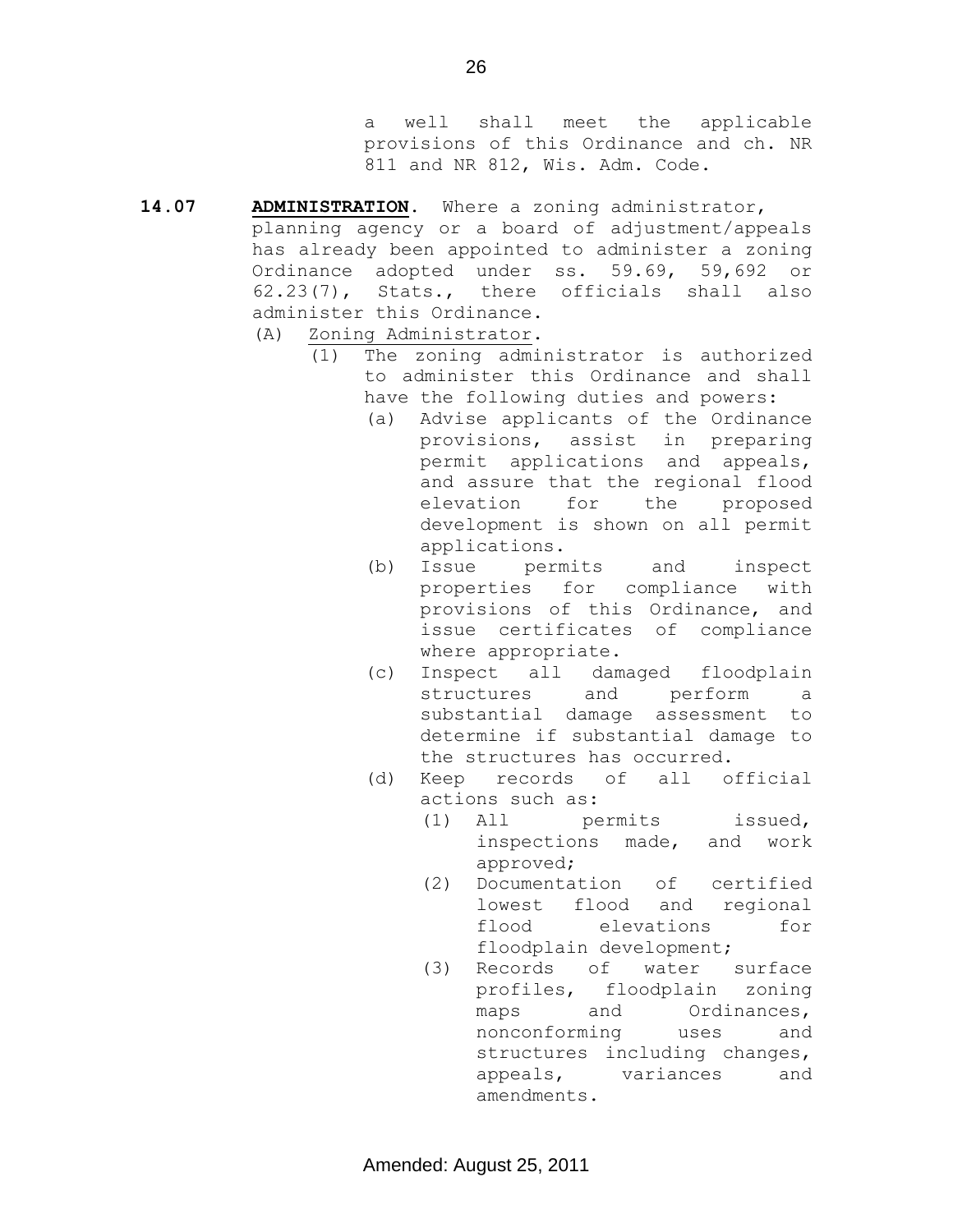- (4) All substantial damage assessment reports for floodplain structures.
- (e) Submit copies of the following items to the Department of Regional office:
	- (1) Within ten (10) days of the decision, a copy of any decisions on variances, appeals for map or text interpretations, and map or text amendments;
	- (2) Copies of any case-by-case analyses, and any other information required by the Department including an annual summary of the number and types of floodplain zoning actions taken;
	- (3) Copies of substantial damage assessments performed and all related correspondence concerning the assessments.
- (f) Investigate, prepare reports, and report violations of this Ordinance to the municipal zoning agency and attorney for prosecution. Copies of the reports shall also be sent to the Department Regional office.
- (g) Submit copies of text and map amendments and biennial reports to the FEMA Regional office.
- (2) Land Use Permit. A land use permit shall be obtained before any new development or any structural repair or change in the use of a building or structure, including sewer and water facilities, may be initiated. Application to the zoning administrator shall include:
	- (a) General Information.
		- (1) Name and address of applicant, property owner and contractor;
		- (2) Legal description, proposed use, and whether it is new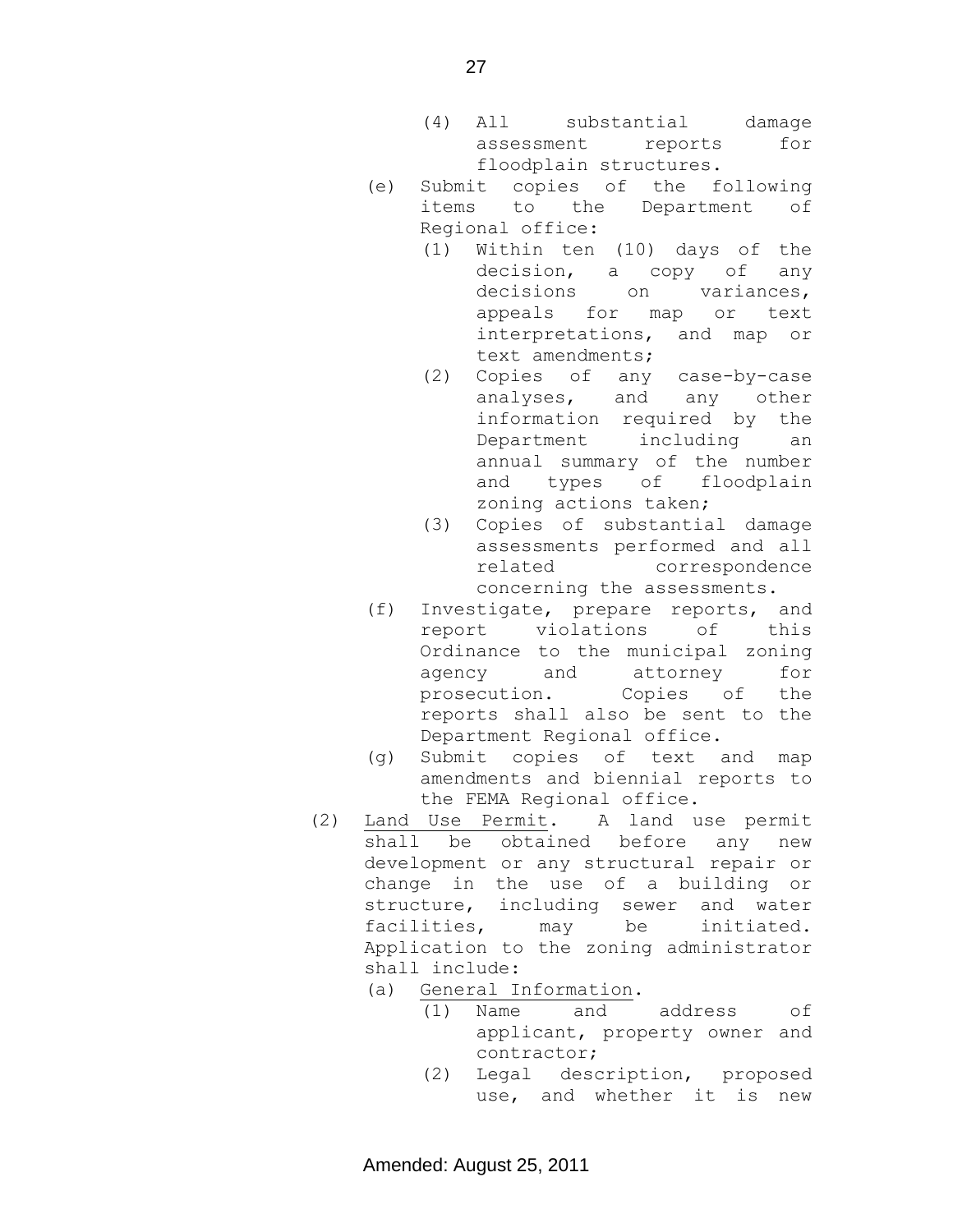construction or a modification.

- (b) Site Development Plan. A site plan drawn to scale shall be submitted with the permit application form and shall contain:
	- (1) Location, dimensions, area and elevation of the lot;
	- (2) Location of the ordinary highwater mark of any abutting navigable waterways;
	- (3) Location of any structures with distances measured from the lot lines and street center lines;
	- (4) Location of any existing or proposed on-site sewage systems or private water supply systems;
	- (5) Location and elevation of existing or future access roads;
	- (6) Location of floodplain and floodway limits as determined from the official floodplain zoning maps;
	- (7) The elevation of the lowest floor of proposed buildings and any fill using the vertical datum from the adopted study – either National Geodetic Vertical Datum (NGVD) or North American Vertical Datum (NAVD);
	- (8) Data sufficient to determine the regional flood elevation in NGVD or NAVD at the location of the development and to determine whether or not the requirements of 14.03 or 14.04 are met; and
	- (9) Data to determine if the proposed development will cause an obstruction to flow or an increase in regional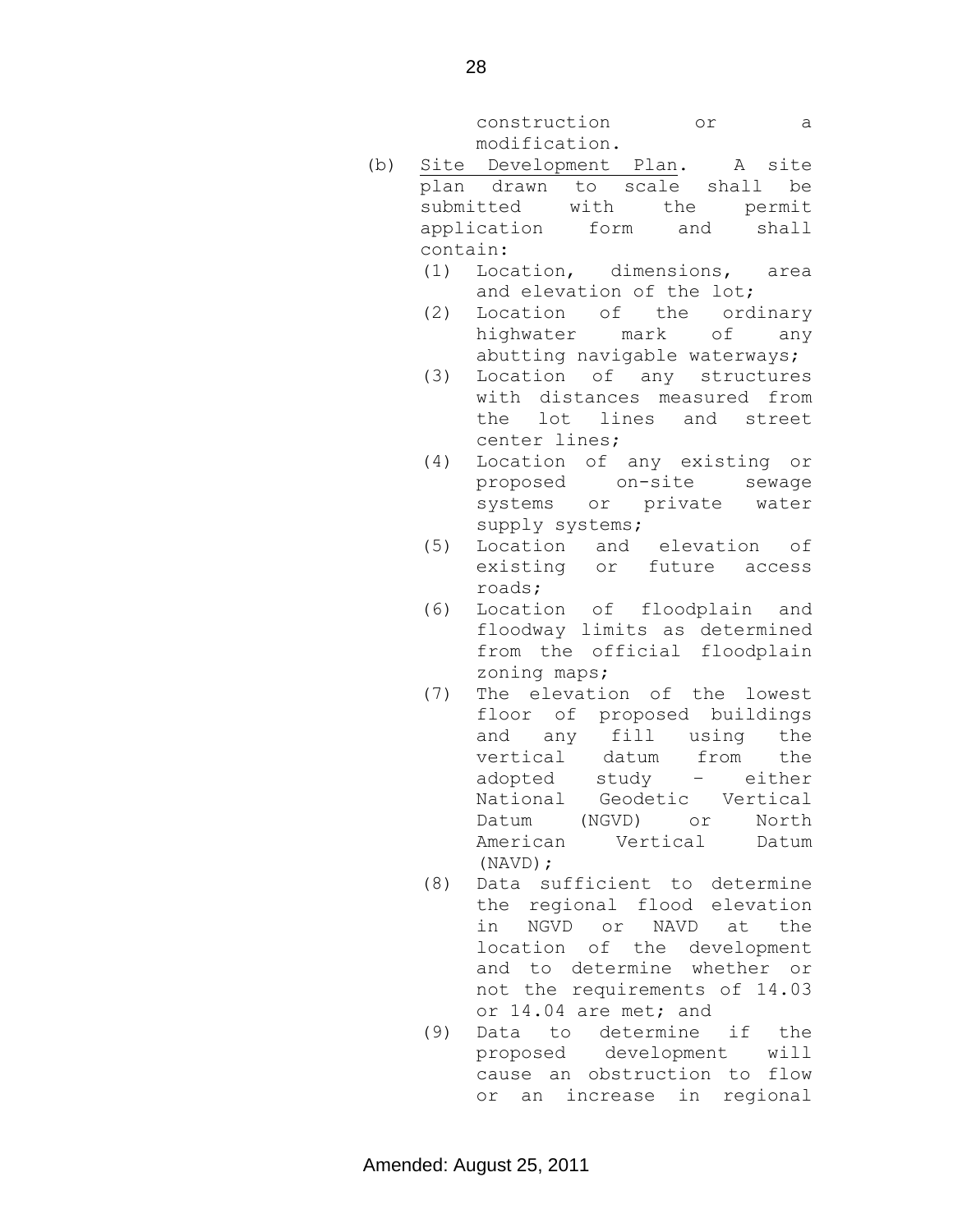flood height or discharge according to 14.02(A). This may include any of the information noted in 14.03(C)(1).

- (c) Data Requirements to Analyze Developments.
	- (1) The applicant shall provide all survey data and computations required to show the effects of the project on flood heights, velocities and floodplain storage, for all subdivision proposals, as "subdivision" is defined in s. 236, Stats., and other proposed developments exceeding five (5) acres in area or where the estimated cost exceeds One Hundred Twenty-five Thousand (\$125,000) Dollars. The applicant shall provide:
		- (a) An analysis of the effect of the development on the regional flood profile, velocity of flow and floodplain storage capacity;
		- (b) A map showing location and details of vehicular access to lands outside the floodplain; and
		- (c) A surface drainage plan showing how flood damage will be minimized.

The estimated cost of the proposal shall include all structural development, landscaping, access and road development, utilities, and other pertinent items, but need not include land costs.

(d) Expiration. All permits issued under the authority of this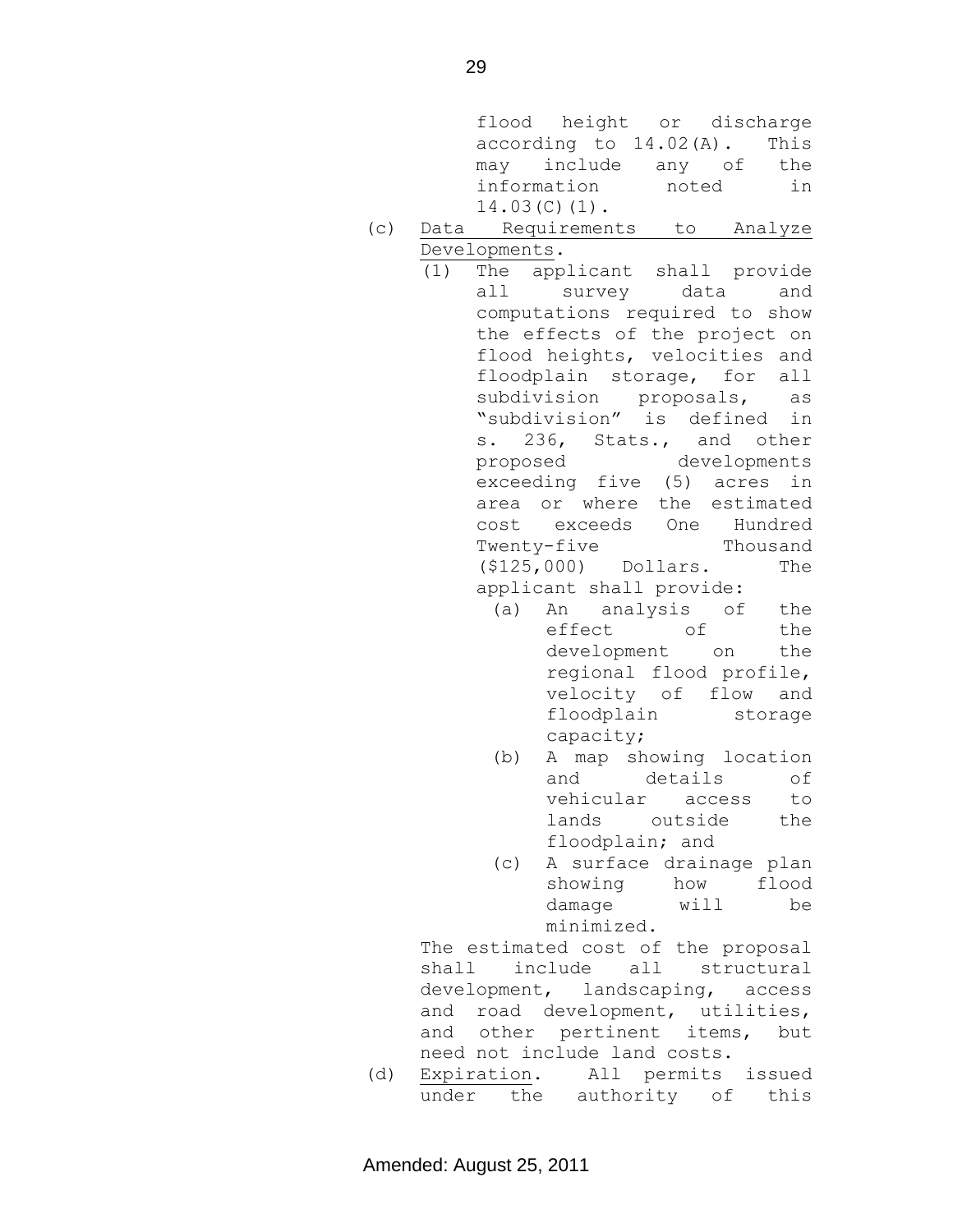Ordinance shall expire one (1) year after issuance.

- (3) Certificate of Compliance. No land shall be occupied or used, and no building which is hereafter constructed, altered, added to, modified, repaired, rebuilt or replaced shall be occupied until a certificate of compliance is issued by the zoning administrator, except where no permit is required, subject to the following provisions:
	- (a) The certificate of compliance shall show that the building or premises or part thereof, and the proposed use, conform to the provisions of this Ordinance;
	- (b) Application for such certificate shall be concurrent with the application for a permit;
	- (c) If all Ordinance provisions are met, the certificate of compliance shall be issued within 10 days after written notification that the permitted work is complete
	- (d) The applicant shall submit a certification signed by a registered professional engineer, architect or land surveyor that the fill, lowest floor and floodproofing elevations are in compliance with the permit issued. Floodproofing measures also require certification by a registered professional engineer or architect that floodproofing measures meet the requirements of 14.07(E).
- (4) Other Permits. The applicant must secure all necessary permits from federal, state, and local agencies, including those required by the U.S. Army Corps of engineers under s. 404 of the Federal Water Pollution Control Act, Amendments of 1972, 33 U.S.C. 1344.
- (B) Zoning Agency.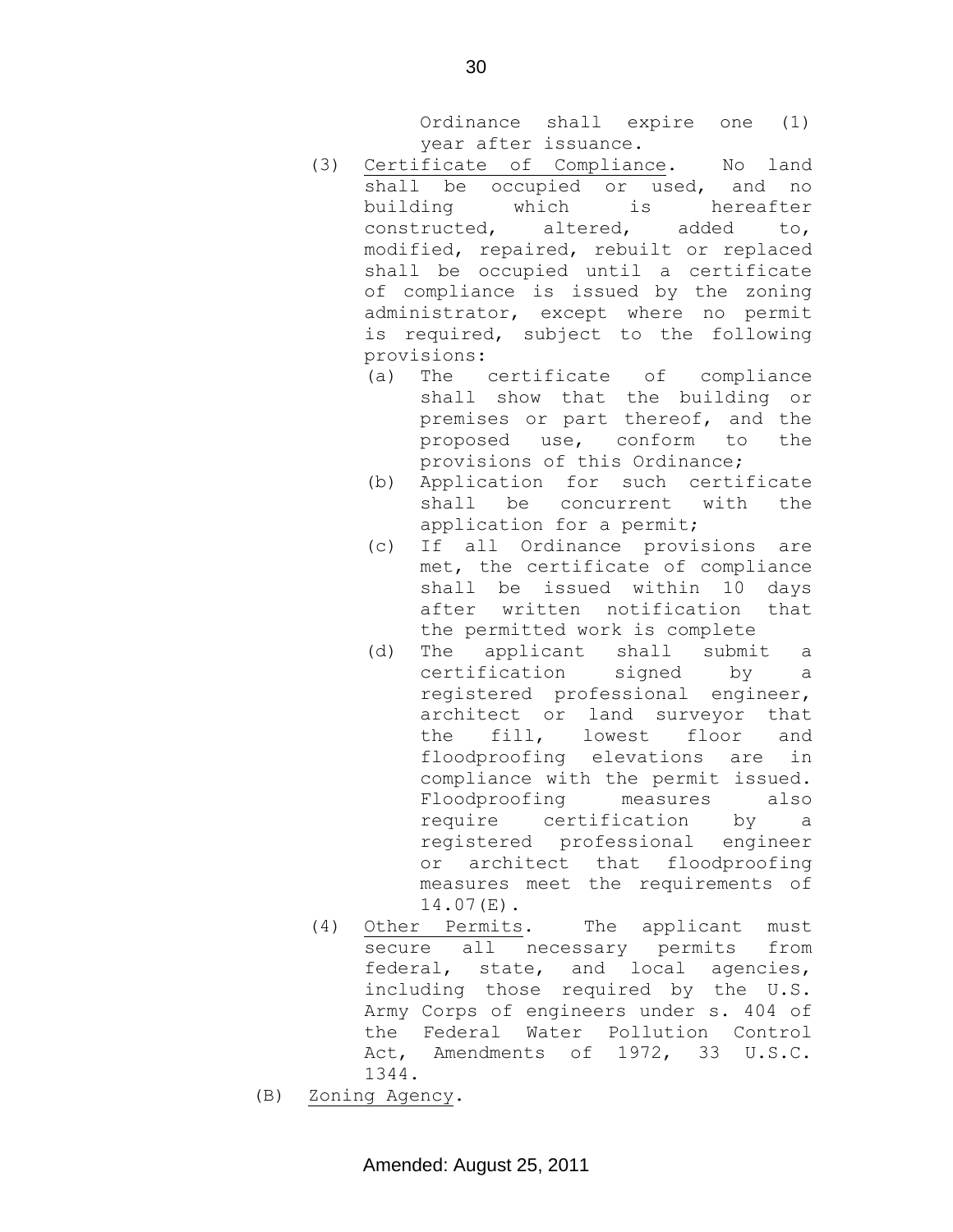- (1) The Planning Commission shall:
	- (a) Oversee the functions of the office of the zoning administrator; and
	- (b) Review and advise the Governing body on all proposed amendments to this Ordinance, maps and text.
- (2) This zoning agency shall not:
	- (a) Grant variances to the terms of the Ordinance in place of action by the Board of Adjustment/Appeals; or
	- (b) Amend the text or zoning maps in place of official action by the Governing body.
- (C) Board of Adjustment/Appeals. The Board of Adjustment/Appeals, created under s. 59.694, Stats., for counties or s.  $62.23(7)(e)$ , Stats., for cities or villages, is hereby authorized or shall be appointed to act for the purposes of this Ordinance. The Board shall exercise the powers conferred by Wisconsin Statutes and adopt rules for the conduct of business. The zoning administrator may not be the secretary of the Board.
	- (1) Powers and Duties. The Board of Adjustment/Appeals shall:
		- (a) Appeals Hear and decide appeals where it is alleged there is an error in any order, requirement, decision or determination made by an administrative official in the enforcement or administration of this Ordinance.
		- (b) Boundary Disputes Hear and decide disputes concerning the district boundaries show on the official floodplain zoning map.
		- (c) Variances Hear and decide, upon appeal, variances from the Ordinance standards.
	- (2) Appeals to the Board.
		- (a) Appeals to the board may be taken by any person aggrieved, or by any officer or department of the municipality affected by any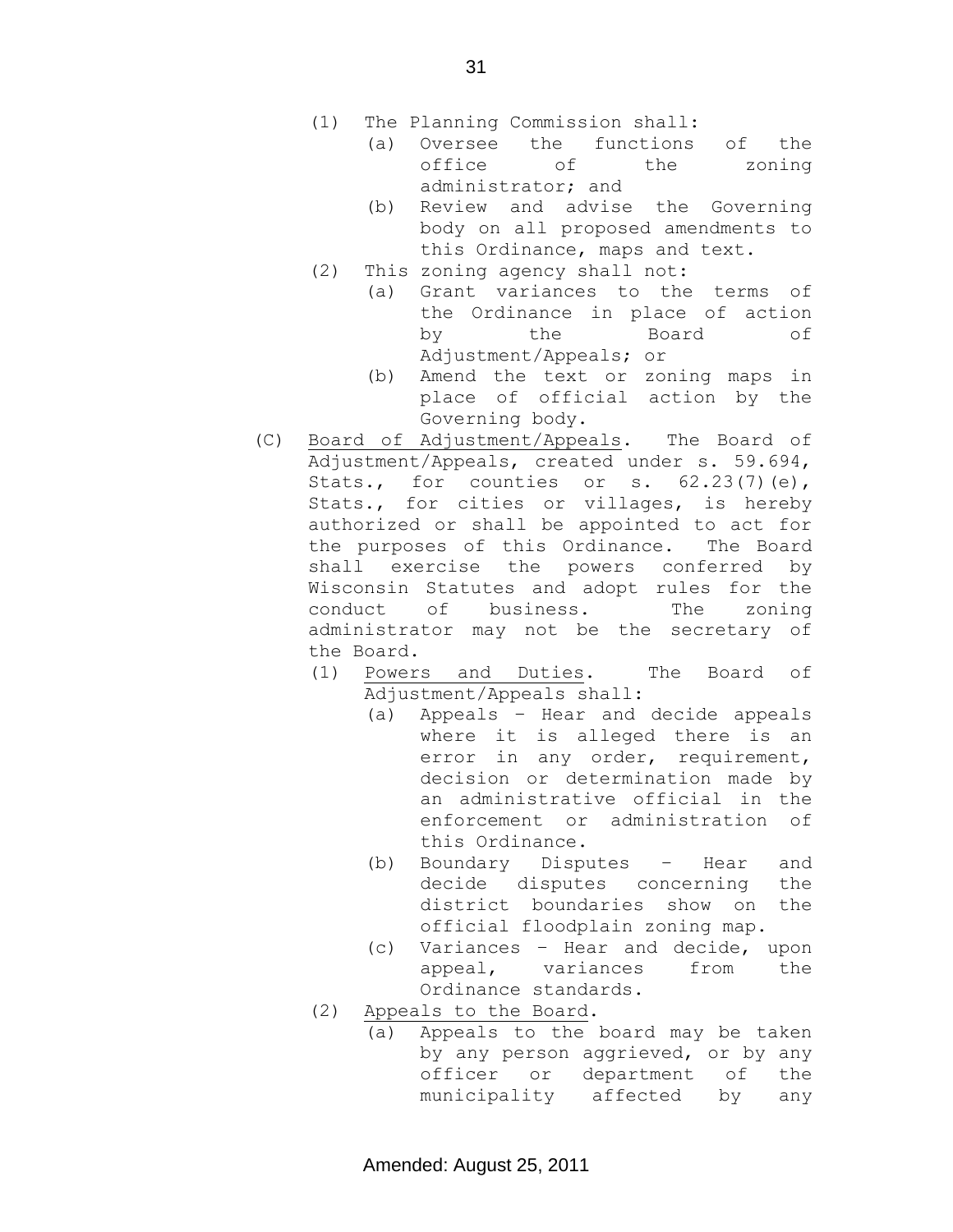decision of the zoning administrator or other administrative officer. Such appeal shall be taken within 30 days unless otherwise provided by the rules of the board, by filing with the official whose decision is in question, and with the board, a notice of appeal specifying the reasons for the appeal. The official whose decision is in question shall transmit to the board all records regarding the matter appealed.

- (b) Notice and hearing for appeals including variances.
	- (1) Notice The board shall:
		- (a) Fix a reasonable time for the hearing;
		- (b) Publish adequate notice pursuant to Wisconsin Statutes, specifying the date, time, place and subject of the hearing;
		- (c) Assure that notice shall be mailed to the parties in interest and the Department Regional office at least ten (10) days in advance of the hearing.
	- (2) Hearing Any party may appear in person or by agent. The board shall:
		- (a) Resolve boundary disputes according to 14.07(C)(3).
		- (b) Decide variance applications according to  $14.07(C)(4)$ .
		- (c) Decide appeals of permit denials according to 14.07(D).
- (c) Decision: The final decision regarding the appeal or variance application shall: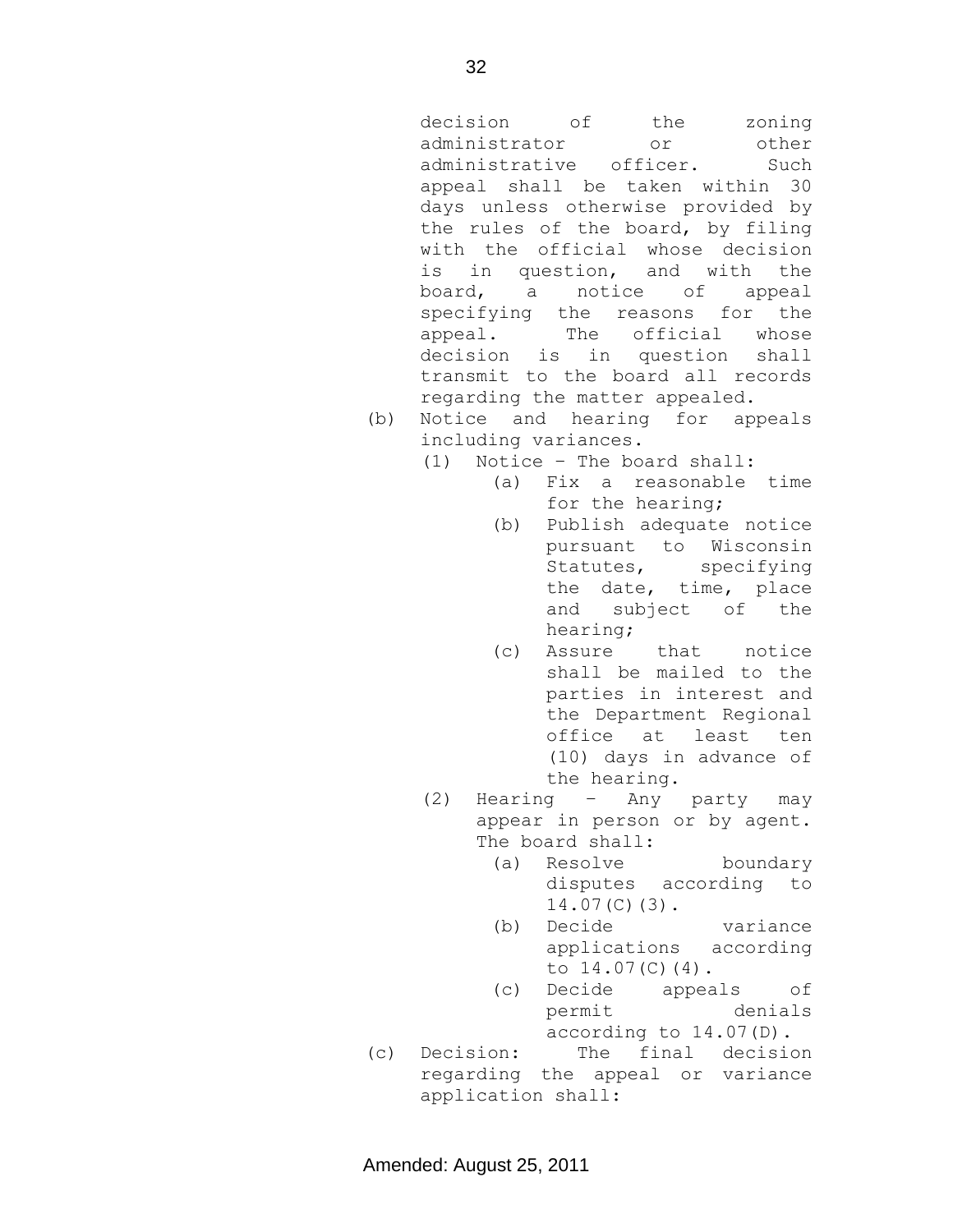- (1) Be made within a reasonable time;
- (2) Be sent to the Department Regional office within ten (10) days of the decision;
- (3) Be a written determination signed by the chairman or secretary of the Board;
- (4) State the specific facts which are the basis for the Board's decision;
- (5) Either affirm, reverse, vary or modify the order, requirement, decision or determination appealed, in whole or in part, dismiss the appeal for lack of jurisdiction or grant or deny the variance application;
- (6) Include the reasons for granting an appeal, describing the hardship demonstrated by the applicant in the case of a variance, clearly stated in the recorded minutes of the Board proceedings.
- (d) Decision: The final decision regarding the appeal or variance application shall:
	- (1) Be made within a reasonable time;
	- (2) Be sent to the Department Regional office within ten (10) days of the decision;
	- (3) Be a written determination signed by the chairman or secretary of the Board;
	- (4) State the specific facts which are the basis for the Board's decision;
	- (5) Either affirm, reverse, vary or modify the order, requirement, decision or determination appealed, in whole or in part, dismiss the appeal for lack of

33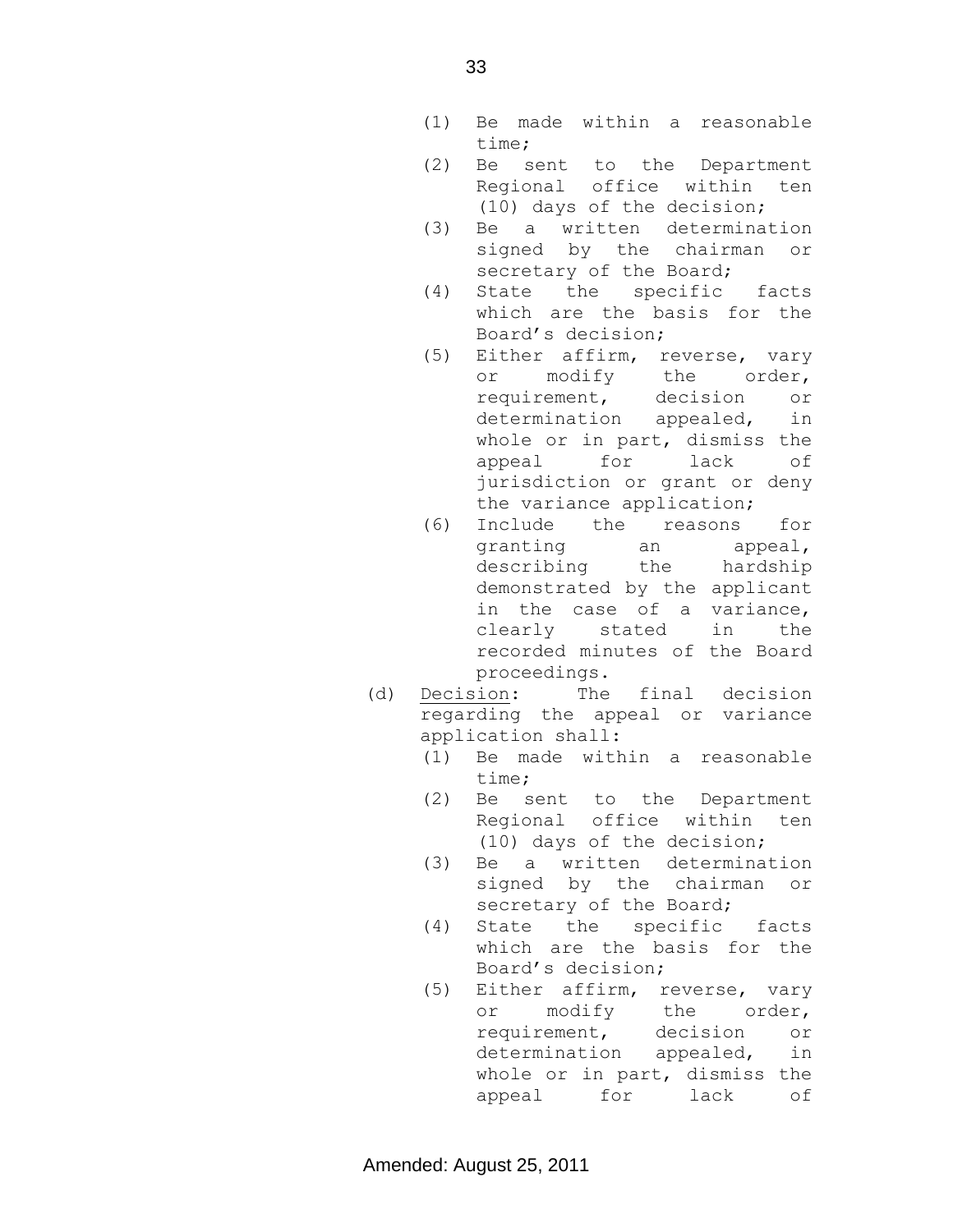jurisdiction or grant or deny the variance application;

- (6) Include the reasons for granting an appeal, describing the hardship demonstrated by the applicant in the case of a variance, clearly stated in the recorded minutes of the Board proceedings.
- (3) Boundary Disputes. The following procedure shall be used by the Board in hearing disputes concerning floodplain district boundaries:
	- (a) If a floodplain district boundary is established by approximate or detailed floodplain studies, the flood elevations or profiles shall prevail in locating the boundary. If none exist, other evidence may be examined.
	- (b) In all cases, the person contesting the boundary location shall be given a reasonable opportunity to present arguments and technical evidence to the Board.
	- (d) If the boundary is incorrectly mapped, the Board should inform the zoning committee or the person contesting the boundary location to petition the governing body for a map amendment according to 14.08.
- (4) Variance.
	- (a) The Board may, upon appeal, grant a variance from the standards of this Ordinance if an applicant convincingly demonstrates that:
		- (1) Literal enforcement of the Ordinance provisions will cause unnecessary hardship;
		- (2) The hardship is due to adoption of the floodplain Ordinance and unique property conditions, not common to adjacent lots or premises.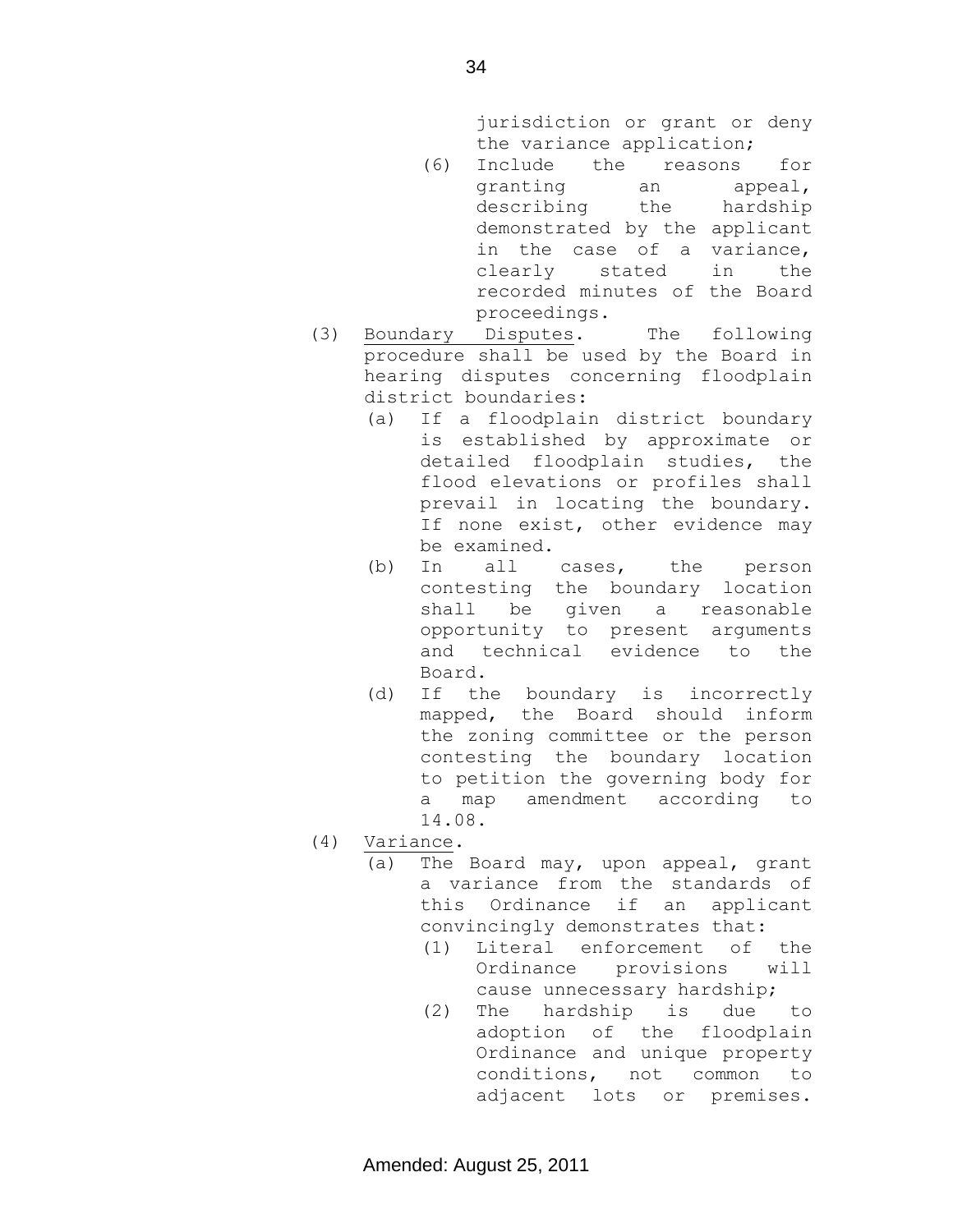In such case the Ordinance or map must be amended;

- (3) The variance is not contrary to the public interest; and
- (4) The variance is consistent with the purpose of this Ordinance in 14.01(C).
- (b) In addition to the criteria in par. (a), to qualify for a variance under FEMA regulations, the following criteria must be met:
	- (1) The variance may not cause any increase in the regional flood elevation.
	- (2) Variances can only be granted for lots that are less than one-half acre and are contiguous to existing structures constructed below the RFE;
	- (3) Variances shall only be granted upon a showing of good and sufficient cause, shall be the minimum relief necessary, shall not cause increased risks to public safety or nuisances, shall not increase costs for rescue and relief efforts and shall not be contrary to the purpose of the Ordinance.
- (c) A variance shall not:
	- (1) Grant, extend or increase any use prohibited in the zoning district.
	- (2) Be granted for a hardship based solely on an economic gain or loss.
	- (3) Be granted for a hardship which is self-created.
	- (4) Damage the rights or property values of other persons in the area.
	- (5) Allow actions without the amendments to this Ordinance

35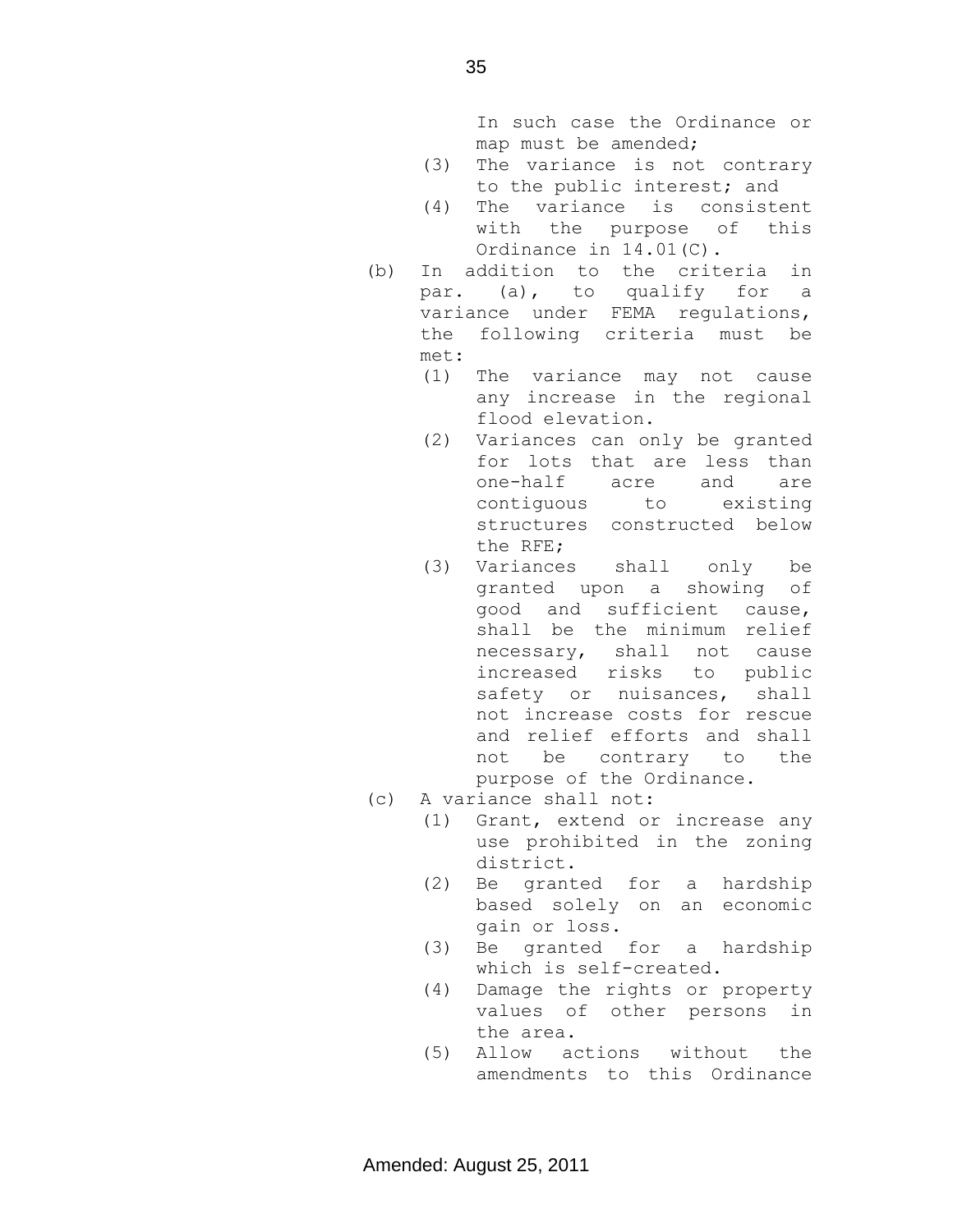or map(s) required in 14.08(A).

- (6) Allow any alteration of an historic structure, including its use, which would preclude its continued designation as an historic structure.
- (d) When a floodplain variance is granted the Board shall notify the applicant in writing that it may increase flood insurance premiums and risks to life and property. A copy shall be maintained with the variance record.
- (D) To Review Appeals of Permit Denials.
	- (1) The Zoning Agency (14.07) or Board shall review all data related to the appeal. This may include:
		- (a) Permit application data listed in s. 14.07(A)(2).
		- (b) Floodway/floodfringe determination data in 14.05(D).
		- (c) Data listed in  $14.03(C)$  (1)(b) where the applicant has not submitted this information to the zoning administrator.
		- (d) Other data submitted with the application, or submitted to the Board with the appeal.
	- (2) For appeals of all denied permits the Board shall:
		- (a) Follow the procedures of  $14.07(C)$ ;
		- (b) Consider zoning agency recommendations; and
		- (c) Either uphold the denial or grant the appeal.
	- (3) For appeals concerning increases in regional flood elevation the Board shall:
		- (a) Uphold the denial where the Board agrees with the data showing an increase in flood elevation. Increases equal to or greater than 0.01 foot may only be allowed after amending the flood profile and map and all appropriate legal arrangements are made with all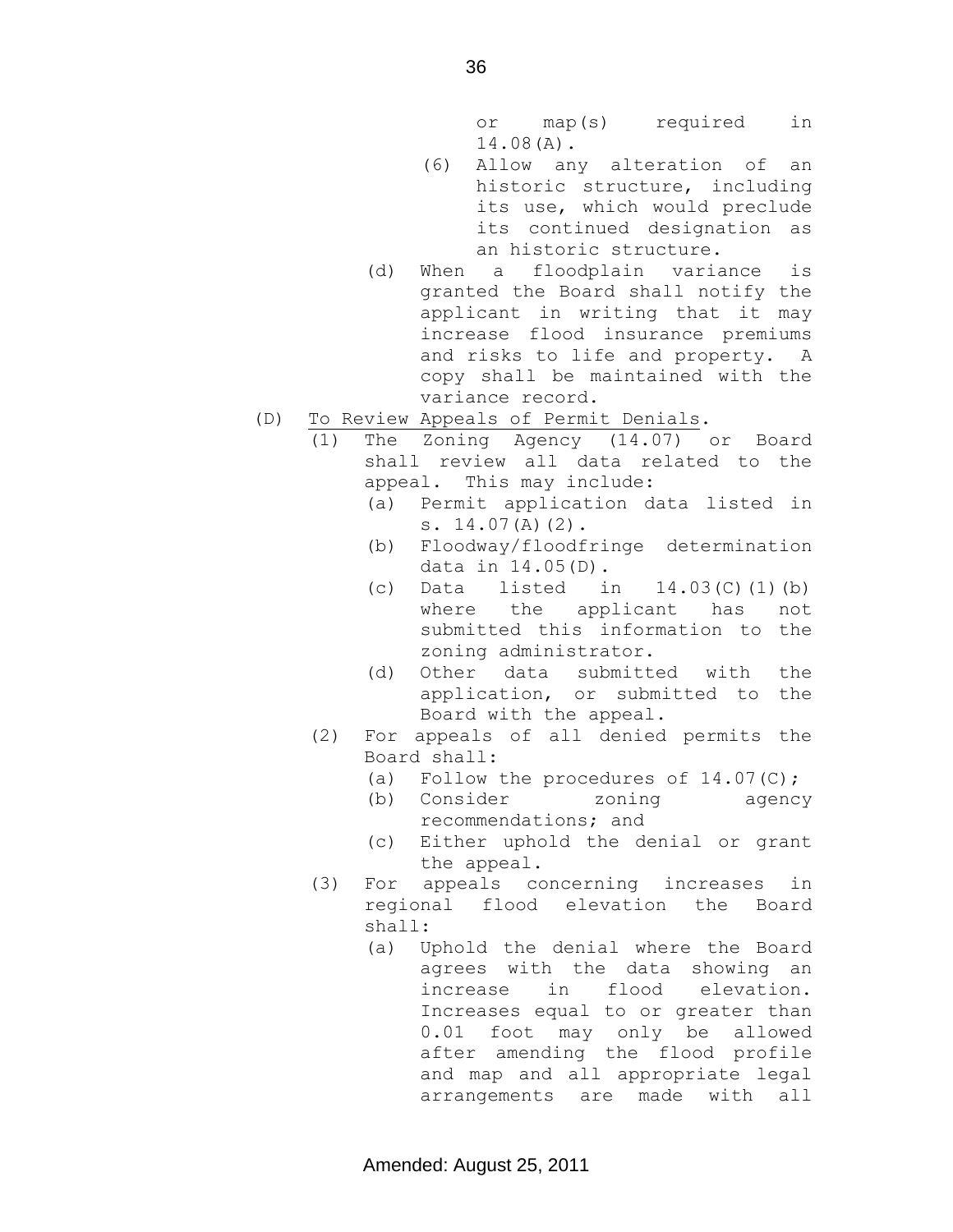adversely affected property owners.

- (b) Grant the appeal where the Board agrees that the data properly demonstrates that the project does not cause an increase equal to or greater than 0.01 foot provided no other reasons for denial exist.
- (E) Floodproofing.
	- (1) No permit or variance shall be issued until the applicant submits a plan certified by a registered professional engineer or architect that the floodproofing measures will protect the structure or development to the flood protection elevation.
	- (2) Floodproofing measures shall be designed to:
		- (a) Withstand flood pressures, depths, velocities, uplift and impact forces and other regional flood factors;
		- (b) Protect structures to the flood protection elevation;
		- (c) Anchor structures to foundations to resist flotation and lateral movement; and
		- (d) Insure that structural walls and floors are watertight to the flood protection elevation, and the interior remains completely dry during flooding without human intervention.
	- (3) Floodproofing measures could include:
		- (a) Reinforcing walls and floors to resist rupture or collapse caused by water pressure.
		- (b) Adding mass or weight to prevent flotation.
		- (c) Placing essential utilities above the flood protection elevation.
		- (d) Installing surface or subsurface drainage systems to prevent the entry of flood waters.
		- (e) Constructing water supply wells and waste treatment systems to prevent the entry of flood waters.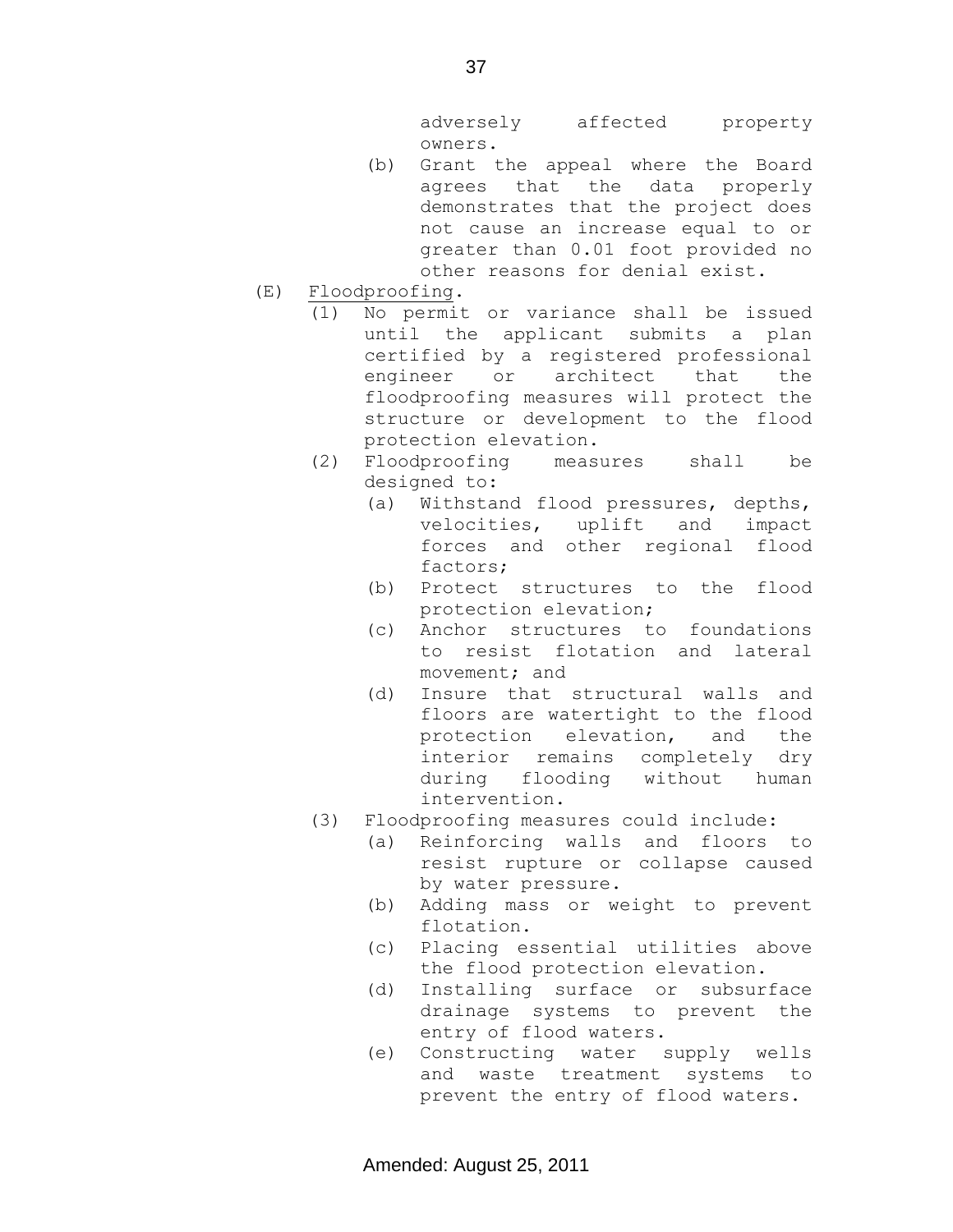- (f) Putting cutoff valves on sewer lines or eliminating gravity flow basement drains.
- (F) Public Information.
	- (1) Place marks on structures to show the depth of inundation during the regional flood.
	- (2) All maps, engineering data and regulations shall be available and widely distributed.
	- (3) All real estate transfers should show what floodplain zoning district any real property is in.

## **14.08 AMENDMENTS.**

- (A) General. The governing body may change or supplement the floodplain zoning district boundaries and this Ordinance in the manner provided by law. Actions which require an amendment include, but are not limited to, the following:
	- (1) Any change to the official floodplain zoning may, including the floodway line or boundary of nay floodplain area.
	- (2) Correction of discrepancies between the water surface profiles and floodplain zoning maps.
	- (3) Any fill in the floodplain which raises the elevation of the filled area to a height at or above the flood protection elevation and is contiguous to land lying outside the floodplain.
	- (4) Any fill or floodplain encroachment that obstructs flow, increasing regional flood height 0.01 foot or more.
	- (5) Any upgrade to a floodplain zoning Ordinance text required by s. NR 116.05, Wis. Adm. Code, or otherwise required by law, or for changes by the municipality.
	- (6) All channel relocations and changes to the maps to alter floodway lines or to remove an area from the floodway or the floodfringe that is based on a base flood elevation from a FIRM requires prior approval by FEMA.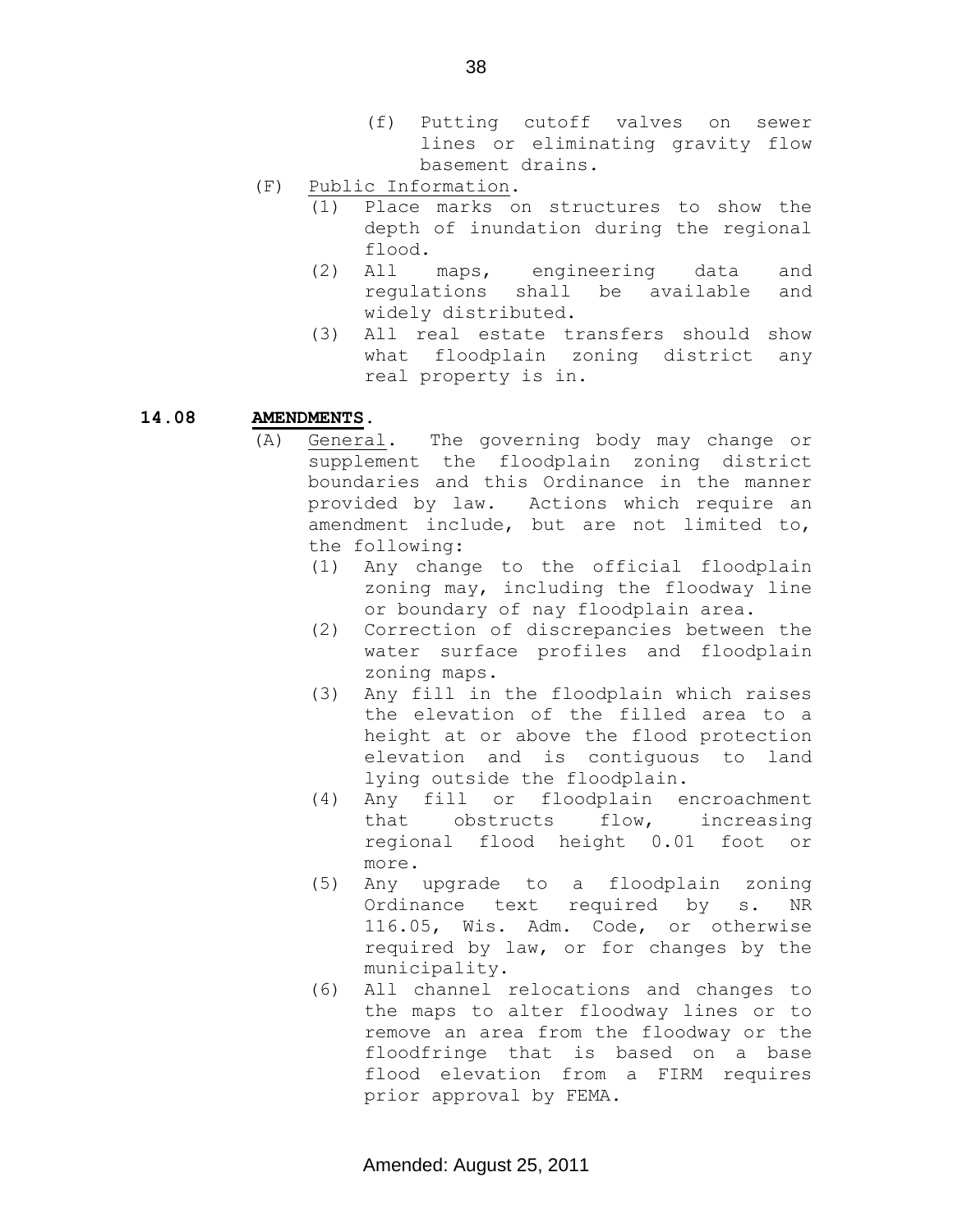- (B) Procedures. Ordinance amendments may be made upon petition of any interested party according to the provisions of s. 62.23, Stats., for cities and villages, or 59.69, Stats., for counties. Such petitions shall include all necessary data required by 14.05(D) and 14.07(A)(2).
	- (1) The proposed amendment shall be referred to the zoning agency for a public hearing and recommendation to the governing body. The amendment and notice of public hearing shall be submitted to the Department Regional office for review prior to the hearing. The amendment procedure shall comply with the provisions of s. 62.23, Stats., for cities and villages or s. 59.69, Stats., for counties.
	- (2) No amendments shall become effective until reviewed and approved by the Department.
	- (3) All persons petitioning for a map amendment that obstructs flow, increasing regional flood height 0.01 foot or more, shall obtain flooding easements or other appropriate legal arrangements from all adversely affected property owners and notify local units of government before the amendment can be approved by the governing body.
	- (4) For amendments in areas with no water surface profiles, the zoning agency or board shall consider data submitted by the Department, the zoning administrator's visual on-site<br>inspections and other available inspections and other available information. (See 14.01(E)(4).
- **14.09 ENFORCEMENT AND PENALTIES.** Any violation of the provisions of this Ordinance by any person shall be unlawful and shall be referred to the municipal attorney who shall expeditiously prosecute all such violators. A violator shall, upon conviction, forfeit to the municipality a penalty of not less than Ten (\$10.00) Dollars and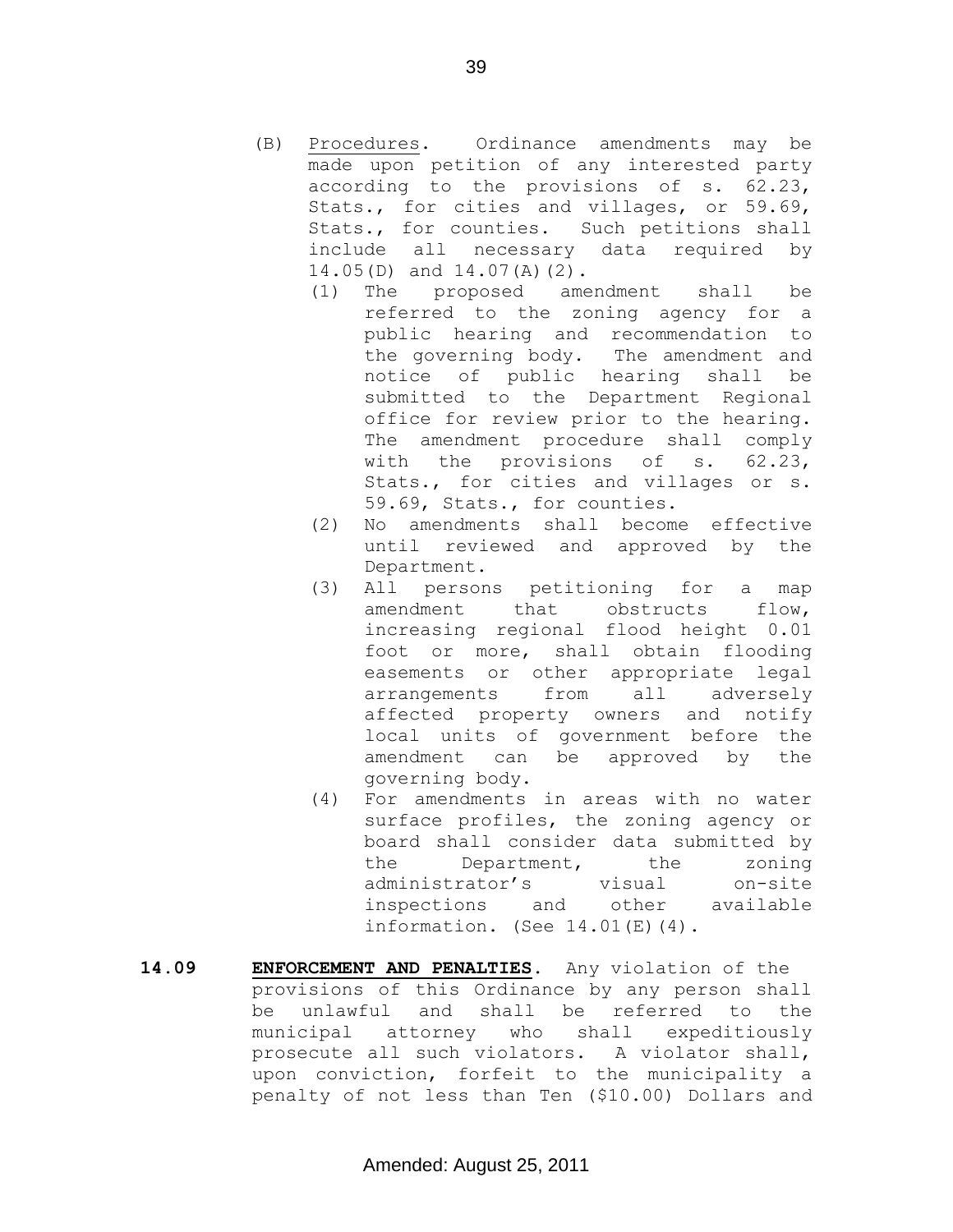not more than Fifty (\$50) Dollars, together with a taxable cost of such action. Each day of continued violation shall constitute a separate offense. Fines and penalties are subject to review and change by the Village Board of Trustees by Resolution and are as set forth in Appendix "A" Fee Schedule. Every violation of this Ordinance is a public nuisance and the creation may be enjoined and the maintenance may be abated by action at suit of the municipality, the state, or any citizen thereof pursuant to s. 87.30, Stats.

- **14.10 DEFINITIONS.** Unless specifically defined, words and phrases in this Ordinance shall have their common law meaning and shall be applied in accordance with their common usage. Words used in the present tense include the future, the singular number includes the plural number and the plural number included the singular. The word "may" is permissive, "shall" is mandatory and is not discretionary.
	- (A) A Zones. Those areas shown on the Official Floodplain Zoning Map which would be inundated by the regional flood. These areas may be numbered or unnumbered A Zones. The A Zones may or may not be reflective of flood profiles, depending on the availability of data for a give area.
	- (B) Accessory Structure or Use. A facility, structure, building or use which is accessory or incidental to the principal use of a property, structure or building.
	- (C) Base Flood. Means the flood having a one percent chance of being equaled or exceeded in any given year, as published by FEMA as part of a FIS and depicted on a FIRM.
	- (D) Basement. Any enclosed area of a building having its floor sub-grade, i.e., below ground level, on all sides.
	- (E) Building. See STRUCTURE
	- (F) Bulkhead Line. A geographic line along a reach of navigable water that has been adopted by a municipal Ordinance and approved by the Department pursuant to s. 30.11, Stats., and which allows limited filling between this bulkhead line and the original ordinary highwater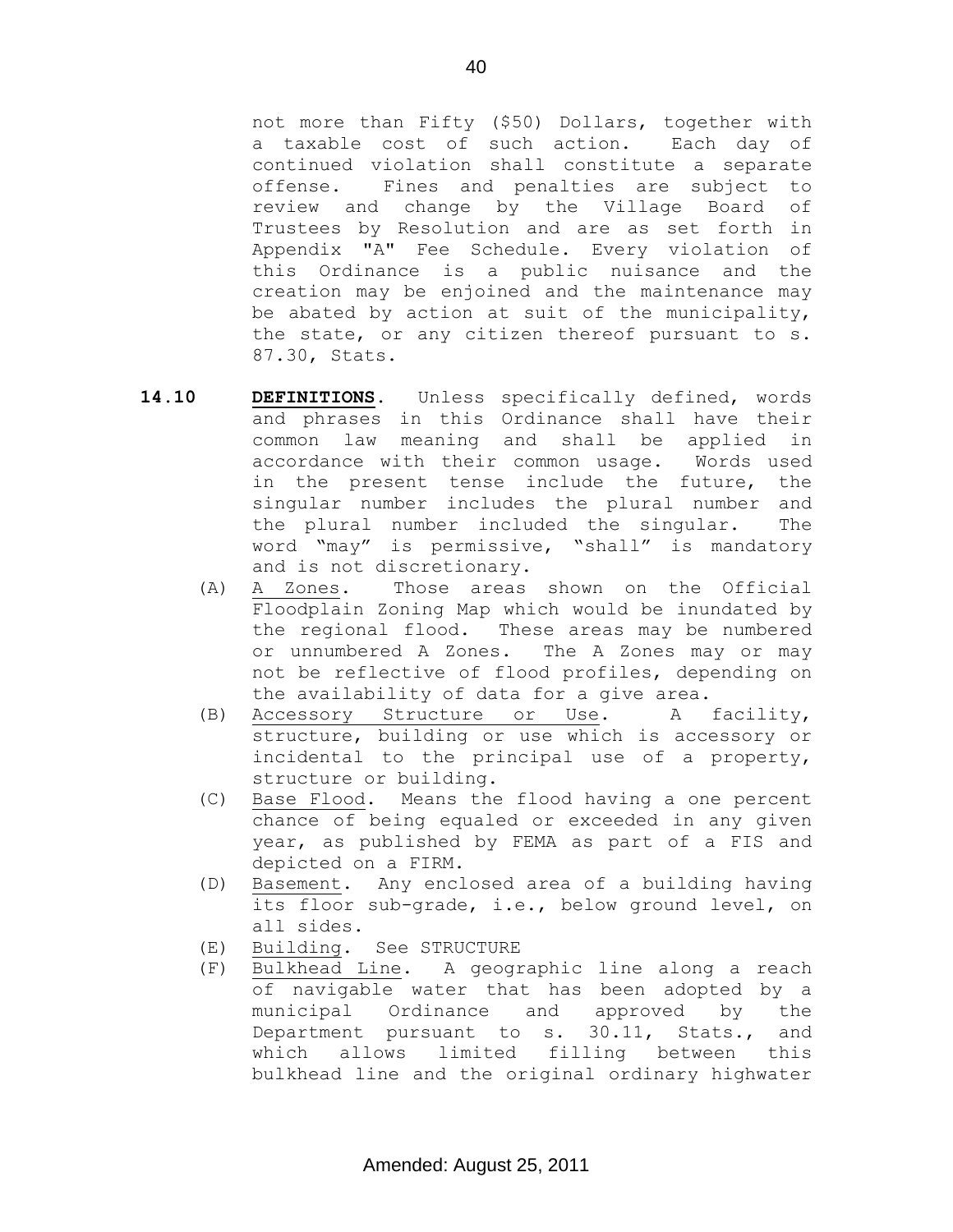mark, except where such filling is prohibited by the floodway provisions of this Ordinance.

- (G) Campground. Any parcel of land which is designed, maintained, intended or used for the purpose of providing sites for nonpermanent overnight use by four (4) or more camping units, or which is advertised or represented as a camping area.
- (H) Camping Unit. Any portable device, no more that four hundred (400) square feet in area, used as a temporary shelter, including but not limited to a camping trailer, motor home, bus, van, pick-up truck, tent or other mobile recreational vehicle.
- (I) Certificate of Compliance. A certification that the construction and the use of land or a building, the elevation of fill or the lowest floor of a structure is in compliance with all of the provisions of this Ordinance.
- (J) Channel. A natural or artificial watercourse with definite bed and banks to confine and conduct normal flow of water.
- (K) Crawlways or Crawl Space. An enclosed area below the first usable floor of a building, generally less that five feet in height, used for access to plumbing and electrical utilities.
- (L) Deck. An unenclosed exterior structure that has no roof or sides, but has a permeable floor which allows the infiltration of precipitation.
- (M) Department. The Wisconsin Department of Natural Resources.
- (N) Development. Any artificial change to improved or unimproved real estate, including, but not limited to, the construction of buildings, structures or accessory structures; the construction of additions or alterations to buildings, structures or accessory structures; the repair of any damaged structure or the improvement or renovation of any structure, regardless of percentage of damage or improvement; the placement of buildings or structures; subdivision layout and site preparation; mining, dredging, filling, grading, paving, excavation or drilling operations; the storage, deposition or extraction of materials or equipment, and the installation, repair or removal of public or private sewage disposal systems or water supply facilities.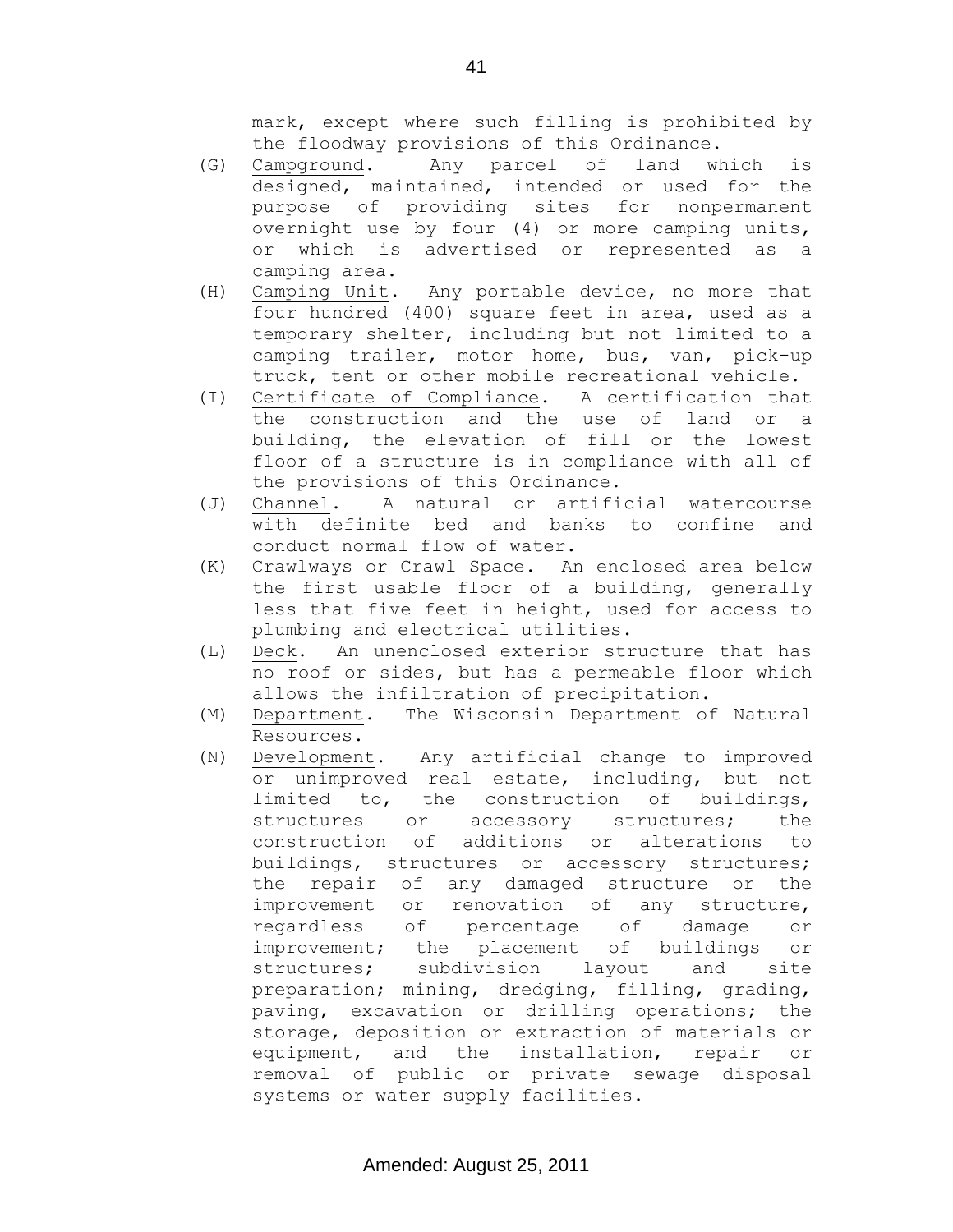- (O) Dryland Access. A vehicular access route which is above the regional flood elevation and which connects land located in the floodplain to land outside the floodplain, such as a road with its surface above regional flood elevation and wide enough for wheeled rescue and relief vehicles.
- (P) Encroachment. Any fill, structure, equipment, building, use or development in the floodway.
- (Q) Existing Manufactured Home Park or Subdivision. A parcel of land, divided into two or more manufactured home lots for rent or sale, on which the construction of facilities for servicing the lots is completed before the effective date of this Ordinance. At a minimum, this would include the installation of utilities, the construction of streets and either final site grading or the pouring of concrete pads.
- (R) Expansion to Existing Mobile/Manufactured Home Park. The preparation of additional sites by the construction of facilities for servicing the lots on which the manufactured homes are to be affixed. This includes installation of utilities, construction of streets and either final site grading, or the pouring of concrete pads.
- (S) Federal Emergency Management Agency (FEMA). The federal agency that administers the National Flood Insurance Program.
- (T) Flood Insurance Rate Map (FIRM). A map of a community on which the Federal Insurance Administration has delineated both special flood hazard areas (the floodplain) and the risk premium zones applicable to the community. This map can only be amended by the Federal Emergency Management Agency.
- (U) Flood or Flooding. A general and temporary condition of partial or complete inundation or normally dry land areas caused by one of the following conditions:
	- The overflow or rise of inland waters,
	- The rapid accumulation or runoff or surface waters from any source,
	- The inundation caused by waves or currents of water exceeding anticipated cyclical levels along the shore of Lake Michigan or Lake Superior, or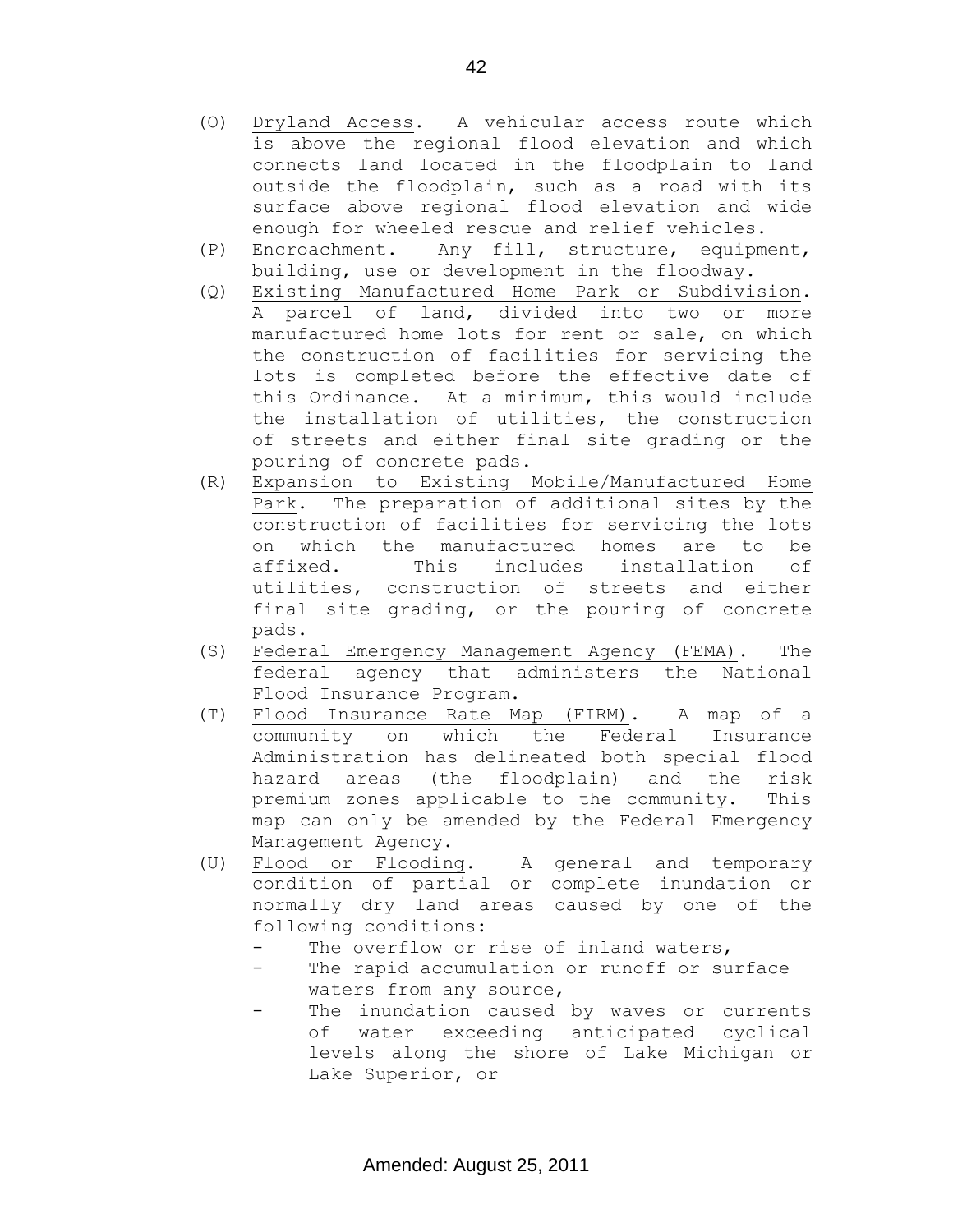43

- The sudden increase caused by an unusually high water level in a natural body of water, accompanied by a severe storm, or by an unanticipated force of nature, such as a seiche, or by some similarly unusual event.
- (V) Flood Frequency. The probability of a flood occurrence which is determined from statistical analyses. The frequency of a particular flood event is usually expresses as occurring, on the average once in a specified number of years or as a percent (%) chance of occurring in any given year.
- (W) Floodfringe. That portion of the floodplain outside of the floodway which is covered by flood waters during the regional flood and associated with standing water rather that flowing water.
- (X) Flood Hazard Boundary Map. A map designating approximate flood hazard areas. Flood hazard areas are designated as unnumbered A-Zones and do not contain floodway lines or regional flood elevations. This map forms the basis for both the regulatory and insurance aspects of the National Flood Insurance Program (NFIP) until superseded by a Flood Insurance Study and a Flood Insurance Rate Map.
- (Y) Flood Insurance Study. A technical engineering examination, evaluation, and determination of the local flood hazard areas. It provides maps designation those areas affected by the regional flood and provides both flood insurance rate zones and base flood elevations and may provide floodway lines. The flood hazard areas are designated as numbered and unnumbered A-Zones. Flood Insurance Rate Maps, that accompany the Flood Insurance Study, form the basis for both the regulatory and the insurance aspects of the National Flood Insurance Program.
- (Z) Floodplain. Land which has been or may be covered by flood water during the regional flood. It includes the floodway and the floodfringe, and may include other designated floodplain areas for regulatory purposes.
- (AA) Floodplain Island. A natural geologic land formation within the floodplain that is surrounded, but not covered, by floodwater during the regional flood.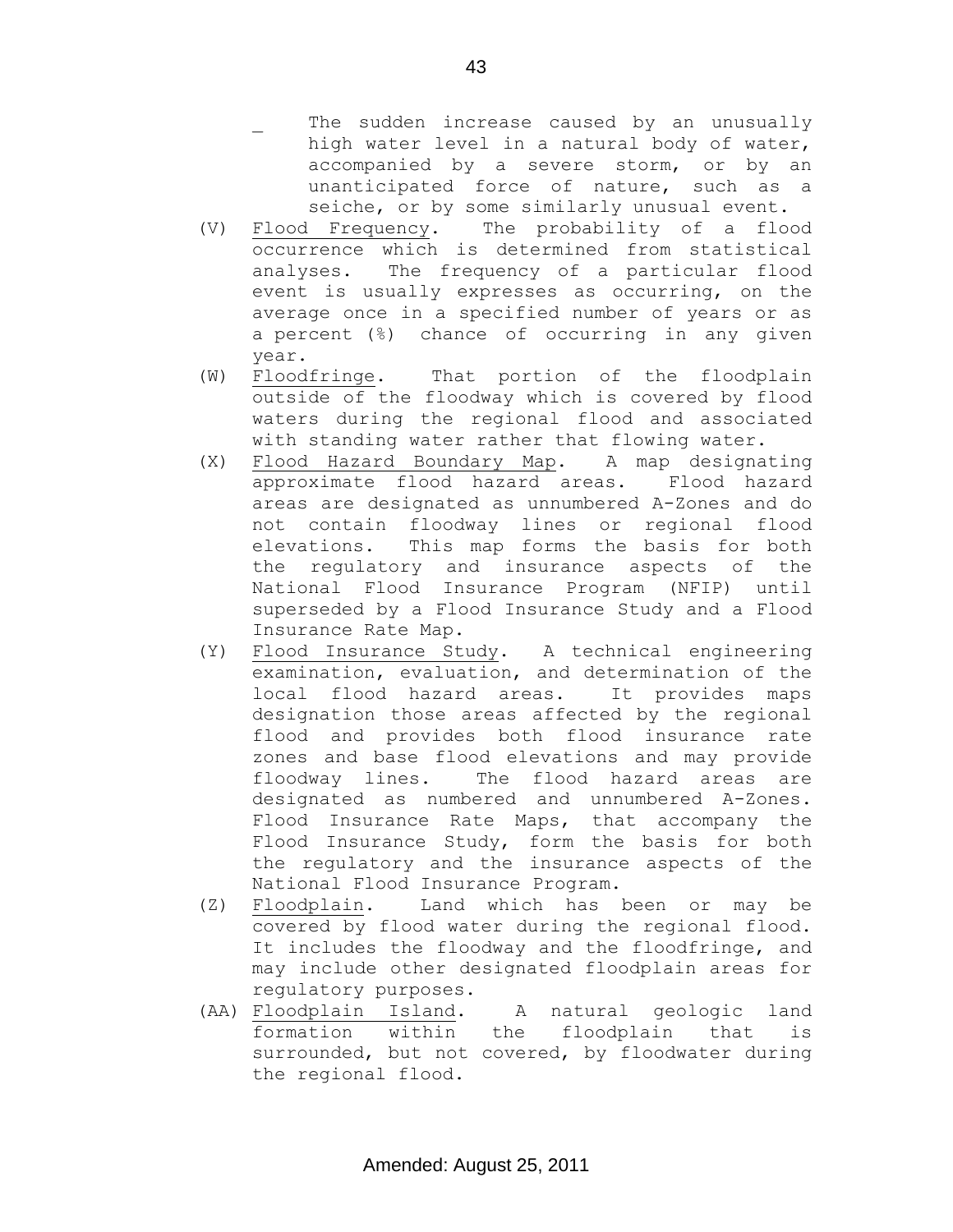- (BB) Floodplain Management. Policy and procedures to insure wise use of floodplains, including mapping and engineering, mitigation, education, and administration and enforcement of floodplain regulations.
- (CC) Flood Profile. A graph or a longitudinal profile line showing the relationship of the water surface elevation of a flood event to locations of land surface elevations along a stream or river.
- (DD) Floodproofing. Any combination of structural provisions, changes or adjustments to properties and structures, water and sanitary facilities and contents of buildings subject to flooding, for the purpose of reducing or eliminating flood damage.
- (EE) Flood Protection Elevation. An elevation of two feet of freeboard above the water surface profile elevation designated for the regional flood. (Also see: FREEBOARD.)
- (FF) Flood Storage. Those floodplain areas where storage of floodwaters has been taken into account during analysis in reducing the regional flood discharge.
- (GG) Floodway. The channel of a river or stream and those portions of the floodplain adjoining the channel required to carry the regional flood discharge.
- (HH) Freeboard. A safety factor expresses in terms of a specified number of feet above a calculated flood level. Freeboard compensates for any factors that cause flood heights greater than those calculated, including ice jams, debris accumulation, wave action, obstruction of bridge openings and floodways, the effects of watershed urbanization, loss of flood storage areas due to development and aggregation of the river or stream bed.
- (II) Habitable Structure. Any structure or portion thereof used or designed for human habitation.
- (JJ) Hearing Notice. Publication or posting meeting the requirements of Ch. 985, Stats. For appeals, a Class 1 notice, published once at least one (1) week (seven (7) days) before the hearing, is required. For all zoning Ordinances and amendments, a Class 2 notice, published twice, once a week consecutively, the last at least one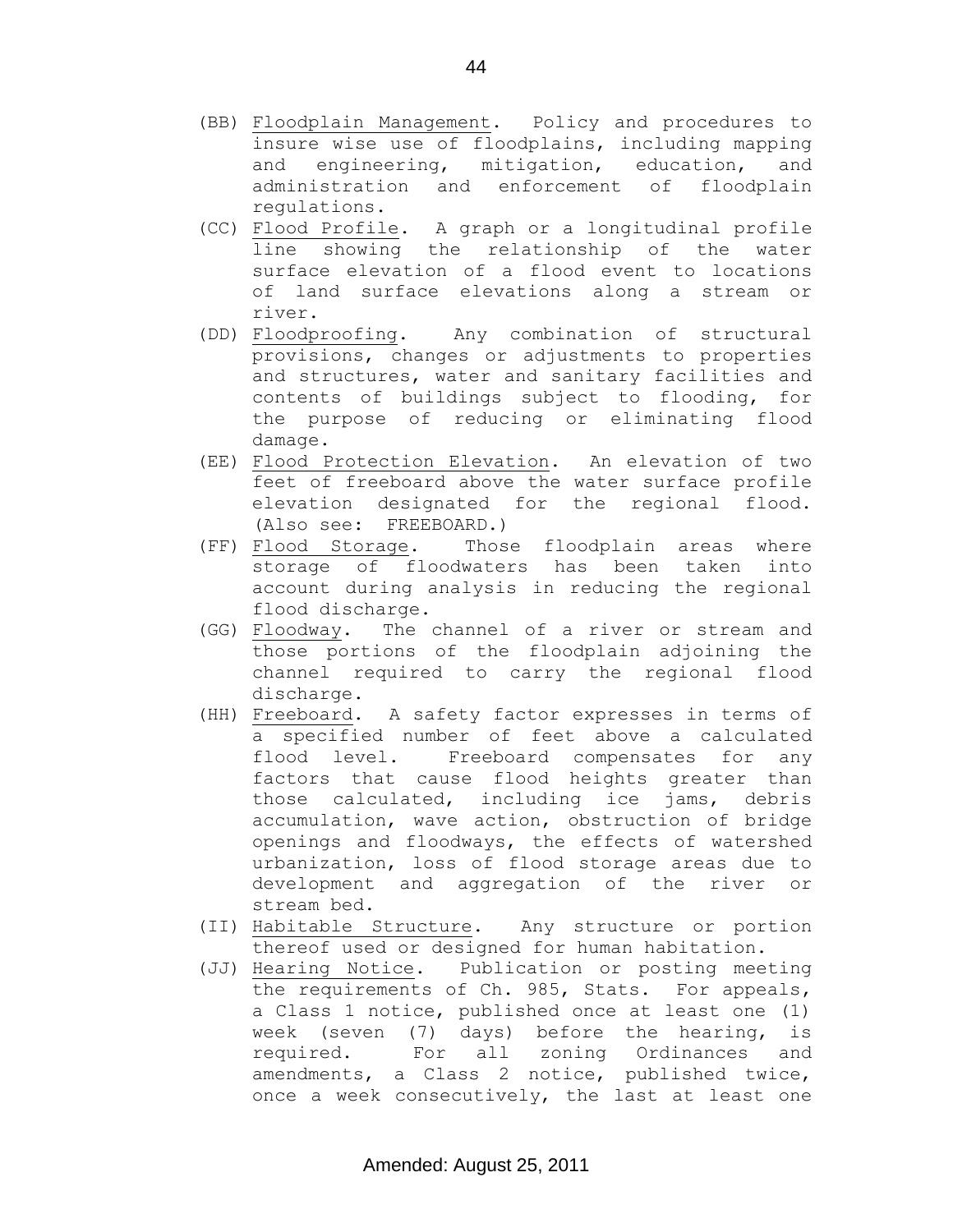(1) week (seven (7) days) before the hearing. Local Ordinances or bylaws may require additional notice, exceeding these minimums.

- (KK) High Flood Damage Potential. Damage that could result from flooding that includes any danger to life or health or any significant economic loss to a structure or building and its contents.
- (LL) Historic Structure. Any structure that is either:
	- Listed individually in the National Register of Historic Places or preliminarily determined by the Secretary of the Interior as meeting the requirements for individual listing on the National Register,
	- Certified or preliminarily determined by the Secretary of the Interior as contributing to the historical significance of a registered historic district or a district preliminarily determined by the Secretary to qualify as a registered historic district,
	- Individually listed on a state inventory of historic places in states with historic preservation programs which have been approved by the Secretary of the Interior, or
	- Individually listed on a local inventory of historic places in communities with historic preservation programs that have been certified either by an approved state program, as determined by the Secretary of the Interior; or by the Secretary of Interior in states without approved programs.
- (MM) Increase in Regional Flood Height. A calculated upward rise in the regional flood elevation, equal to or greater that 0.01 foot, based on a comparison of existing conditions and proposed conditions which is directly attributable to development in the floodplain but not attributable to manipulation of mathematical variables such as roughness factors, expansion and contraction coefficients and discharge.
- (NN) Land Use. Any nonstructural use made of unimproved or improved real estate. (Also see DEVELOPMENT).
- (OO) Manufactured Home. A structure transportable in one (1) or more sections, which is built on a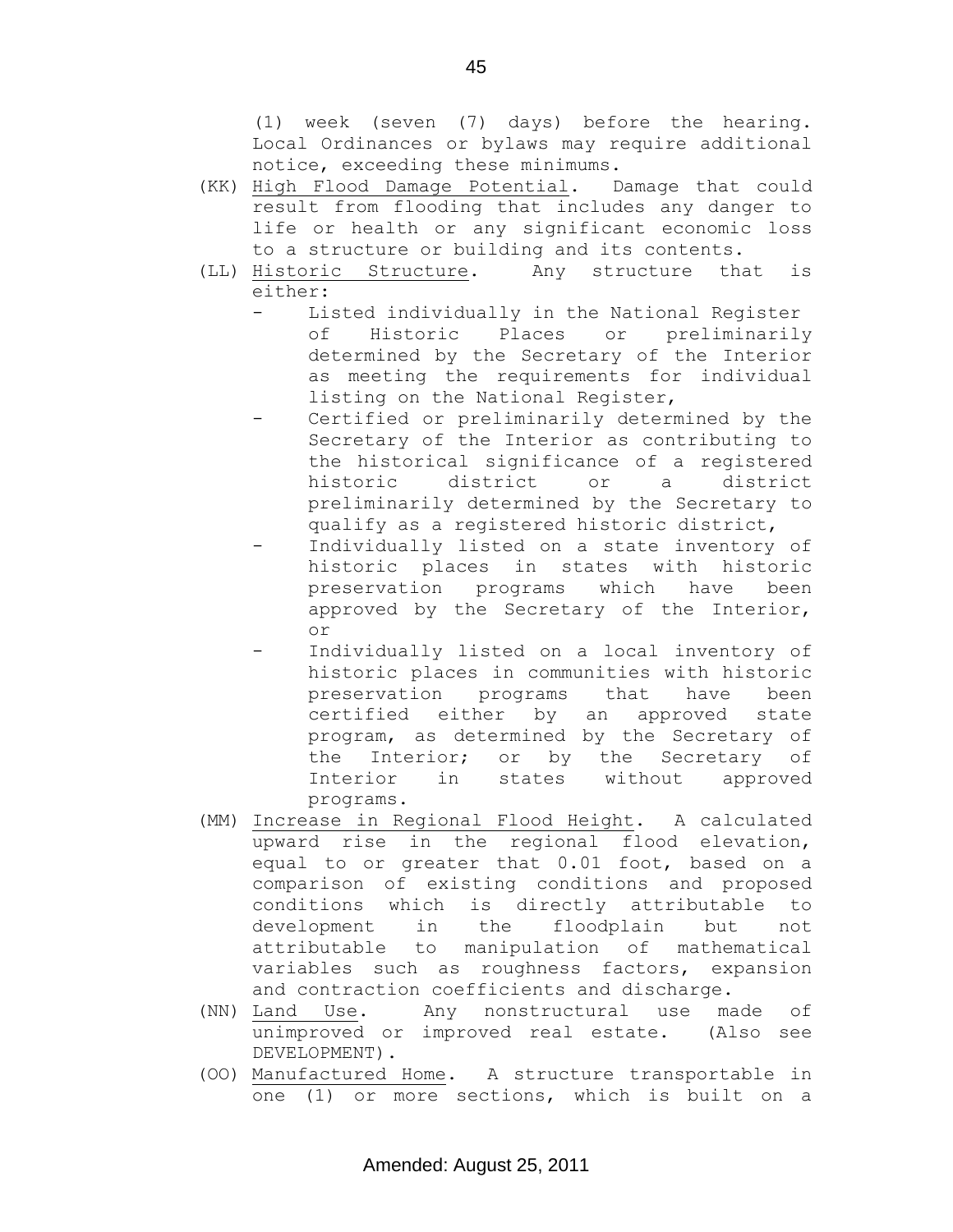permanent chassis and is designed to be used with or without a permanent foundation when connected to required utilities. The term "manufactured home" includes a mobile home but does not include a "mobile recreational vehicle."

- (PP) Mobile Recreational Vehicle. A vehicle which is built on a single chassis, four hundred (400) square feet or less when measured at the largest horizontal projection, designed to be selfpropelled, carried or permanently towable by a licensed, light-duty vehicle, is licenses for highway use if registration is required and is designed primarily not for use as a permanent dwelling, but a temporary living quarters for recreational, camping, travel or seasonal use. Manufactured homes that are towed or carried onto a parcel of land, but do not remain capable of being towed or carried, including park model homes, do not fall within the definition of "mobile recreational vehicles."
- (QQ) Municipality or Municipal. The county, city or village governmental units enacting, administering and enforcing this zoning Ordinance.
- (RR) NAVD or North American Vertical Datum. Elevations referenced to mean sea level datum, 1988 adjustment.
- (SS) NGVD or National Geodetic Vertical Datum. Elevations referenced to mean sea level datum, 1929 adjustment.
- (TT) New Construction. For floodplain management purposes, "new construction, means structures for which the start of construction commenced on or after the effective date of floodplain zoning regulations adopted by this community and includes any subsequent improvements to such structures. For the purpose of determining flood insurance rates, it includes any structures for which the "start of construction" commenced on or after the effective date of an initial FIRM or after December 31, 1974, whichever is later, and includes any subsequent improvements to such structures.
- (UU) Nonconforming Structure. An existing lawful structure or building which is not in conformity with the dimensional or structural requirements of this Ordinance for the area of the floodplain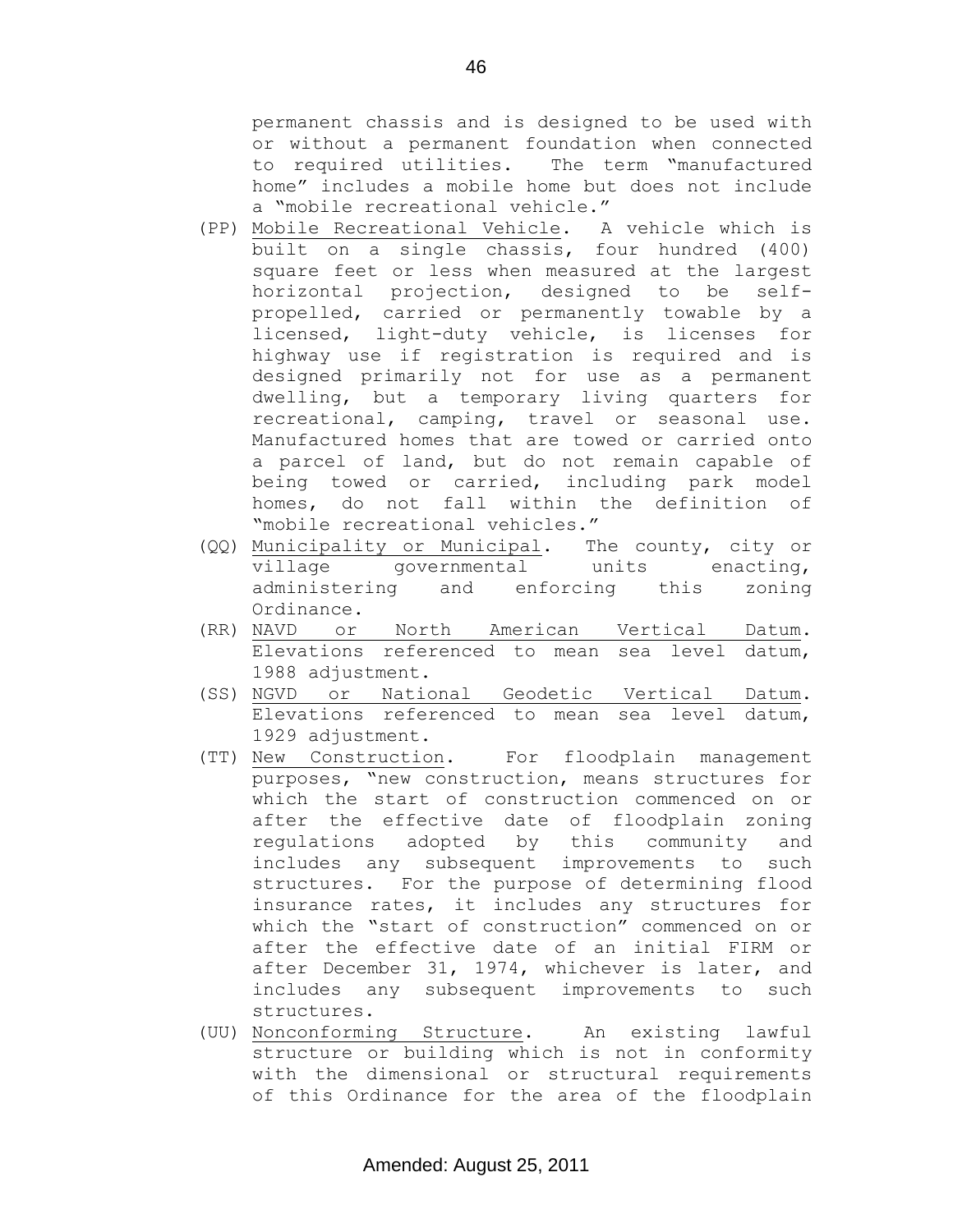which it occupies. (For example, an existing residential structure in the floodfringe district is a conforming use. However, if the lowest floor is lower than the flood protection elevation, the structure is nonconforming.)

- (VV) Nonconforming Use. An existing lawful use or accessory use of a structure or building which is not in conformity with the provisions of this Ordinance for the area of the floodplain which if occupies. (Such as a residence in the floodway.)
- (WW) Obstruction to Flow. Any development which blocks the conveyance of floodwaters such that this development alone or together with any future development will cause an increase in regional flood height.
- (XX) Official Floodplain Zoning Map. That map, adopted and made part of this Ordinance, as described in  $14.01(E)(2)$ , which has been approved by the Department and FEMA.
- (YY) Open Space Use. Those uses having a relatively low flood damage potential and not involving structures.
- (ZZ) Ordinary Highwater Mark. The point on the bank or shore up to which the presence and action of surface water is so continuous as to leave a distinct mark such as by erosion, destruction or prevention of terrestrial vegetation, predominance of aquatic vegetation, or other easily recognized characteristic.
- (AAA)Person. An individual, or group of individuals, corporation, partnership, association, municipality or state agency.
- (BBB)Private Sewage System. A sewage treatment and disposal system serving one structure with a septic tank and soil absorption field located on the same parcel at the structure. It also means an alternative sewage system approved by the Department of Commerce, including a substitute for the septic tank or soil absorption field, a holding tank, a system serving more that one structure or a system located on a different parcel than the structure.
- (CCC)Public Utilities. Those utilities using underground or overhead transmission lines such as electric, telephone and telegraph, and distribution and collection systems such as water, sanitary sewer and storm sewer.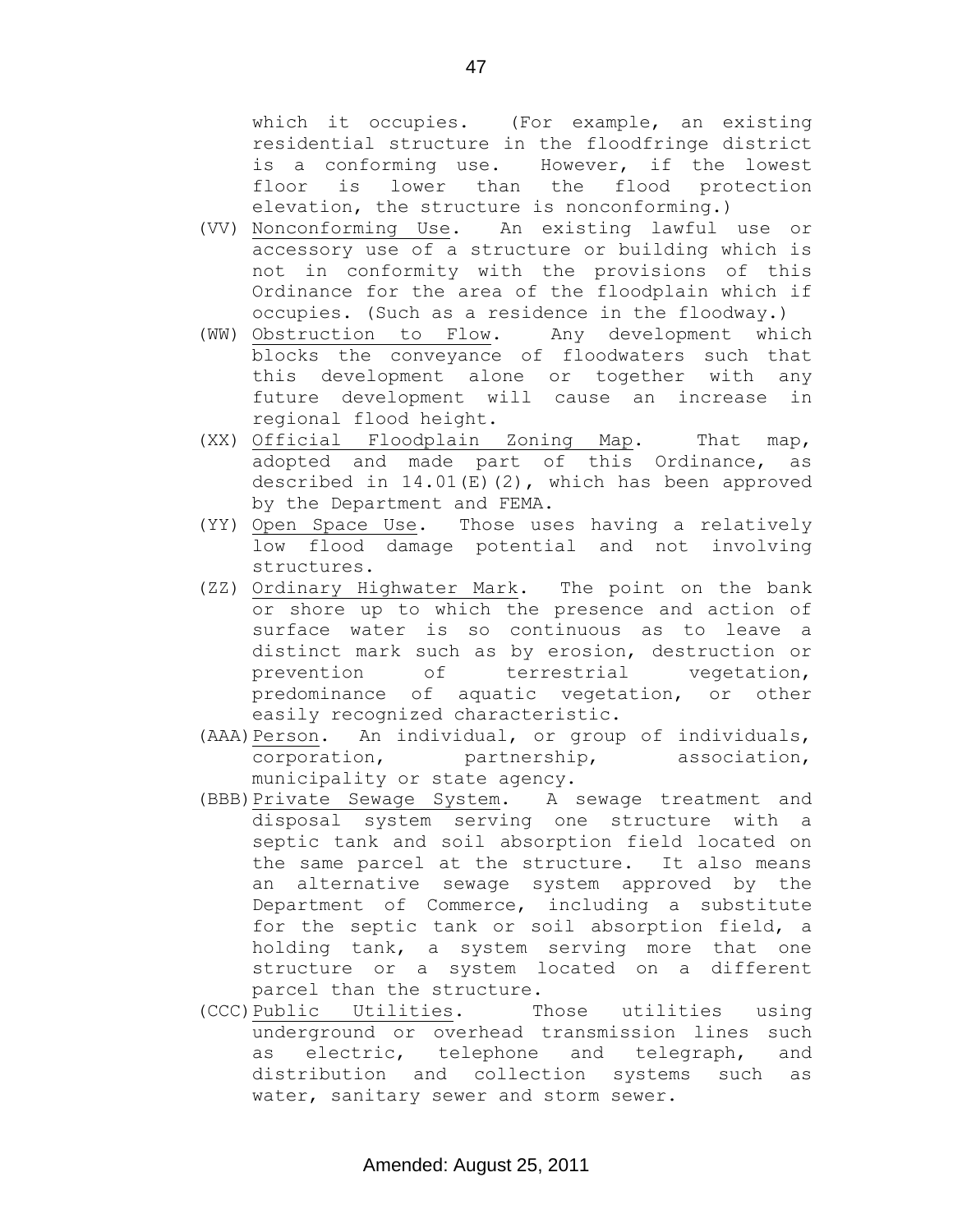- (DDD)Reasonable Safe From Flooding. Means base flood waters will not inundate the land or damage structures to be removed from the special flood hazard area and that any subsurface waters related to the base flood will not damage existing or proposed buildings.
- (EEE)Regional Flood. A flood determined to be representative of large floods known to have occurred in Wisconsin. A regional flood is a flood is a flood with a one (1%) percent chance of being equaled or exceeded in any given year, and if depicted on the FIRM, the RFE is equivalent to the BFE.
- (FFF)Start of Construction. The date the building permit was issued, provided the actual start of construction, repair, reconstruction, rehabilitation, addition, placement, or other improvement was within one hundred (180) days of the permit date. The actual start means either the first placement of permanent construction on a site, such as the pouring of slab or footings, the installation of piles, the construction of columns, or any work beyond initial excavation, or the placement of a manufactured home on a foundation. Permanent construction does not include land preparation, such as clearing, grading and filling, nor does it include the installation of streets and/or walkways, nor does in include excavation for a basement, footings, piers or foundations or the erection of temporary forms, nor does in include the installation on the property of accessory buildings, such as garages or sheds not occupied as dwelling units or not part of the main structure. For an alteration, the actual start of construction means the first alteration of any wall, ceiling, floor or other structural part of a building, whether or not that alteration affects the external dimensions of the building.
- (GGG) Structure. Any manmade object with form, shape and utility, either permanently or temporarily attached to, placed upon or set into the ground, stream bed or lake bed, including, but not limited to, roofed and walled buildings, gas or liquid storage tanks, bridges, dams and culverts. (HHH)Subdivision. Has the meaning given in s. 236.02(12), Wis. Stats.